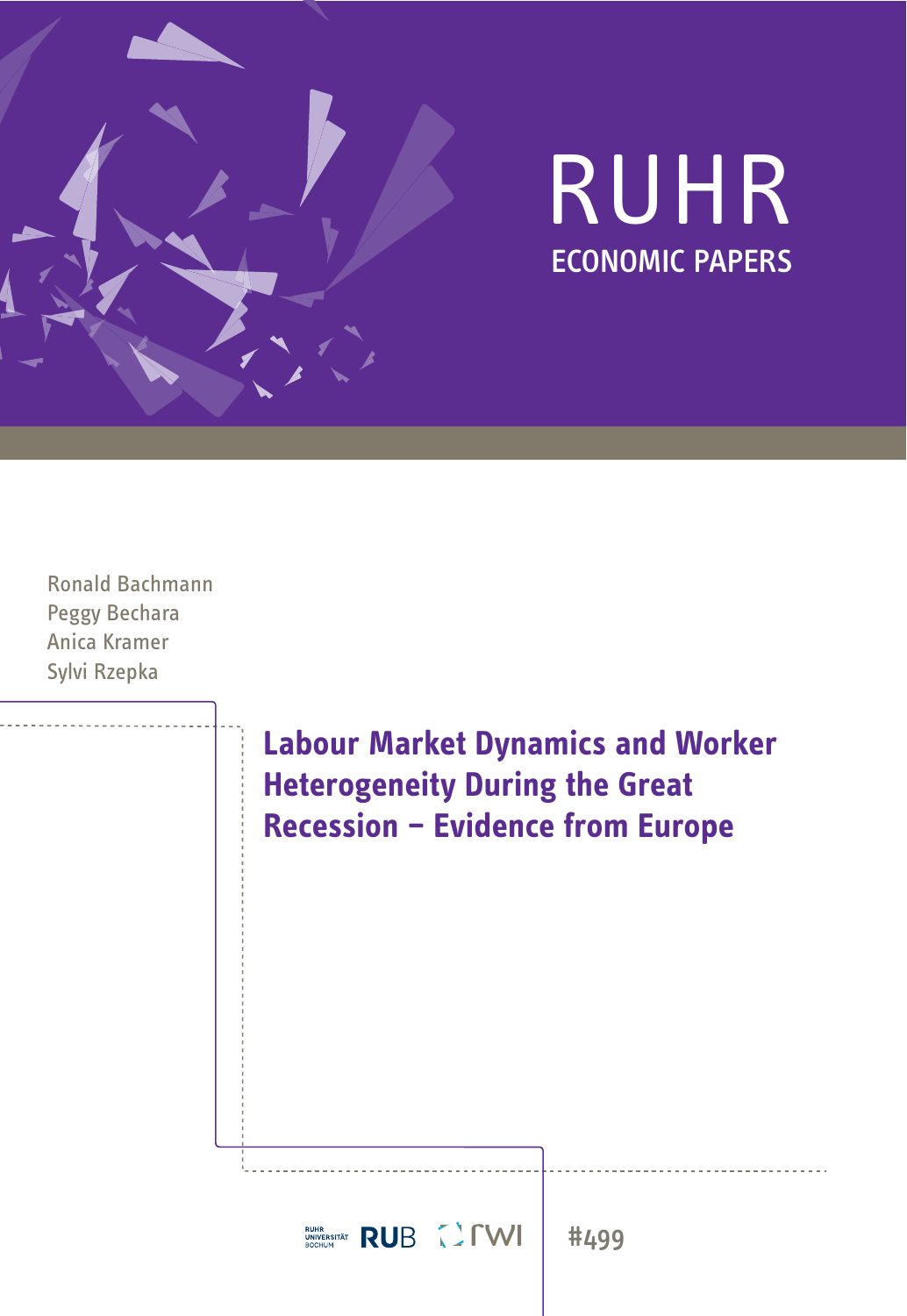### **Imprint**

#### Ruhr Economic Papers

Published by

Ruhr-Universität Bochum (RUB), Department of Economics Universitätsstr. 150, 44801 Bochum, Germany Technische Universität Dortmund, Department of Economic and Social Sciences Vogelpothsweg 87, 44227 Dortmund, Germany Universität Duisburg-Essen, Department of Economics

Universitätsstr. 12, 45117 Essen, Germany

Rheinisch-Westfälisches Institut für Wirtschaftsforschung (RWI) Hohenzollernstr. 1-3, 45128 Essen, Germany

#### **Editors**

Prof. Dr. Thomas K. Bauer RUB, Department of Economics, Empirical Economics Phone: +49 (0) 234/3 22 83 41, e-mail: thomas.bauer@rub.de Prof. Dr. Wolfgang Leininger Technische Universität Dortmund, Department of Economic and Social Sciences Economics – Microeconomics Phone: +49 (0) 231/7 55-3297, e-mail: W.Leininger@wiso.uni-dortmund.de Prof. Dr. Volker Clausen University of Duisburg-Essen, Department of Economics International Economics Phone: +49 (0) 201/1 83-3655, e-mail: vclausen@vwl.uni-due.de Prof. Dr. Roland Döhrn, Prof. Dr. Manuel Frondel, Prof. Dr. Jochen Kluve RWI, Phone: +49 (0) 201/81 49-213, e-mail: presse@rwi-essen.de

#### **Editorial Office**

Sabine Weiler

RWI, Phone: +49 (0) 201/81 49-213, e-mail: sabine.weiler@rwi-essen.de

#### Ruhr Economic Papers #499

Responsible Editor: Jochen Kluve

All rights reserved. Bochum, Dortmund, Duisburg, Essen, Germany, 2014

ISSN 1864-4872 (online) – ISBN 978-3-86788-572-0

The working papers published in the Series constitute work in progress circulated to stimulate discussion and critical comments. Views expressed represent exclusively the authors' own opinions and do not necessarily reflect those of the editors.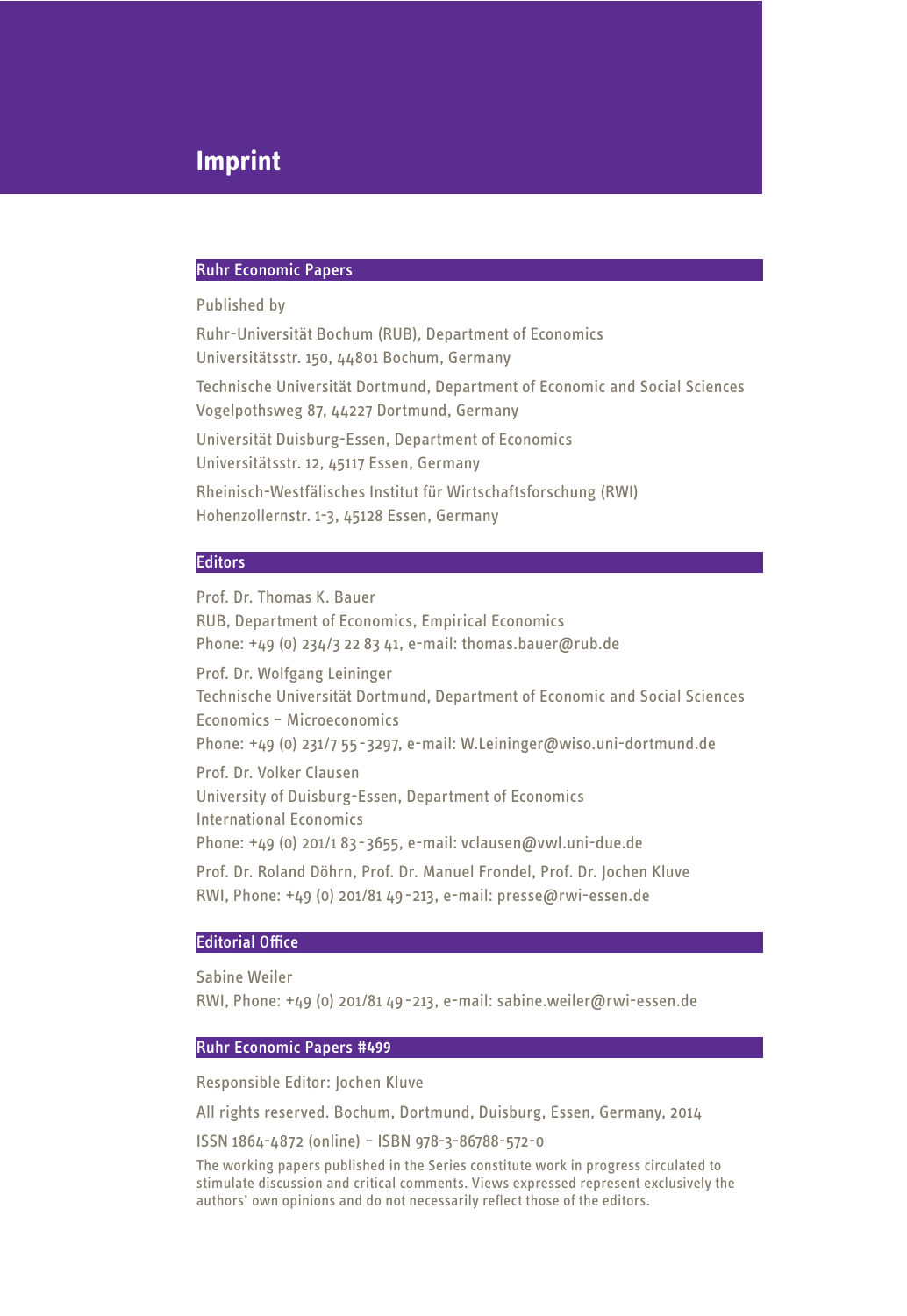### **Ruhr Economic Papers #499**

Ronald Bachmann, Peggy Bechara, Anica Kramer, and Sylvi Rzepka

## **Labour Market Dynamics and Worker Heterogeneity During the Great Recession – Evidence from Europe**

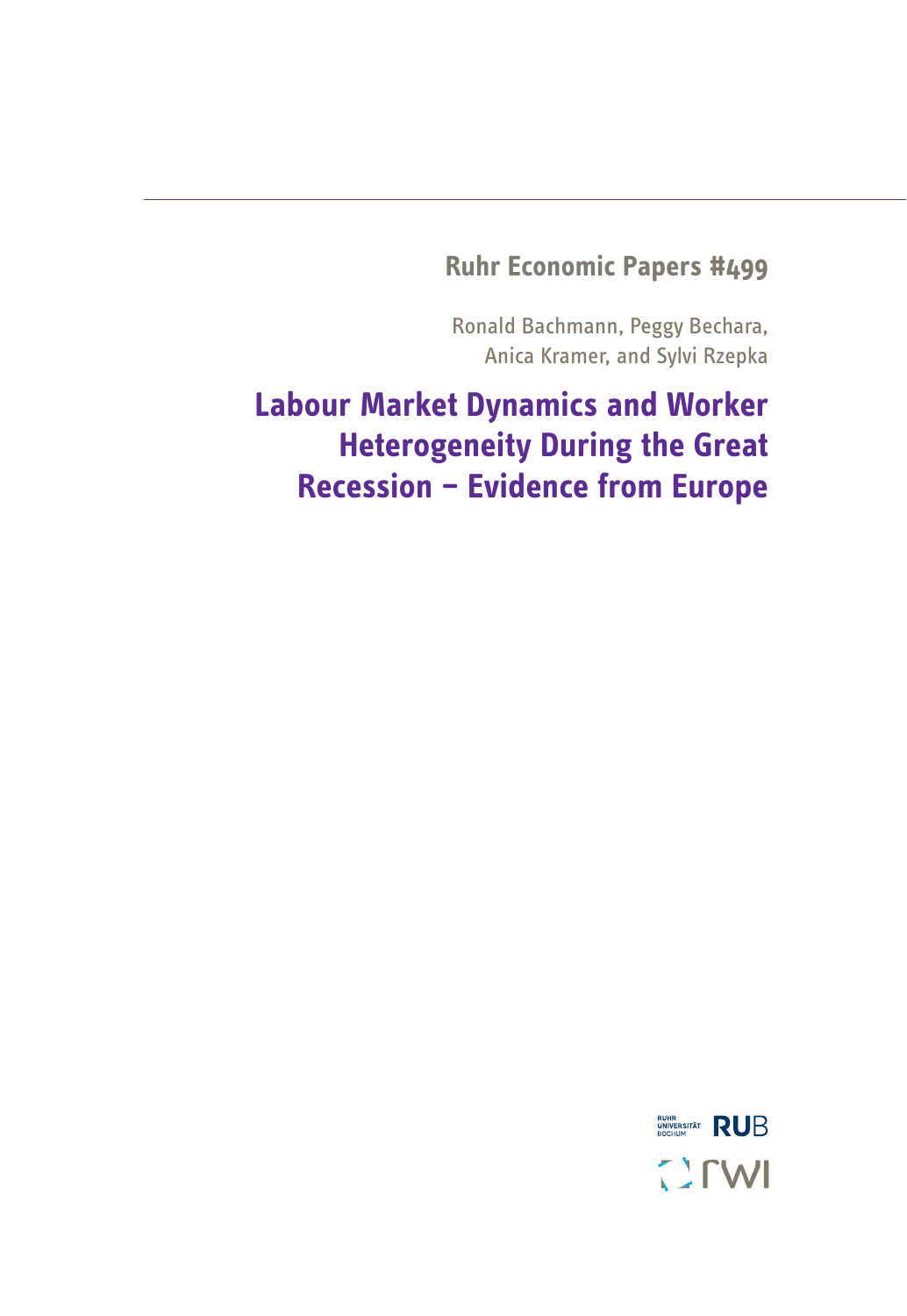### **Bibliografi sche Informationen der Deutschen Nationalbibliothek**

Die Deutsche Bibliothek verzeichnet diese Publikation in der deutschen Nationalbibliografie; detaillierte bibliografische Daten sind im Internet über: *http://dnb.d-nb.de* abrufbar.

http://dx.doi.org/10.4419/86788572 ISSN 1864-4872 (online) ISBN 978-3-86788-572-0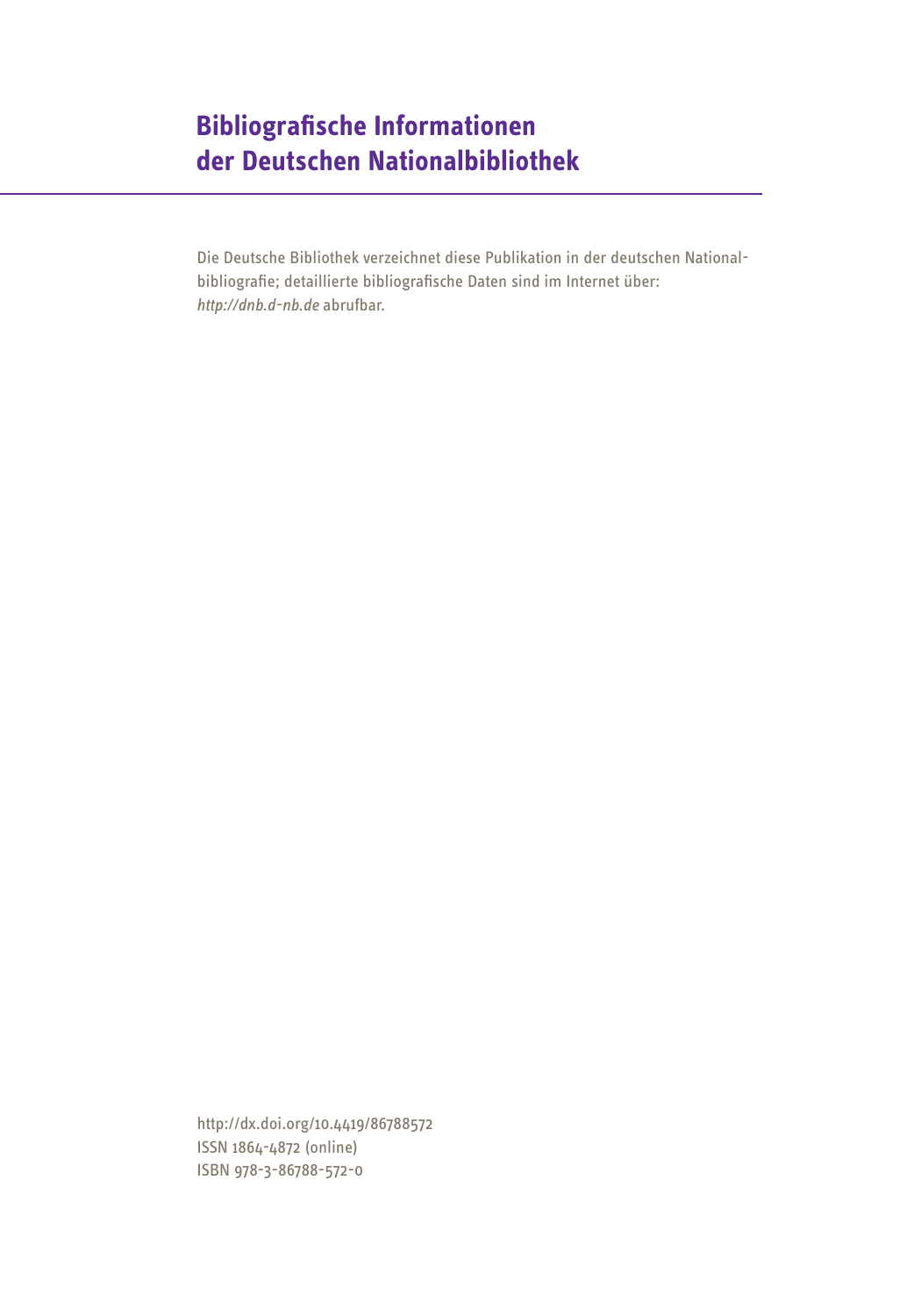Ronald Bachmann, Peggy Bechara, Anica Kramer, and Sylvi Rzepka<sup>1</sup>

### **Labour Market Dynamics and Worker Heterogeneity During the Great Recession – Evidence from Europe**

### **Abstract**

Using harmonized micro data, this paper investigates the effects of the early phase *(2008-10) of the recent economic crisis on transitions between labour market states in Europe. Our analysis focuses on individual heterogeneity, on the type of employment contract, and on crosscountry differences. Our analysis shows that specific worker groups, such as men and young persons, were particularly strongly hit by the crisis. Furthermore, more transitions from employment, and especially temporary employment, to unemployment were the main factor behind the rise in unemployment;*  while reduced unemployment outflows did not contribute substantially to the increase *in unemployment during the early phase of the crisis.*

*<i>JEL Classification: 16, E24* 

*Keywords: Recession; labour market transitions; Markov transition matrices; worker heterogeneity*

*August 2014*

<sup>1</sup> Ronald Bachmann, RWI and IZA; Peggy Bechara, RWI; Anica Kramer and Sylvi Rzepka, RWI and RUB. - This paper expands on the results of the project "A study on labour market transitions using micro-data from the Statistics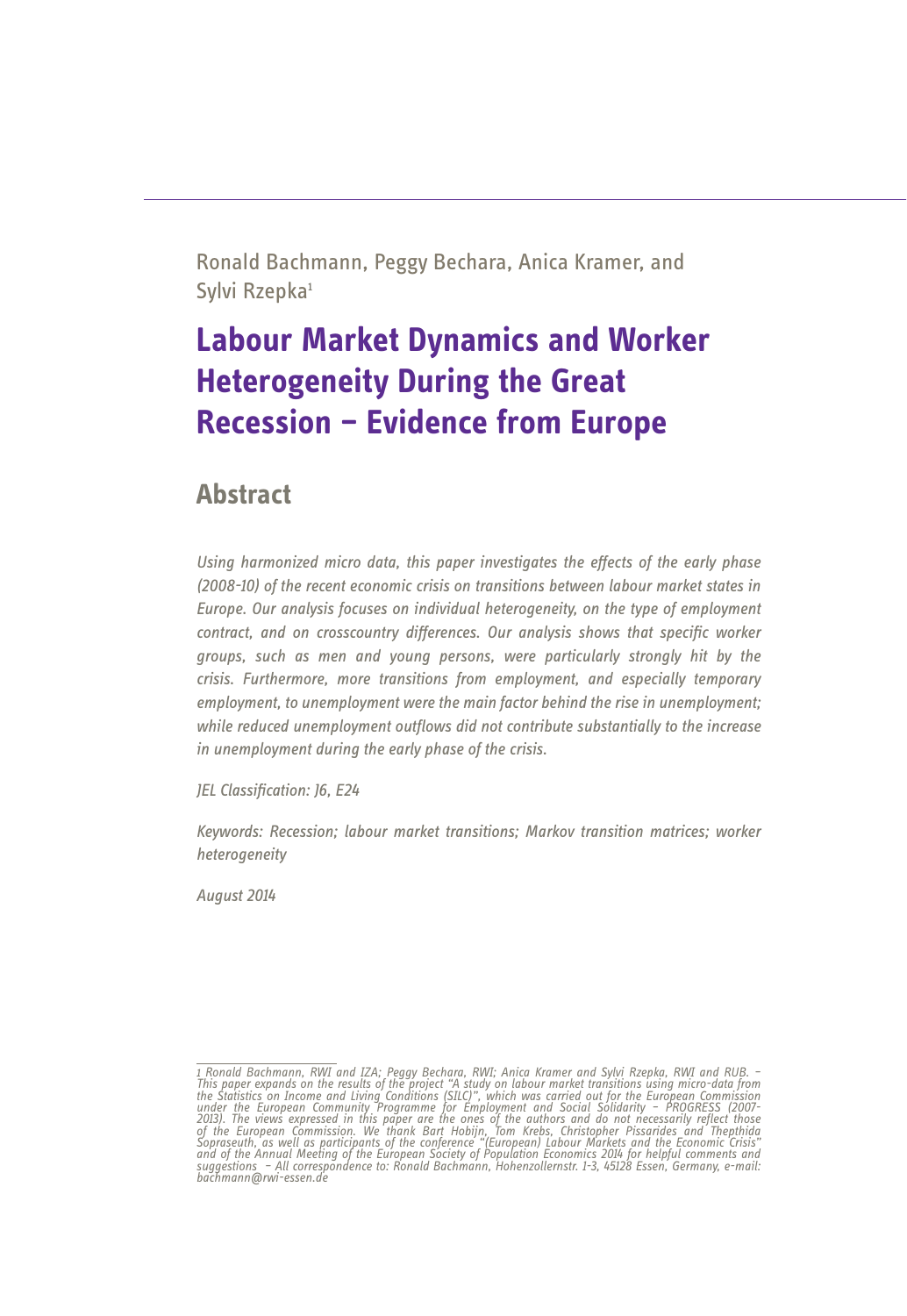#### **1. Introduction**

The recent financial and economic crisis led to high and persistent unemployment rates in all European labour markets. The initial impact of this economic shock on European labour markets was very strong: Between 2008 and 2010, four million persons lost their jobs within the European Monetary Union (ECB, 2012). Furthermore, evidence from aggregate data suggests that specific worker groups were particularly strongly hit by the crisis, namely men and young persons. In addition, the type of employment contract seems to have had an important influence on the labour market effects of the economic crisis, which becomes particularly evident when comparing France, a country with very few fixed-term contracts, with Spain, where the opposite is the case. As a consequence, unemployment rose much more strongly in Spain than in France (Bentolila et al., 2012).

The relative importance of inflows into and outflows from unemployment for the cyclicality of unemployment has attracted a great deal of attention in the analysis of labour market dynamics (Shimer, 2012). Recent articles have mainly found a relatively equal contribution of inflows and outflows to the unemployment stock (Elsby et al., 2009; Fujita and Ramey, 2009). Yet, these studies have generally focussed on the US labour market and relied on aggregate data, thus neglecting potential composition effects, i.e. differences in the socio-demographic structure of the employed and unemployed. However, especially when including several countries into the analysis, it is important to control for composition effects.

In this study, we perform a micro-data based analysis of the labour market transitions in a large number of European countries, and investigate how these transitions have been affected by the recent financial and economic crisis during its early phase (2008-2010). In doing so, we contribute to the literature in several ways. First, we give a general overview of the effects of the Great Recession on labour market dynamics in Europe, and provide evidence on heterogeneous effects based on individual-level data. Second, we show the importance of temporary and permanent contracts for labour market dynamics during the recession in a large number of European countries – previous studies focused on comparisons of a very limited number of countries. Third, our analysis of labour market transitions yields insights into the relative importance of the driving forces of increased unemployment during the Great Recession. Finally, given that the EU-SILC data are internationally comparable, we are able to provide evidence on cross-country differences in labour market reactions to the crisis in Europe.

The paper is structured as follows. The next section briefly reviews the relevant literature. Section 3 presents the micro data set used as well as our empirical strategy. Section 4 contains the empirical evidence. The final section summarizes our main results and concludes.

#### **2. Related literature**

The aggregate effects of the Great Recession are clearly established, particularly the effect on job loss and unemployment, as mentioned in the introduction (e.g. ECB, 2012). In the following, we briefly summarise previous findings on heterogeneous effects (age, gender and contract types), especially with respect to labour market transitions.

The situation of young workers has attracted special attention, as it has become apparent that young workers have suffered disproportionately during the recession (Bell and Blanchflower, 2011). This is particularly worrying against the background of evidence on past recessions which demonstrates a substantial and long-lived negative influence of labour market entry in a recession on wages and employment outcomes. This is, for example, shown by von Wachter and Bender (2008) in their analysis of the labour market history of German workers, and for West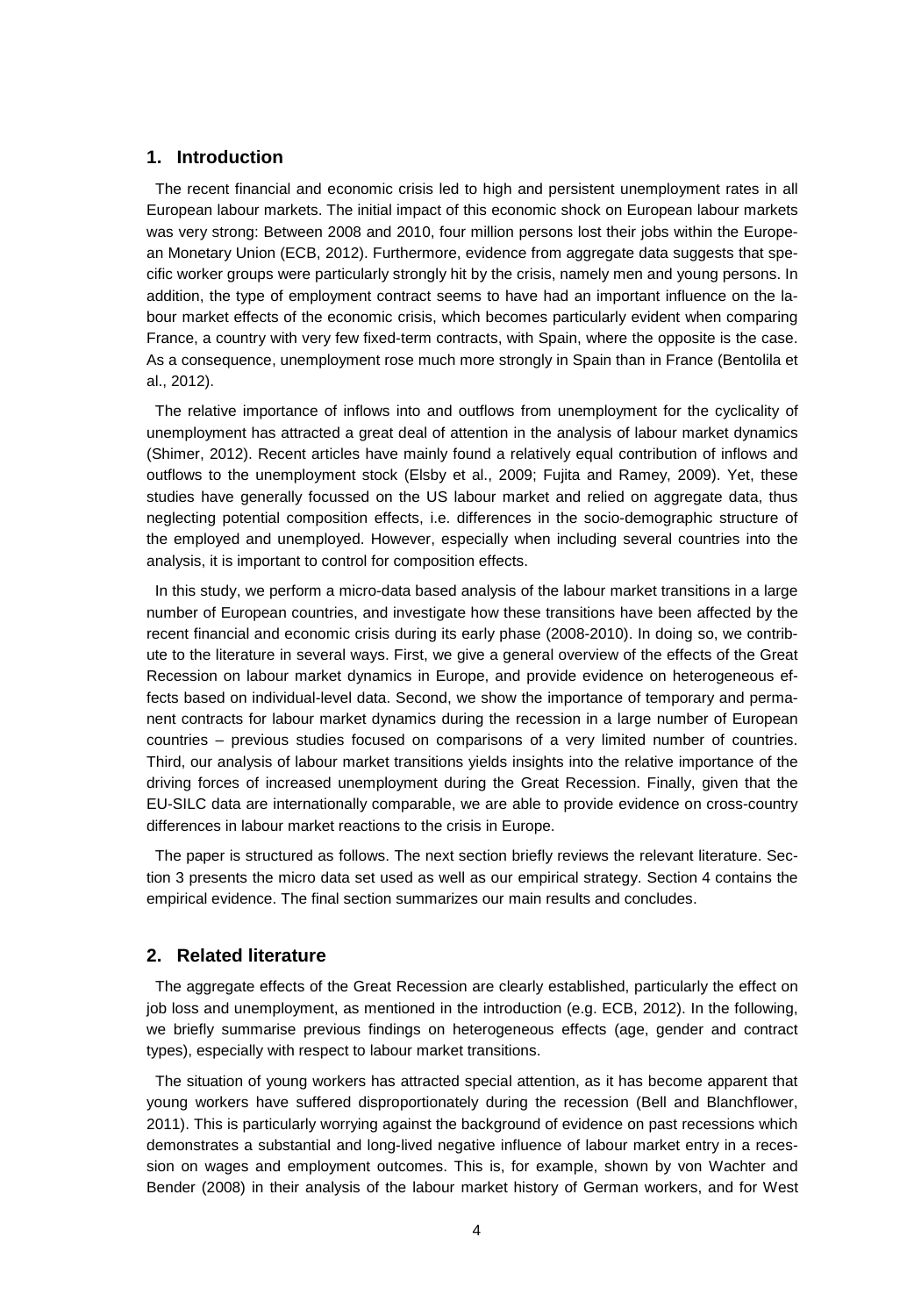Germany as a whole by Bachmann et al. (2010). The latter authors find that labour market entrants earning less than the average starting wage are more likely to change their job as well as their occupation. Moreover, although job mobility tends to reduce the effects of labour market entry conditions, implying that job mobility operates as an adjustment mechanism that mitigates entry wage differentials, this process tends to take quite a long time. Finally, they show that these results hold not only for high-skilled, but also for medium-skilled and unskilled workers. Similar results are shown by Kahn (2010) for the US where wages decrease by 6% with a 1% increase in the unemployment rate at graduation. Moreover, this effect persists for up to 15 years after graduation. Using Canadian data, Oreopoulos et al. (2012) show that the unemployment rate at year of graduation has negative effects on graduate earnings that last up to 10 years.

Labour market mobility generally differs between men and women; hence one can expect heterogeneous effects of the crisis in this respect, too. For example, using panel data from six European countries, Theodossiou and Zangelidis (2009) find that low-educated women are more likely to exit to non-employment than high-educated women and men of all education levels. With respect to the business cycle, less-educated males display a pro-cyclical response of jobto-non-employment transitions, less-educated females a counter-cyclical response. This means that, judging from previous recessions, one should expect a decrease of transitions to nonemployment for less-educated men, and an increase for less-educated women. For the recent recession, Verick (2009) finds that in OECD countries, young men were hit hardest, which is also due to men working in heavily impacted sectors such as construction.

Concerning contract types, there is some evidence for selected countries that the prevalence of temporary contracts had an important influence for labour markets during the crisis. This issue has been made obvious by a comparison of the performance of the French and Spanish labour markets (Bentolila et al., 2012). Before the recession, temporary employment grew strongly in Spain, which led to a strong growth in overall employment, while the French labour market was relatively stagnant. In the recession, Bentolila et al. (2012) argue, temporary employment in Spain collapsed, which resulted in a large reduction in overall employment and a correspondingly large increase in unemployment. Therefore, the situation before the crisis with respect to temporary contracts played an important role for the reaction of the labour market during the crisis.

The degree to which inflows and outflows determine unemployment has been strongly debated in the literature. This has typically been addressed by the analysis of aggregate time series of labour market transitions, especially for the US labour market. In this context, early studies such as Darby et al. (1986) found inflows into unemployment to be the decisive factor, later studies found a more important role for outflows (Hall, 2005; Shimer, 2012). By now, a consensus seems to have been reached that the role of inflows into and outflows from unemployment is relatively evenly split (Elsby et al., 2009; Yashiv, 2008; Fujita and Ramey, 2009). However, there are important differences between countries in this respect: Petrongolo and Pissarides (2008) compare France, Spain, and the UK, and find that Spain and the UK, both inflows and outflows play an important role, whereas the outflow rate is the predominant factor in France. Elsby et al. (2013) argue that in Continental Europe, such a decomposition exercise should take into account that unemployment in these countries often deviates from its steady-state value. Examining a sample of 14 OECD countries, they find that outflows play a much more important role for unemployment variation than inflows in Anglo-Saxon countries; whereas for Continental European and Nordic countries, their relative importance is roughly equal. Furthermore, they find that increases in unemployment inflows precede a higher unemployment stock, whereas outflows lag behind increases in unemployment.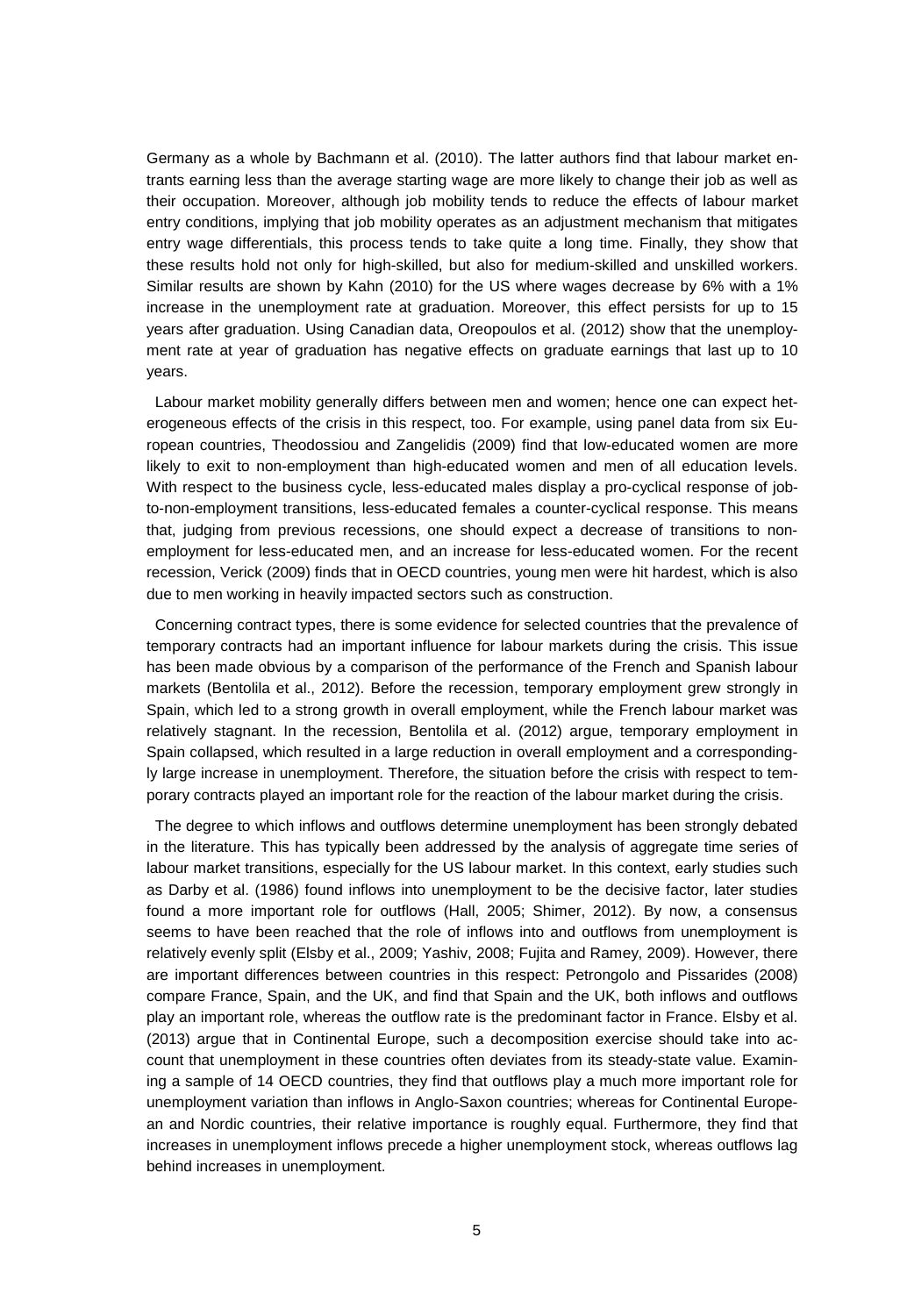#### **3. Micro Data and Empirical Strategy**

Our empirical analysis is mainly based on the European Union Statistics on Income and Living Conditions (EU-SILC), which provide representative and internationally comparable data on employment, income, poverty and living conditions for all EU Member States<sup>5</sup> as well as for the two EFTA (European Free Trade Association) countries Norway and Iceland. The data, which are collected at a yearly frequency, are delivered to and processed by Eurostat with the aim to harmonize the information and to ensure comparability across countries.

In order to be able to identify labour market transitions at an individual level, we use the longitudinal files of EU-SILC. The data sets consist of a four-year rotational panel, except for France (9-year panel), Norway (8-year panel) and Luxembourg (yearly panel), (Iacovou et al. 2012). This means that each person selected into the sample is interviewed for four years, and each subsequent year one quarter of all respondents is replaced by new respondents. This structure enables us to follow individuals up to a maximum of four consecutive years.

For a given year, the respective longitudinal file available from Eurostat only contains those respondents that were interviewed both in the respective survey year and in the preceding year. In order to construct a data set with as many observations as possible, we combine the longitudinal files for 2005 to 2010. That is, the different longitudinal data sets are merged together, resulting in a data set that covers the time period from 2004 to 2010. We follow Engel and Schaffner (2012) in order to adjust the weighting scheme of the micro data accordingly. As a consequence, our weighted sample is representative for the population of the countries under consideration. For the majority of countries, EU-SILC data are available for the whole time period covering the years 2004 to 2010. For a subset of countries, the survey was first conducted in 2005 (Cyprus, Czech Republic, Hungary, Lithuania, Poland, Slovenia, Slovakia and the United Kingdom) and thus data on 2004 are not available. For another group of countries, including Bulgaria and Malta, the years 2004 and 2005 are not covered as the survey started in 2006. In addition, no data are available for Ireland in 2010. EU-SILC data for Germany only cover the years 2005 and 2006, for Romania only the years from 2007. We therefore exclude these two countries from the regression analysis. However, we fill this gap in the data using micro data from the European Union Labour Force Survey (EU-LFS) in order to compute descriptive statistics for these two countries.

In order to construct labour market transitions, we combine the information on the economic status of an individual in a given year with the information on the labour market status in the preceding year; this allows computing yearly transitions between those states. In addition, the data set includes information on the type of contract held at the time of the interview, which allows us to identify transitions between employment with a permanent or temporary contract and other labour market states.

Our empirical analysis focuses on labour market transitions from the origin states employment and unemployment. We therefore estimate multinomial logit models for these two labour market states. The destination states considered are (dependent) employment (in a further step, we also differentiate between temporary and permanent employment), self-employment, unemployment, education, and inactivity. Generally, with j labour market states, the predicted probability from the multinomial logit model can be written as

$$
Pr(y = m | X) = \frac{\exp(X'\beta_{m|b})}{\sum_{j=1}^{J} \exp(X'\beta_{j|b})}
$$
 with m = 1, ..., j.

<sup>5</sup> Except for Croatia.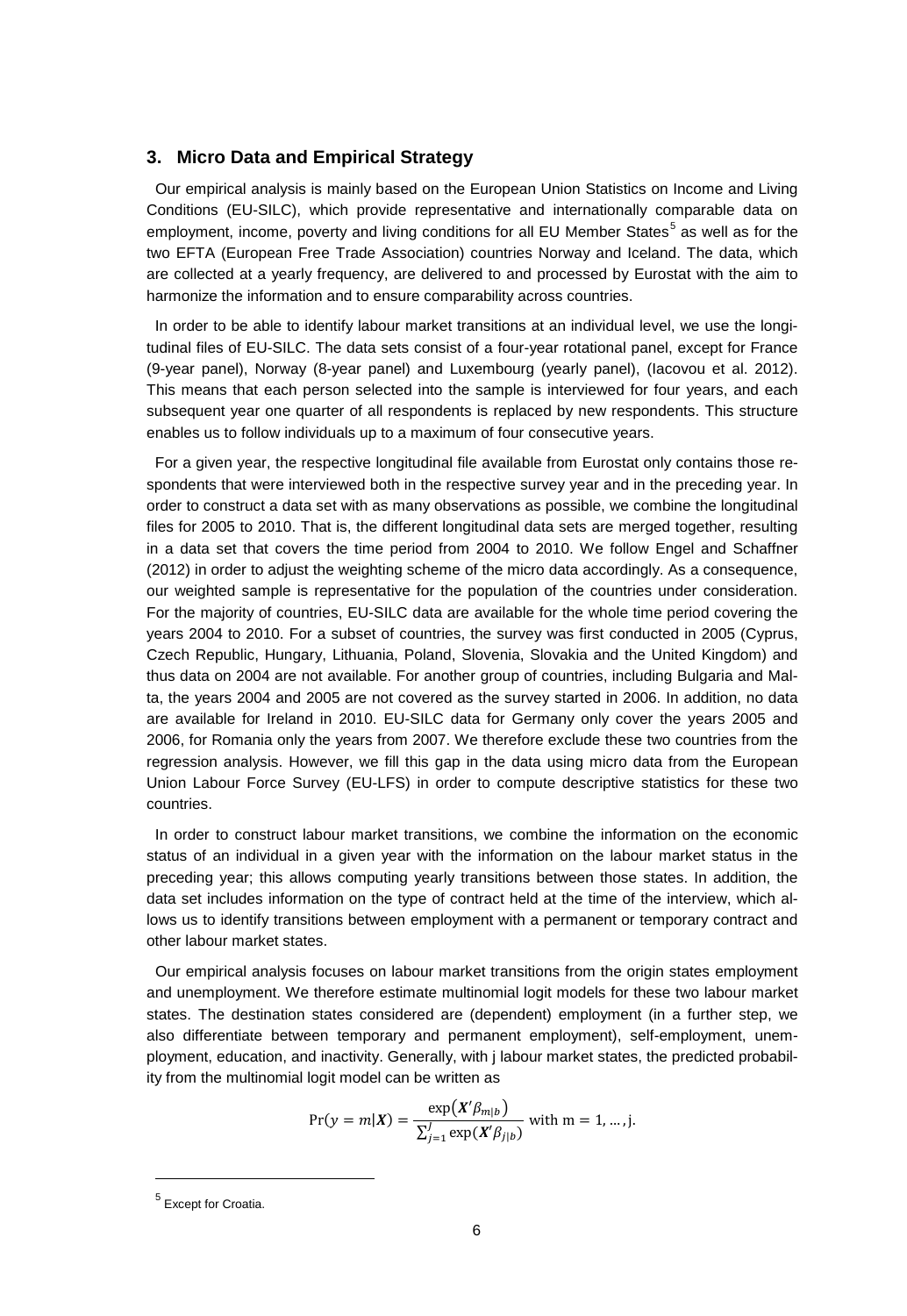where y is one of the j labour market states, b is the base category, and **X** is a vector of explanatory variables. When we take being employed (E) as the base category, the predicted probability of being unemployed (U) is:

$$
Pr(y = U|X) = \frac{\exp(X'\beta_{U|E})}{\exp(X'\beta_{U|E}) + \sum_{j=2}^{I} \exp(X'\beta_{j|b})}
$$

The vector of explanatory variables includes individual characteristics, namely gender, age (dummy variables for belonging to the age groups 15-24, 25-34, 35-54 and 55-64), marital status, level of education (dummy variables for low, medium and high levels of education), full-time or part-time work (only for origin state employment), and occupation dummies (only for transitions out of employment). We also include the following household characteristics: Number of children (younger than 5 years, between 5 and 14 years), number of persons aged 15-64, number of persons older than 65 in the household, as well as the presence of a partner in the household, and the labour market status of the partner. The regressions also include country fixed effects in order to control for region-specific factors that are constant over time.

As the main focus of the analysis is on the impact of the financial and economic crisis on labour market dynamics, the vector of explanatory variables also includes an indicator variable for the economic crisis. This variable takes the value of 0 for the pre-crisis period and 1 for the crisis period, which started either in 2008 or 2009 in the respective countries. In doing so, we take into account the interview date of each individual (available on a quarterly basis) and the timing of the crisis in each country. As for the latter, we use quarterly GDP data from the OECD and define a recession as at least two consecutive quarters of negative GDP growth. Note that our indicator captures the overall effect of the recessionary period on labour market dynamics. Interacting the crisis indicator with demographic characteristics (gender, age, level of education) allows investigating how the impact of the crisis varies over demographic groups.

#### **4. Empirical evidence**

#### 4.1 Labour market transitions and worker heterogeneity

In the years before the crisis, the overall unemployment rate of our country sample displayed a downward trend and amounted to 9.6 per cent in 2008 (see Figure 1). With the onset of the crisis, the unemployment rate increased to 12.1 per cent in 2009 and 13 per cent in 2010. It also becomes apparent that the crisis marks a turning point in the development of the unemployment rates of men and women. Before the crisis, women had higher unemployment rates than men but this gender difference declined strongly in 2008. After the beginning of the crisis, the unemployment rate of men increased much more than that of women (13.8 per cent versus 12.2 per cent in 2010).

The crisis also had heterogeneous effects with respect to age groups. The unemployment rate of young workers (15-24 years), is generally higher than the unemployment rates of other age groups, but it increased particularly strongly during the crisis, reaching 28.6 per cent for our country sample in 2010 (Figure 1). The unemployment rate of the 25-34 and 55-65 year-olds is very close to the average unemployment rate over the time period considered In contrast, the prime-age group (35-54 years) displays consistently lower unemployment than the average unemployment rate, but follows the same trend.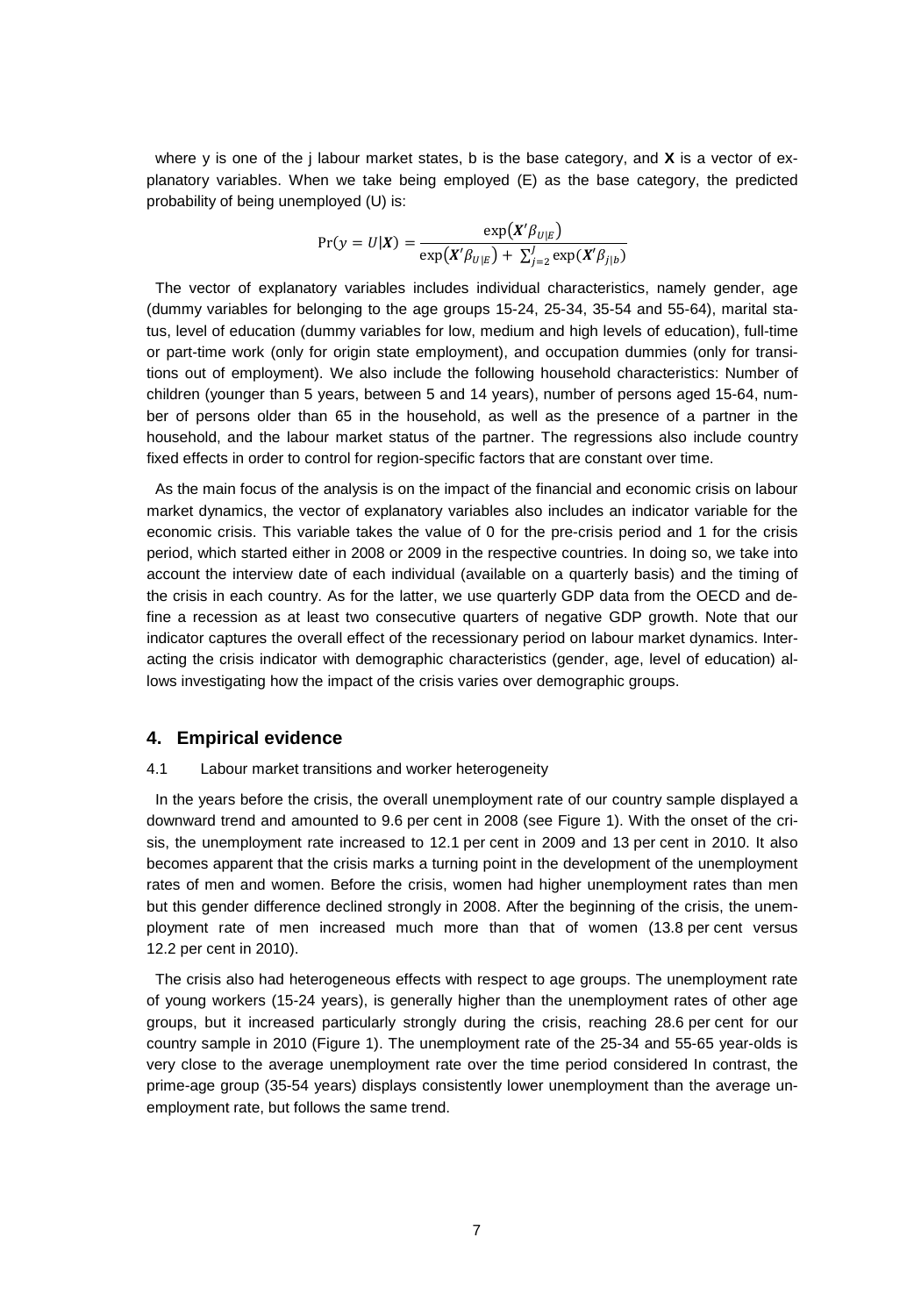

Figure 1 **Unemployment rates by gender and age groups**



We first analyse which transitions changed most strongly as the European economies went into recession. In order to do so, we compute Markov transition matrices between labour market states for the time periods before and during the crisis (Table 1).<sup>6</sup> This shows that before, 91.9 per cent of those employed in a given year were still employed in the following year; however, this rate drops to 90.8 per cent during the crisis. As the transitions from employment to other labour market states remain largely unchanged, this drop is mainly due to an increase of the transition rate from employment-to-unemployment transition rate of 1 percentage point.

As for transitions from unemployment, we observe a decrease of the yearly transition rate from 27.6 per cent to 24.9 per cent, and a corresponding increase of the rate at which the unemployed remained in this labour market state of 1.1 per cent. Furthermore, we observe increases in the transition rates to education and to inactivity.

|                 |                 | <b>DESTINATION</b>       |                                        |      |            |                 |                          |                                        |      |            |
|-----------------|-----------------|--------------------------|----------------------------------------|------|------------|-----------------|--------------------------|----------------------------------------|------|------------|
| ORIGIN          | Employ-<br>ment | Self-<br>employ-<br>ment | Unemploy- Education<br>employ-<br>ment |      | Inactivity | Employ-<br>ment | Self-<br>employ-<br>ment | Unemploy- Education<br>employ-<br>ment |      | Inactivity |
|                 |                 |                          | Pre-crisis                             |      |            |                 |                          | During the crisis                      |      |            |
| Employment      | 91.9            | 1.4                      | 2.9                                    | 0.6  | 3.2        | 90.8            | 1.5                      | 3.9                                    | 0.6  | 3.3        |
| Self-employment | 6.6             | 87.4                     | 1.6                                    | 0.2  | 4.2        | 5.8             | 87.5                     | 2.1                                    | 0.3  | 4.3        |
| Unemployment    | 27.6            | 3.4                      | 51.5                                   | 1.9  | 15.5       | 24.9            | 3.3                      | 52.6                                   | 2.8  | 16.3       |
| Education       | 15.3            | 0.8                      | 3.8                                    | 77.0 | 3.0        | 13.5            | 0.9                      | 5.5                                    | 77.4 | 2.8        |
| Inactivity      | 5.0             | 1.4                      | 2.3                                    | 0.6  | 90.7       | 4.5             | 1.4                      | 2.7                                    | 0.7  | 90.6       |
| Total           | 51.4            | 8.9                      | 5.9                                    | 7.7  | 26.2       | 51.4            | 9.3                      | 6.5                                    | 7.6  | 25.1       |

#### Table 1 **Yearly Markov transition matrix for all countries**

*Source: EU-SILC and EU-LFS, own calculations. – Note: See Section 3 for a definition of the pre-crisis and the crisis period.*

The transition rates from the other labour market states mostly change to a smaller extent. Most notably, the transition rate form self-employment to employment decreases from 6.6 per cent to 5.8 per cent, the transition rate from education to employment declines from

 $6$  The corresponding Markov transition matrices for individual countries are presented in Table A.1 in the appendix.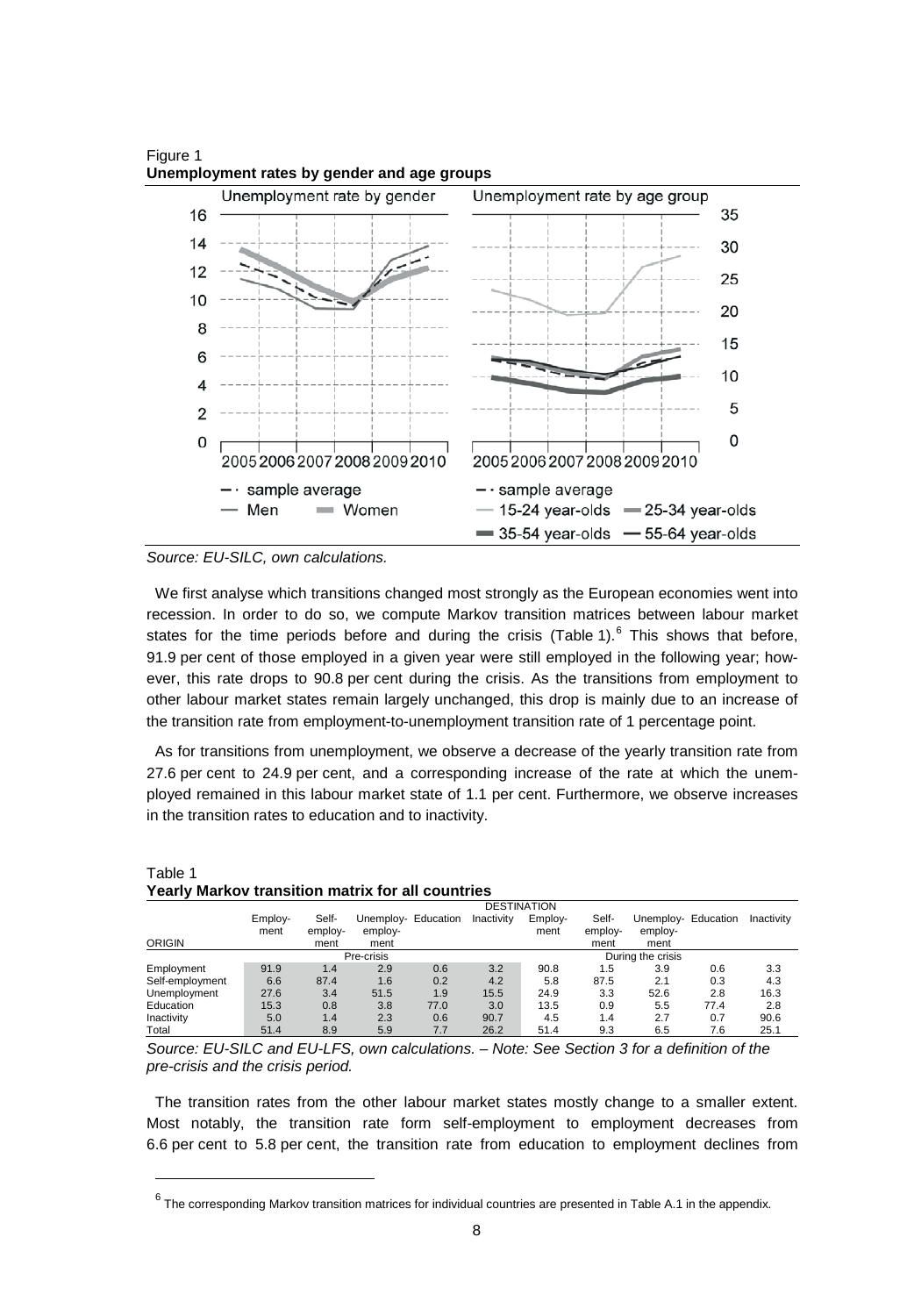15.3 per cent to 13.5 per cent, and the transition rate from inactivity to employment falls from 5.0 per cent to 4.5 per cent. While these transition rates are clearly crucial for the evolution of employment, they are not directly linked to the evolution of the unemployment rate, our focus of analysis. In the following, we therefore concentrate on transitions emanating from employment and from unemployment.

#### Table 2

| Yearly transitions from employment to different labour market states, regression results |
|------------------------------------------------------------------------------------------|
|------------------------------------------------------------------------------------------|

|                                          | EE                                 | ES                                | EU                                | EEd                               | EI                                |
|------------------------------------------|------------------------------------|-----------------------------------|-----------------------------------|-----------------------------------|-----------------------------------|
| Crisis indicator                         | $-0.0114***$                       | $-0.0005$                         | $0.0125***$                       | 0.0000                            | $-0.0006$                         |
|                                          | (0.0026)                           | (0.001)                           | (0.0024)                          | (0.0001)                          | (0.0013)                          |
| Female                                   | Reference category                 | Reference category                | Reference category                | Reference category                | Reference category                |
| Male                                     | $0.0110***$                        | 0.0058***                         | $-0.0019$                         | 0.0000                            | $-0.0150***$                      |
|                                          | (0.0035)                           | (0.001)                           | (0.0016)                          | (0.0001)                          | (0.0021)                          |
| Age 15-24                                | $-0.0540***$                       | 0.0010                            | $0.0223***$                       | $0.0167***$                       | $0.0139***$                       |
|                                          | (0.0033)                           | (0.001)                           | (0.003)                           | (0.0016)                          | (0.0036)                          |
| Age 25-34                                | $-0.0214***$                       | $0.0033***$                       | $0.0098***$                       | $0.0027***$                       | $0.0056***$                       |
|                                          | (0.0032)                           | (0.001)                           | (0.0025)                          | (0.0005)                          | (0.0019)                          |
| Age 35-54                                | Reference category                 | Reference category                | Reference category                | Reference category                | Reference category                |
| Age 55-65                                | $-0.0990***$                       | $-0.0001$                         | $-0.0008$                         | $-0.0011***$                      | $0.1009***$                       |
|                                          | (0.0152)                           | (0.0007)                          | (0.0017)                          | (0.0002)                          | (0.0148)                          |
| Single                                   | Reference category                 | Reference category                | Reference category                | Reference category                | Reference category                |
| Married                                  | $0.0026**$                         | $-0.0005$                         | $-0.0069***$                      | $-0.0005**$                       | 0.0053***                         |
|                                          | (0.0012)                           | (0.0012)                          | (0.0011)                          | (0.0002)                          | (0.0009)                          |
| Low skilled (ISCED 0-2)                  | $-0.0168***$                       | 0.0006                            | $0.0103***$                       | $-0.0003***$                      | $0.0063***$                       |
|                                          | (0.002)                            | (0.0006)                          | (0.0011)                          | (0.0001)                          | (0.0008)                          |
| Medium skilled (ISCED 3-4)               | Reference category                 | Reference category                | Reference category                | Reference category                | Reference category                |
| High skilled (ISCED 5)                   | $0.0096***$                        | $-0.0015*$                        | $-0.004***$                       | 0.0000                            | $-0.0042***$                      |
|                                          | (0.0018)                           | (0.0009)                          | (0.0009)                          | (0.0001)                          | (0.0012)                          |
| Number of children(<=4) in household     | $-0.0067***$                       | 0.0006                            | 0.0001                            | $-0.0004***$                      | $0.0065***$                       |
|                                          | (0.0017)                           | (0.0005)                          | (0.0006)                          | (0.0001)                          | (0.0017)                          |
| Number of children(5-14) in household    | $-0.0005$                          | $0.0011***$                       | 0.0013***                         | 0.0001                            | $-0.002***$                       |
|                                          | (0.0007)                           | (0.0003)                          | (0.0005)                          | (0)                               | (0.0005)                          |
| Number of employable persons (15-64) in  |                                    |                                   |                                   |                                   |                                   |
| household                                | $0.0016***$                        | 0.0002                            | 0.0003                            | $0.0002**$                        | $-0.0022***$                      |
|                                          | (0.0006)                           | (0.0002)                          | (0.0003)                          | (0.0001)                          | (0.0004)                          |
| Number of elderly(>=65) in household     | $-0.0044***$                       | 0.0004                            | 0.0009                            | 0.0000                            | $0.0031***$                       |
|                                          | (0.0015)                           | (0.0004)                          | (0.0008)                          | (0.0001)                          | (0.0008)                          |
| Full-time employed partner in household  | $0.0111***$                        | 0.0001                            | $-0.0063***$                      | $-0.0002**$                       | $-0.0047**$                       |
|                                          | (0.0032)                           | (0.0004)                          | (0.0014)                          | (0.0001)                          | (0.0022)                          |
| Part-time employed partner in household  | $0.0132***$                        | $-0.0006$                         | $-0.0066***$                      | $-0.0003***$                      | $-0.0056***$                      |
|                                          | (0.0026)                           | (0.0008)                          | (0.0016)                          | (0.0001)                          | (0.0019)                          |
| Inactive/unemployed partner in household | Reference category                 | Reference category                | Reference category                | Reference category                | Reference category                |
| No partner in household                  | $0.0057**$                         | 0.0004                            | 0.0005                            | $0.001***$                        | $-0.0076***$                      |
| Full-time employed                       | (0.0024)                           | (0.0013)                          | (0.001)                           | (0.0002)                          | (0.0022)                          |
|                                          | Reference category<br>$-0.0382***$ | Reference category<br>$0.0071***$ | Reference category<br>$0.0126***$ | Reference category<br>$0.0029***$ | Reference category<br>$0.0156***$ |
| Part-time employed                       |                                    |                                   |                                   |                                   |                                   |
| Occupation dummies                       | (0.0023)<br>included               | (0.0015)<br>included              | (0.0027)<br>included              | (0.0006)<br>included              | (0.0019)<br>included              |
|                                          | included                           | included                          | included                          | included                          | included                          |
| Country dummies<br>Pseudo-R-squared      | 0.1094                             |                                   |                                   |                                   |                                   |
| Observations                             | 578.331                            |                                   |                                   |                                   |                                   |
|                                          |                                    |                                   |                                   |                                   |                                   |

*Source: EU-SILC, own calculations. – Notes: Multinominal logit model. \* / \*\* / \*\*\*: statistically significant at least at the 10 %- / 5 %- / 1 %-level. – The model includes transitions between the following labour market states: employment (E) (i.e. persons remaining in employment), unemployment (U), self-employment, education and inactivity. – Standard errors in parentheses.*

In order to find out whether the changes in transition rates between the pre-crisis and the crisis periods are statistically significant, we run the multinomial regression models described in Section 3. In doing so, we focus on the states of origin employment and unemployment. Table 2 presents our baseline regression results for the transitions out of employment. Our first main finding in this context is that during the crisis, employment stability decreased significantly and sizably – by 1.1 percentage points – and flows from employment to unemployment increased significantly by 1.3 percentage points. For other transition destinations – besides employment and unemployment – the coefficient of the crisis indicator is insignificant, i.e. the crisis apparently did not have strong effects on these other transitions.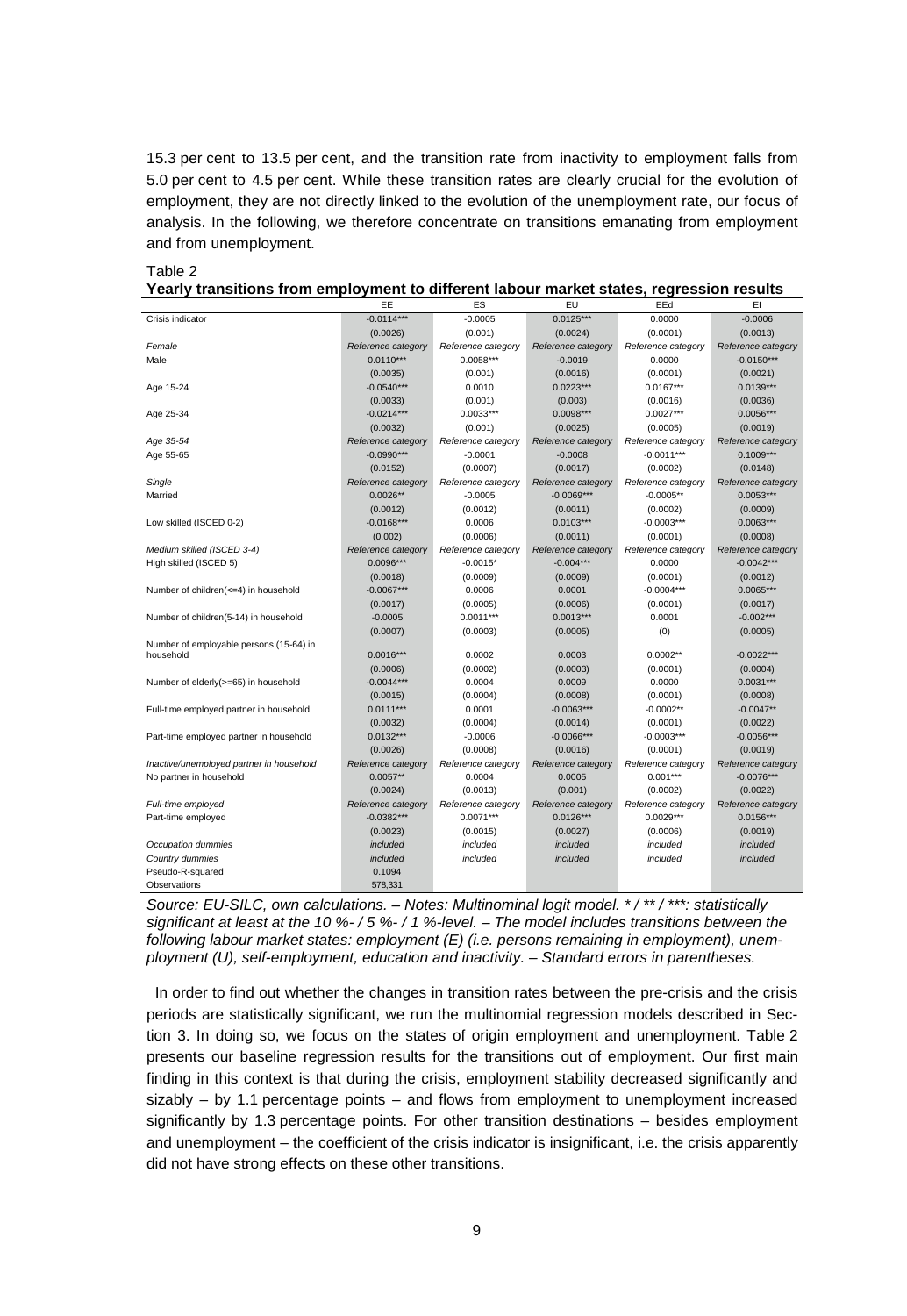Besides this overall picture on the changes during the economic crisis, our regression results indicate important heterogeneities between demographic groups. With respect to gender, the results for the pre-crisis period show that men are 1.5 percentage points more likely to remain employed than women, and they are less likely to become unemployed (0.5 percentage points – Table 3). However, this picture eroded during the economic crisis, as employment stability of men was affected more by the crisis than that of women. In particular, men were nearly 1 percentage point less likely to stay in employment during the crisis than women. In a similar vein, employment-to-unemployment flows increased for men by nearly 1 percentage point more than for women during the crisis.

Table 3

| fects of the crisis by gender | Yearly transitions from employment to different labour market states, heterogeneous ef- |                    |
|-------------------------------|-----------------------------------------------------------------------------------------|--------------------|
|                               |                                                                                         |                    |
| Female                        | Reference category                                                                      | Reference category |

| Female                      | Reference category | Reference category |  |
|-----------------------------|--------------------|--------------------|--|
| Male                        | $0.0147***$        | $-0.0058***$       |  |
|                             | (0.0044)           | (0.0021)           |  |
| Crisis indicator            | $-0.0071***$       | $0.0074***$        |  |
|                             | (0.0027)           | (0.0014)           |  |
| Crisis*Male                 | $-0.0083*$         | $0.0088***$        |  |
| Other individual covariates | included           | included           |  |
| Occupation dummies          | included           | included           |  |
| Country dummies             | included           | included           |  |
| Pseudo-R-squared            | 0.1097             |                    |  |
| Observations                | 578,331            |                    |  |

*Source: EU-SILC, own calculations. – Notes: Multinominal logit model. \* / \*\* / \*\*\*: statistically significant at least at the 10 %- / 5 %- / 1 %-level. – The model includes transitions between the following labour market states: employment (E) (i.e. persons remaining in employment), unemployment (U), self-employment, education and inactivity; only the first two are presented. – Standard errors in parentheses.*

Turning to different age groups, we find that before the crisis, the chances of remaining in employment were highest for those aged 35-54 and lowest for those aged 55-65 (Table 4). The transition rate from employment to unemployment is higher for the youngest cohort than for those aged 35-54 (the reference group). The coefficients on the interaction terms with the crisis indicator suggest that the youngest cohort has been hit particularly strongly by the economic crisis: The employment-to-unemployment transition rate increases by 0.5 percentage points more for those aged 15-24 than the transition rate of the reference group.

With respect to skill groups, our regression results show that before the crisis, high-skilled workers find it easier to remain in employment and have a lower transition rate into unemployment than the reference group "medium-skilled" (Table 5). During the economic crisis, employment stability is reduced by 1 percentage point for medium-skilled workers, the reference group. Our regression results do not suggest any differences by skill groups in this context, i.e. the reduction of employment stability is equally pronounced. A similar picture becomes apparent for flows from employment to unemployment: The crisis increases the corresponding transition rates, but we do not observe any differences by skill level. Likewise, flows from employment to inactivity are not impacted by the crisis in a significant way.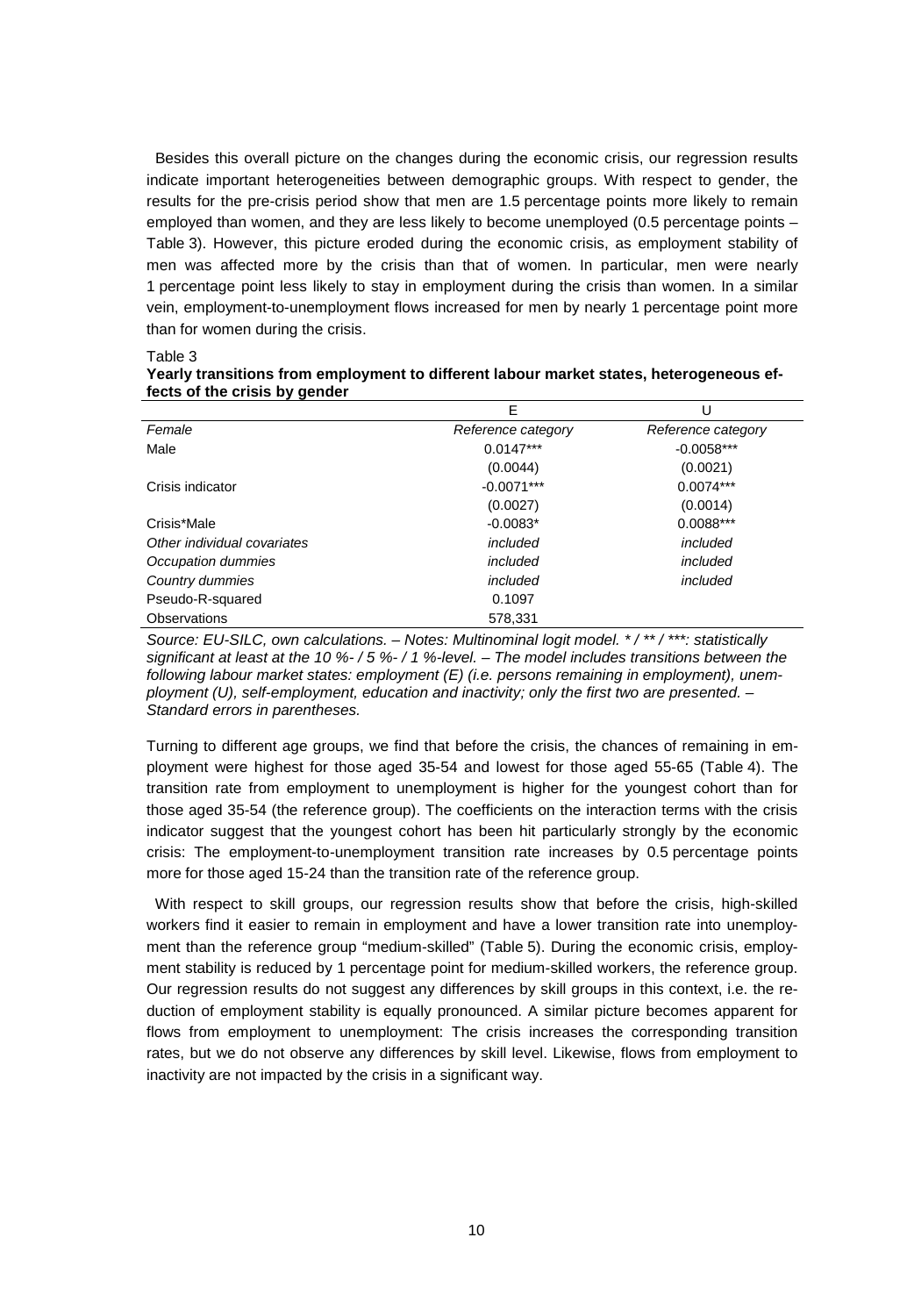Table 4

|                            | E                  | U                  |
|----------------------------|--------------------|--------------------|
| Age 15-24                  | $-0.0489***$       | $0.0188***$        |
|                            | (0.0043)           | (0.0029)           |
| Age 25-34                  | $-0.0203***$       | 0.0098***          |
|                            | (0.0036)           | (0.0027)           |
| Age 35-54                  | Reference category | Reference category |
| Age 55-65                  | $-0.0992***$       | 0.0006             |
|                            | (0.0164)           | (0.0028)           |
| Crisis indicator           | $-0.0099***$       | $0.0119***$        |
|                            | (0.0023)           | (0.0021)           |
| Crisis*Age 15-24           | $-0.0077$          | $0.0049**$         |
|                            | (0.0049)           | (0.0022)           |
| Crisis*Age 25-34           | $-0.0022$          | 0.0000             |
|                            | (0.0021)           | (0.0012)           |
| Crisis*Age 55-65           | $-0.0009$          | $-0.0027$          |
|                            | (0.0042)           | (0.002)            |
| Other individualcovariates | included           | included           |
| Occupation dummies         | included           | included           |
| Country dummies            | included           | included           |
| Pseudo-R-squared           | 0.1095             |                    |
| Observations               | 578,331            |                    |

#### **Yearly transitions from employment to different labour market states, heterogeneous effects of the crisis by age groups**

*Source: EU-SILC, own calculations. – Notes: Multinominal logit model. \* / \*\* / \*\*\*: statistically significant at least at the 10 %- / 5 %- / 1 %-level. – The model includes transitions between the following labour market states: employment (E) (i.e. persons remaining in employment), unemployment (U), self-employment, education and inactivity; only the first two are presented. – Standard errors in parentheses.*

#### Table 5

#### **Yearly transitions from employment to different labour market states, heterogeneous effects of the crisis by skill groups**

|                            | Е                  | U                  |
|----------------------------|--------------------|--------------------|
| Low skilled (ISCED 0-2)    | $-0.0174***$       | $0.0097***$        |
|                            | (0.0026)           | (0.0016)           |
| Medium skilled (ISCED 3-4) | Reference category | Reference category |
| High skilled (ISCED 5)     | $0.0106***$        | $-0.0047***$       |
|                            | (0.0023)           | (0.001)            |
| Crisis indicator           | $-0.0113***$       | $0.0118***$        |
|                            | (0.0027)           | (0.0014)           |
| Crisis*Low skilled         | 0.0017             | 0,0010             |
|                            | (0.0027)           | (0.0034)           |
| Crisis*High skilled        | $-0,0023$          | 0,0015             |
|                            | (0.0024)           | (0.002)            |
| Other individualcovariates | included           | included           |
| Occupation dummies         | included           | included           |
| Country dummies            | included           | included           |
| Pseudo-R-squared           | 0,1095             |                    |
| Observations               | 578,331            |                    |

*Source: EU-SILC, own calculations. – Notes: Multinominal logit model. \* / \*\* / \*\*\*: statistically significant at least at the 10 %- / 5 %- / 1 %-level. – The model includes transitions between the following labour market states: employment (E) (i.e. persons remaining in employment), unemployment (U), self-employment, education and inactivity; only the first two are presented. – Standard errors in parentheses.*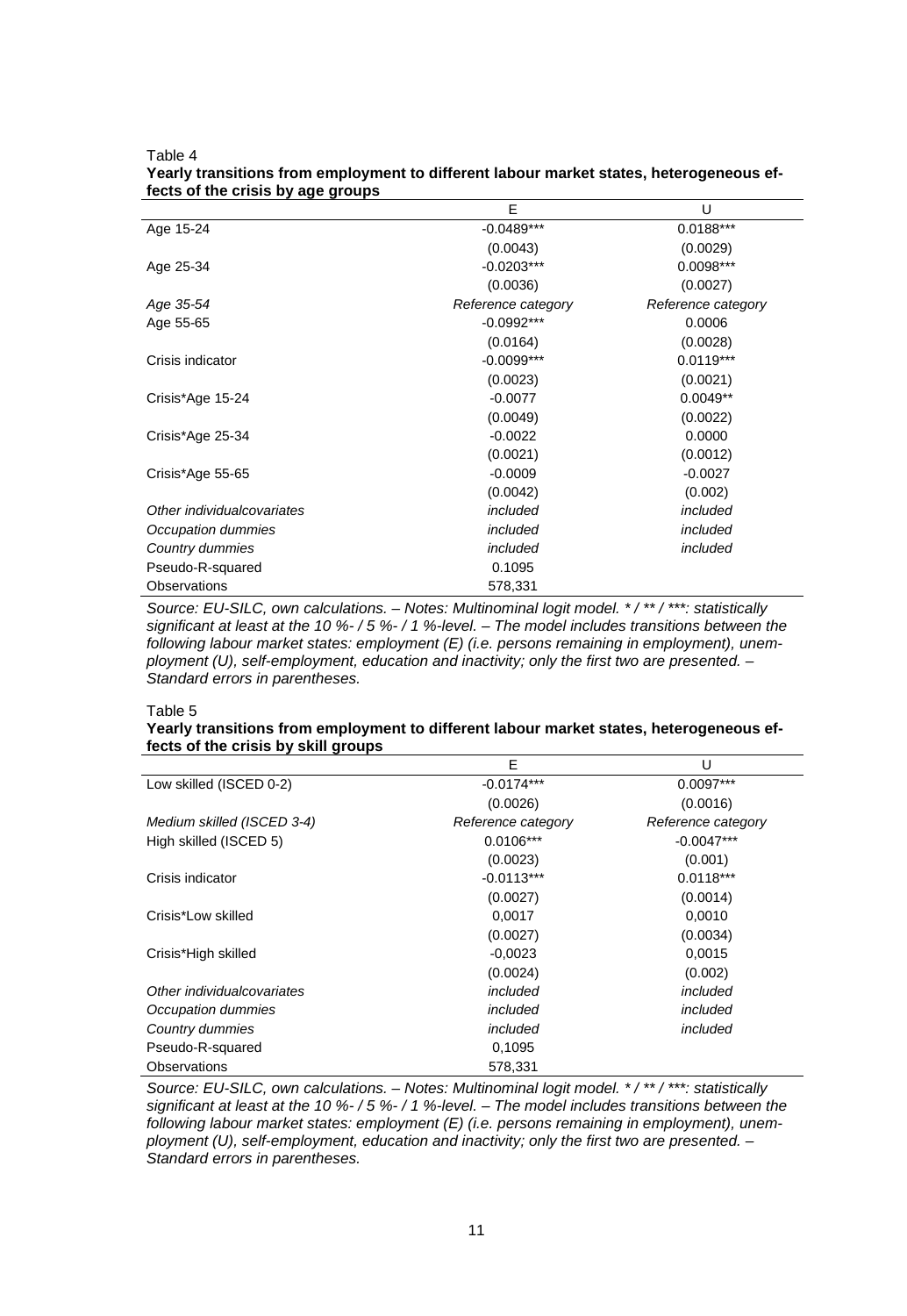We now turn to an analysis of the transitions out of unemployment. Table 6 shows the general effect of the crisis: The transition rate from unemployment to employment decreases by about 4 percentage points, which is statistically significant at the 5% level. This is in line with previous empirical studies as that of the ECB (2012). Somewhat surprisingly, the econometric analysis does not suggest higher persistence of unemployment since the coefficient for staying unemployed of the crisis indicator is not statistically significant. This also applies to the other destination states. This is a first indication that the main factor behind increasing unemployment rates in the early phase of the financial and economic crisis were increased inflow rates into unemployment, in particular increased flows from employment to unemployment, rather than reduced outflow rates from unemployment.

UU UE US UEd UI Crisis indicator **Crisis indicator** 0.0458 -0.0466 -0.0401<sup>\*\*</sup> -0.0030 0.0018 -0.0053 (0.0301) (0.0167) (0.0031) (0.0013) (0.0125) *Female Reference category Reference category*<br>0.0488\*\*\* *Reference category Reference category Reference*  category<br>-0.095\*\*\* Male 0.0258\* 0.0488\*\*\* 0.0226\*\*\* -0.0022\*\* -0.095\*\*\*  $(0.0149)$   $(0.0135)$   $(0.0008)$   $(0.0009)$   $(0.0084)$ <br> $-0.1019***$   $0.1024***$   $-0.0125***$   $0.0578***$   $-0.0458**$ Age 15-24 -0.1019\*\*\* 0.1024\*\*\* -0.0125\*\*\* 0.0578\*\*\* -0.0458\*\*\* (0.0233) (0.014) (0.0039) (0.0061) (0.0102) Age 25-34 -0.0619\*\*\* 0.076\*\*\* -0.0016 0.0171\*\*\* -0.0298\*\*\* (0.0139) (0.012) (0.0018) (0.0033) (0.0069) *Age 35-54 Reference category Reference category Reference category Reference category Reference category* Age 55-65 0.0238 -0.1885\*\*\* -0.0157\*\*\* -0.01\*\*\* 0.1904\*\*\* (0.0172) (0.0212) (0.0025) (0.0022) (0.0206) *Single Reference category Reference category Reference category Reference* category<br>-0.0033\*\*\* *Reference category*<br>0.0151\*\*\* Married **-0.0045 -0.0045** -0.0058 -0.0016 -0.0033\*\*\* 0.0151\*\*\* (0.0095) (0.0064) (0.0025) (0.001) (0.0055) Low skilled (ISCED 0-2) 0.0692\*\*\* -0.0725\*\*\* -0.0113\*\*\* -0.0049\*\*\* 0.0195\*\*\* (0.0154) (0.0141) (0.0014) (0.0008) (0.0039) *Medium skilled (ISCED 3-4) Reference category Reference category Reference category Reference category Reference category* High skilled (ISCED 5)  $-0.0577**$ (0.0139) (0.0135) (0.0038) (0.0014) (0.0044) Number of children(<=4) in household  $(0.0132*** \ \cdot 0.018*** \ \cdot 0.0004 \ \cdot 0.0025* \ \cdot 0.0031)$  (0.0031) (0.0044) (0.0049) (0.0031) (0.0013) (0.0031) Number of children(5-14) in household  $(0.0015)$  0.0006 0.0004 0.0006 0.0004 0.0006 0.0004 0.0004 0.0004 0.0004 0.0004 0.0004 0.0004 0.0004 0.0004 0.0004 0.0004 0.0004 0.0004 0.0004 0.0004 0.0004 0.0004 0.0004 0.0004 0.000 (0.0033) (0.0037) (0.0014) (0.0006) (0.0024) Number of employable persons (15-64) in household 0.0093\* 0.0010 -0.0003 0.0003 -0.0103\*\*\* (0.0055) (0.0041) (0.0006) (0.0003) (0.0033) Number of elderly(>=65) in household  $0.016**$   $0.0233***$   $0.0005$   $0.0008$   $0.0074**$   $0.0014$   $0.0014$   $0.0025$ (0.008) (0.0073) (0.0019) (0.0014) (0.0025) Full-time employed partner in household  $-0.0594**$  0.0398 0.0036 0.0005 0.0155\*\*<br>(0.0253) (0.0043) (0.0015) (0.0069)  $(0.0253)$   $(0.0264)$   $(0.0043)$   $(0.0015)$   $(0.0069)$ <br> $-0.0487$   $0.0568$   $0.0112$   $-0.0069$ <sup>\*\*\*</sup>  $-0.0112$ Part-time employed partner in household -0.0487\* 0.0568\* 0.01\* -0.0069\*\*\* -0.0112  $(0.0012)$ *Inactive/unemployed partner in household Reference category Reference category Reference category Reference category Reference category* Pseudo-R-squared Observations 69,281

|--|

Table 6

*Source: EU-SILC, own calculations. – Notes: Multinominal logit model. \* / \*\* / \*\*\*: statistically significant at least at the 10 %- / 5 %- / 1 %-level. – The model includes transitions between the following labour market states: employment (E) (i.e. persons remaining in employment), unemployment (U), self-employment, education and inactivity. – Standard errors in parentheses.*

We now look at heterogeneities of the crisis impact on transitions out of unemployment by gender, age, and skill group. Before the crisis, men had a 6 percentage point higher transition rate from unemployment to employment (Table 7). During the recession, men are 3.5 percentage points less likely to make a transition to employment than women. Therefore, while transitions from unemployment to employment did not play an important role in the aggregate, they do explain to some extent why unemployment rose more strongly during the crisis for men than for women.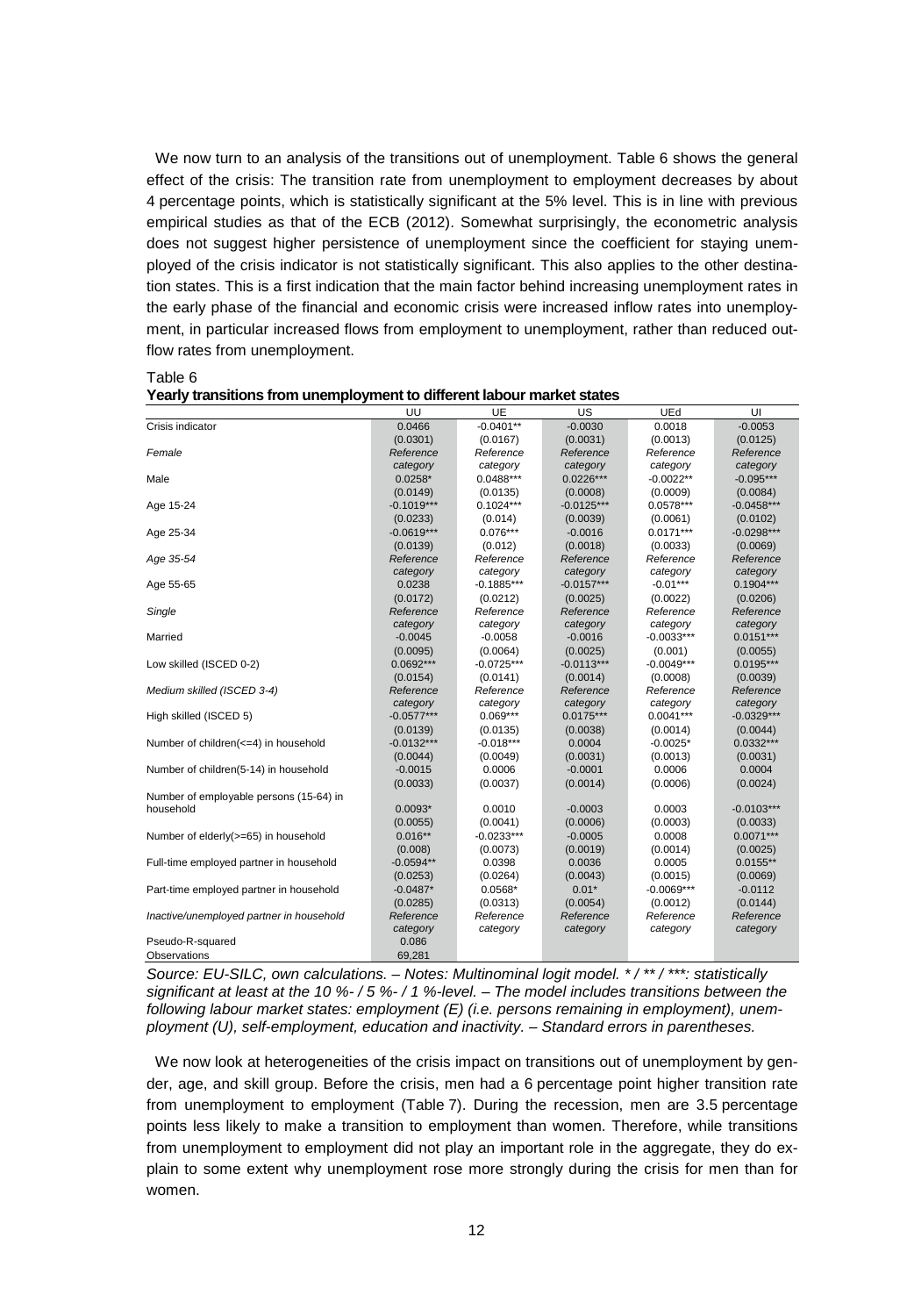|                             |             | E           |
|-----------------------------|-------------|-------------|
| Male                        | 0.0053      | $0.0612***$ |
|                             | (0.0137)    | (0.0124)    |
| Crisis indicator            | 0.0182      | $-0.0193$   |
|                             | (0.0277)    | (0.0158)    |
| Crisis*Male                 | $0.0534***$ | $-0.035***$ |
|                             | (0.0074)    | (0.0051)    |
| Other individual covariates | included    | included    |
| Country dummies             | included    | included    |
| Year dummies                | included    | included    |
| Pseudo-R-squared            | 0.0863      |             |
| <b>Observations</b>         | 69.281      |             |

#### Table 7 **Yearly transitions from unemployment to different labour market states, heterogeneous effects of the crisis by gender**

*Source: EU-SILC, own calculations. – Notes: Multinominal logit model. \* / \*\* / \*\*\*: statistically significant at least at the 10 %- / 5 %- / 1 %-level. – Transitions take place between the following labour market states: employment (E), unemployment (U), self-employment (S), education (Ed) and inactivity (I); only the first two are presented. – Standard errors in parentheses.*

As for differences between age groups, we see a clear pattern of higher unemployment-toemployment transitions for younger ages before the crisis (Table 8). Those aged between 15 and 24 (between 25 and 34) on average had an 11 percentage points (8.3 percentage points) higher chance of becoming employed compared to the prime age group of those aged 35 to 54. In contrast, near-retirement ages have an 18.7 percentage points lower transition rate into employment. Considering the impact of the crisis, we only detect a significantly stronger negative impact for the 25-34 year-olds compared to the prime-age group. Therefore, the negative impact on young workers, which has been much discussed, does not seem to be driven by the evolution of the transition rate from unemployment to employment.

| ellects of the crisis by age groups |                    |                    |
|-------------------------------------|--------------------|--------------------|
|                                     | U                  | E                  |
| Age 15-24                           | $-0.1039***$       | $0.1099***$        |
|                                     | (0.028)            | (0.0154)           |
| Age 25-34                           | $-0.0683***$       | $0.0829***$        |
|                                     | (0.0174)           | (0.0112)           |
| Age 35-54                           | Reference category | Reference category |
| Age 55-65                           | 0.0227             | $-0.1872***$       |
|                                     | (0.0218)           | (0.0225)           |
| Crisis indicator                    | 0.0390             | $-0.031*$          |
|                                     | (0.0326)           | (0.0174)           |
| Crisis*Age 15-24                    | 0.0005             | $-0.0193$          |
|                                     | (0.0191)           | (0.0127)           |
| Crisis*Age 25-34                    | 0.0175             | $-0.0163**$        |
|                                     | (0.0116)           | (0.0071)           |
| Crisis*Age 55-65                    | 0.0091             | $-0.0049$          |
|                                     | (0.0215)           | (0.019)            |
| Other individual covariates         | included           | included           |
| Country dummies                     | included           | included           |
| Year dummies                        | included           | included           |
| Pseudo-R-squared                    | 0.0862             |                    |
| <b>Observations</b>                 | 69,281             |                    |

Table 8 **Yearly transitions from unemployment to different labour market states, heterogeneous effects of the crisis by age groups**

*Source: EU-SILC, own calculations. – Notes: Multinominal logit model. \* / \*\* / \*\*\*: statistically significant at least at the 10 %- / 5 %- / 1 %-level. – Transitions take place between the following labour market states: employment (E), unemployment (U), self-employment (S), education (Ed) and inactivity (I); only the first two are presented. – Standard errors in parentheses.*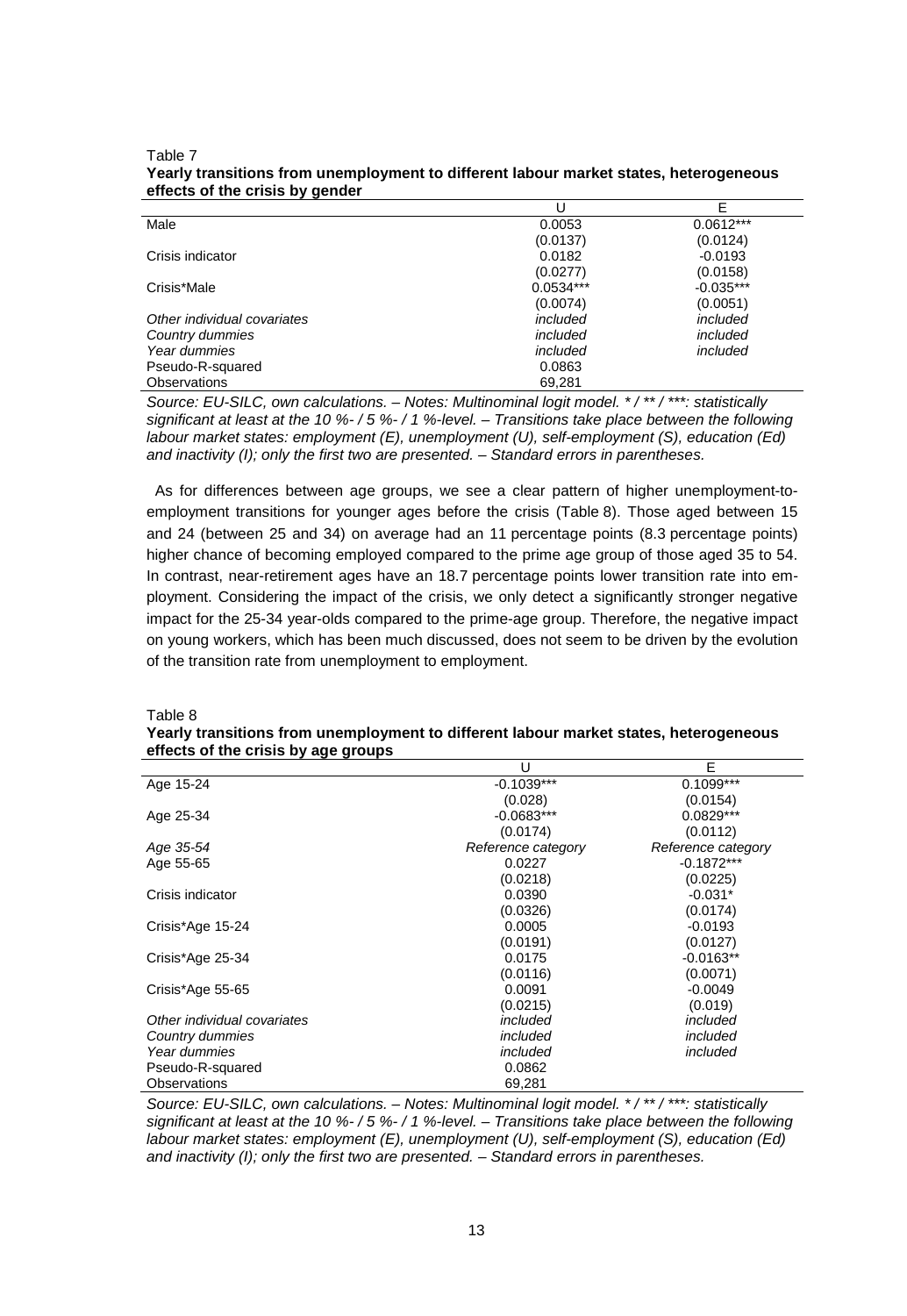As for skill groups, we observe that prior to the crisis, low-skilled workers display a 7.5 percentage points lower transition rate from unemployment to employment, and high-skilled workers a 7.7 percentage points higher rate than medium-skilled persons (see Table 9). During the crisis, the high-skilled experience a higher chance of remaining in unemployment than the medium-skilled, indicating a more persistent unemployment for this worker group.

#### Table 9

| Yearly transitions from unemployment to different labour market states, heterogeneous |
|---------------------------------------------------------------------------------------|
| effects of the crisis by skill groups                                                 |

|                             | U                  | E                  |
|-----------------------------|--------------------|--------------------|
| Low skilled (ISCED 0-2)     | $0.0555***$        | $-0.0749***$       |
|                             | (0.0204)           | (0.0153)           |
| Medium skilled (ISCED 3-4)  | Reference category | Reference category |
| High skilled (ISCED 5)      | $-0.077***$        | $0.0767***$        |
|                             | (0.0139)           | (0.0124)           |
| Crisis indicator            | 0.0246             | $-0.0395***$       |
|                             | (0.0217)           | (0.0129)           |
| Crisis*Low skilled          | 0.0320             | 0.0065             |
|                             | (0.0315)           | (0.0199)           |
| Crisis*High skilled         | $0.0483**$         | $-0.0178$          |
|                             | (0.0206)           | (0.0135)           |
| Other individual covariates | included           | included           |
| Country dummies             | included           | included           |
| Year dummies                | included           | included           |
| Pseudo-R-squared            | 0.0864             |                    |
| Observations                | 69.281             |                    |

*Source: EU-SILC, own calculations. – Notes: Multinominal logit model. \* / \*\* / \*\*\*: statistically significant at least at the 10 %- / 5 %- / 1 %-level. – Transitions take place between the following labour market states: employment (E), unemployment (U), self-employment (S), education (Ed) and inactivity (I); only the first two are presented. – Standard errors in parentheses.*

#### 4.2 The role of contract type for labour market transitions

As discussed in Section 2, the type of contract a worker holds plays an important role for labour market dynamics. Given our large sample of European countries, we can provide a broader perspective and thereby add to the selected results of Bentolila et al. (2012). We therefore split aggregate employment into permanent and temporary employment, and compute the corresponding Markov transition matrix for the time periods before and during the crisis (Table 10).

#### Table 10 **Yearly Markov transition matrix for all countries, detailed employment states**

|                 |                         | <b>DESTINATION</b>      |                          |                        |      |                     |                         |                         |                          |                        |      |                     |
|-----------------|-------------------------|-------------------------|--------------------------|------------------------|------|---------------------|-------------------------|-------------------------|--------------------------|------------------------|------|---------------------|
| <b>ORIGIN</b>   | Perm<br>Employ-<br>ment | Temp<br>Employ-<br>ment | Self-<br>employ-<br>ment | Un-<br>employ-<br>ment | on   | Educati- Inactivity | Perm<br>Employ-<br>ment | Temp<br>Employ-<br>ment | Self-<br>employ-<br>ment | Un-<br>employ-<br>ment | on   | Educati- Inactivity |
|                 |                         |                         |                          | Pre-crisis             |      |                     |                         |                         |                          | During the crisis      |      |                     |
| Perm Employment | 90.3                    | 3.0                     | 1.2                      | 2.0                    | 0.3  | 3.2                 | 89.7                    | 2.6                     | 1.3                      | 3.3                    | 0.3  | 3.0                 |
| Temp employment | 27.2                    | 54.8                    | 2.1                      | 9.8                    | 2.0  | 4.1                 | 23.1                    | 55.1                    | 2.2                      | 13.9                   | 1.8  | 3.9                 |
| Self-employment | 4.8                     | 1.7                     | 87                       | 1.8                    | 0.2  | 4.5                 | 3.7                     | 1.6                     | 87.7                     | 2.4                    | 0.3  | 4.4                 |
| Unemployment    | 11.8                    | 16                      | 3.7                      | 51.9                   | 2.2  | 14.5                | 9.1                     | 14.5                    | 3.6                      | 56.7                   | 3.0  | 13.1                |
| Education       | 6.2                     | 7.2                     | 0.9                      | 4.9                    | 77.7 | 3.2                 | 3.9                     | 5.6                     | 1.0                      | 6.8                    | 79.7 | 3.0                 |
| Inactivity      | 3.3                     | 1.9                     | 1.5                      | 2.8                    | 0.7  | 89.7                | 2.6                     | 1.7                     | 1.7                      | 3.5                    | 0.8  | 89.7                |
| Total           | 43.7                    | 8.0                     | 10.1                     | 6.6                    | 8.0  | 23.6                | 41.6                    | 7.7                     | 11.1                     | 8.3                    | 8.6  | 22.8                |

*Source: EU-SILC, own calculations.*

For Europe as a whole, this yields evidence that employment stability declined more strongly for those workers holding a temporary contract than for those with a permanent contract. While the rate at which workers remained employed (either permanent or temporary) from one year to

 $^7$  The corresponding Markov transition matrices for individual countries are presented in Table A.2 in the appendix.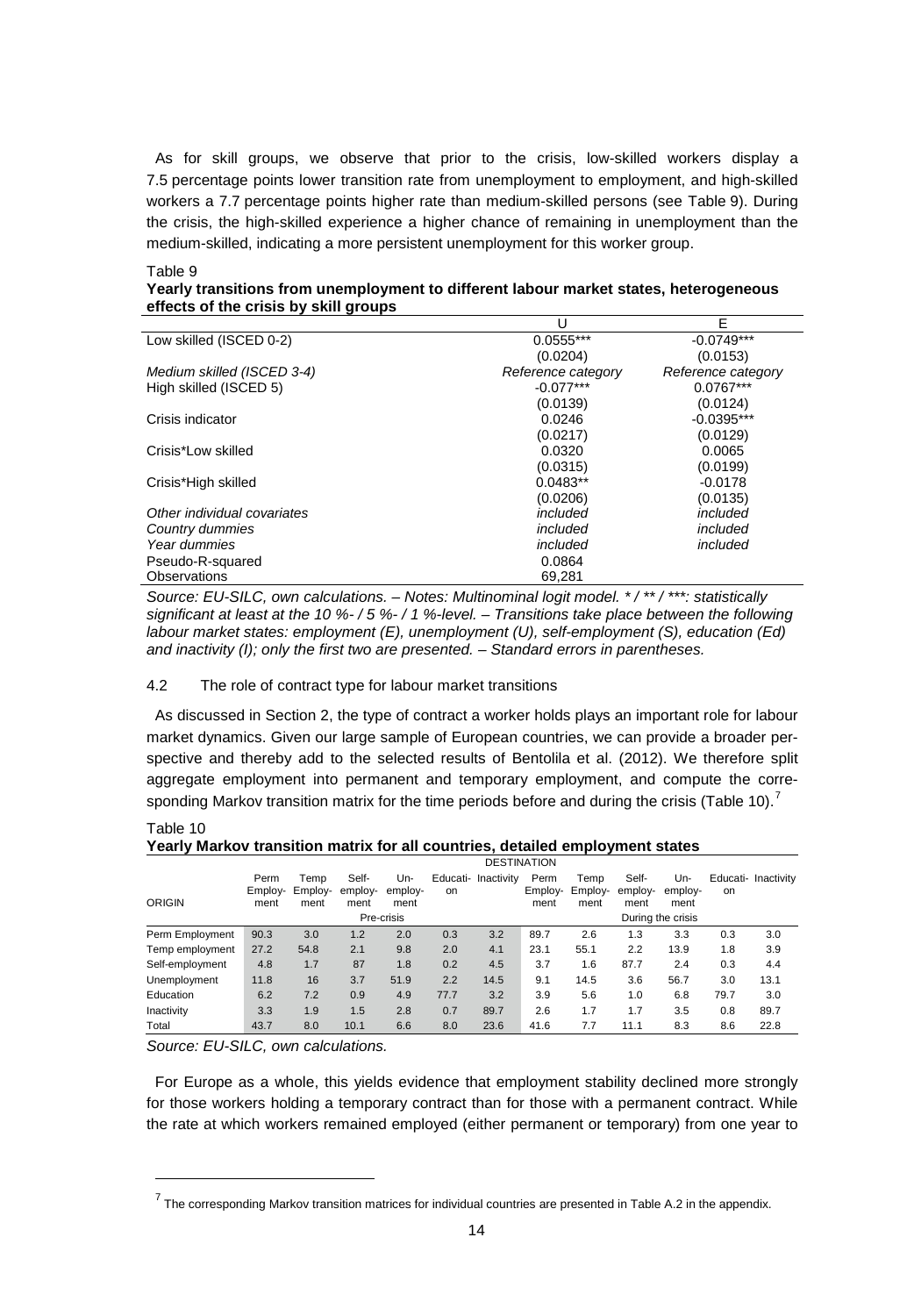the next declined from 93.3 to 92.3 per cent for permanent workers, it decreased from 82 to 78.2 per cent for temporary workers.

Furthermore, during the recession, the transition rate from temporary employment to unemployment increased by more than that of permanent employment to unemployment. Compared to the pre-crisis period, during the crisis the transition rate to unemployment increased by 4.1 percentage points for temporary workers, and by 1.3 percentage points for permanent workers. Finally, during the crisis the transitions from temporary employment to permanent employment declined strongly, i.e. temporary employment was much less of a stepping stone to permanent employment during the crisis than during the pre-crisis period.

These findings are generally confirmed by the econometric evidence, which reveals a significant increase in the transition rate from permanent employment to unemployment of 1.02 per cent, and an also significant but quantitatively much more important increase in the transition rate from temporary employment to unemployment of 4.85 per cent (Table 11). The regression results also show that, when controlling for composition effects, employment stability did not decline significantly for permanent employment during the recession, but did so for temporary employment (by 4.41 per cent).

Table 11

**Crisis indicator for different labour market transitions, detailed employment states**

|       | PermE        | TempE       |           |             | Ed        |             |
|-------|--------------|-------------|-----------|-------------|-----------|-------------|
| PermE | $-0.0016$    | $-0.0055**$ | $-0.0012$ | $0.0102***$ | $0.0000*$ | $-0.002***$ |
|       | (0.0028)     | (0.0028)    | (0.001)   | (0.0015)    | 0.0000    | (0.0006)    |
| TempE | $-0.0441***$ | $-0.0013$   | $-0.0016$ | $0.0485**$  | 0.0003    | $-0.0018$   |
|       | (0.0158)     | (0.0109)    | (0.0013)  | (0.0194)    | (0.0004)  | (0.0015)    |
| U     | $-0.0225***$ | $-0.0158$   | $-0.0035$ | 0.0468      | 0.0013    | $-0.0063$   |
|       | (0.0044)     | (0.016)     | (0.0034)  | (0.0335)    | (0.0013)  | (0.013)     |

*Source: EU-SILC, own calculations. – Note: The three rows display the marginal effects on the crisis indicator from three separate multinomial logit models for the origin states permanent employment (PermE), temporary employment (TempE) and unemployment (U). – Standard errors in parentheses.*

#### Table 12

#### **Yearly transitions from permanent employment to different labour market states, heterogeneous effects of the crisis by gender**

|                             | PermE              | TempE              |                    |
|-----------------------------|--------------------|--------------------|--------------------|
| Female                      | Reference category | Reference category | Reference category |
| Male                        | $0.0132***$        | $-0.002*$          | $-0.0039*$         |
|                             | (0.0049)           | (0.0011)           | (0.002)            |
| Crisis indicator            | 0.0014             | $-0.0055**$        | $0.0065***$        |
|                             | (0.0031)           | (0.0024)           | (0.001)            |
| Crisis*Male                 | $-0.0055***$       | $-0.0001$          | $0.0062***$        |
|                             | (0.002)            | (0.0024)           | (0.0015)           |
| Other individual covariates | included           | included           | included           |
| Occupation dummies          | included           | included           | included           |
| Country dummies             | included           | included           | included           |
| Pseudo-R-squared            | 0.0925             |                    |                    |
| <b>Observations</b>         | 402.731            |                    |                    |

*Source: EU-SILC, own calculations. – Notes: No data available for Denmark and the United Kingdom. Multinominal logit model. \* / \*\* / \*\*\*: statistically significant at least at the 10 %- / 5 %- / 1 %-level. Transitions take place between the following labour market states: Permanentemployment (PermE), temporary employment, (TempE) unemployment (U), self-employment (S), education (Ed) and inactivity (I); only the first three are presented. – Standard errors in parentheses.*

The regression results also point to strong gender differences with respect to the contract type of employment. For instance, men are 0.5 percentage points less likely to remain in permanent employment than women during the crisis; for the latter, the crisis has no significant impact. Furthermore, the crisis increases flows from permanent employment to unemployment especially for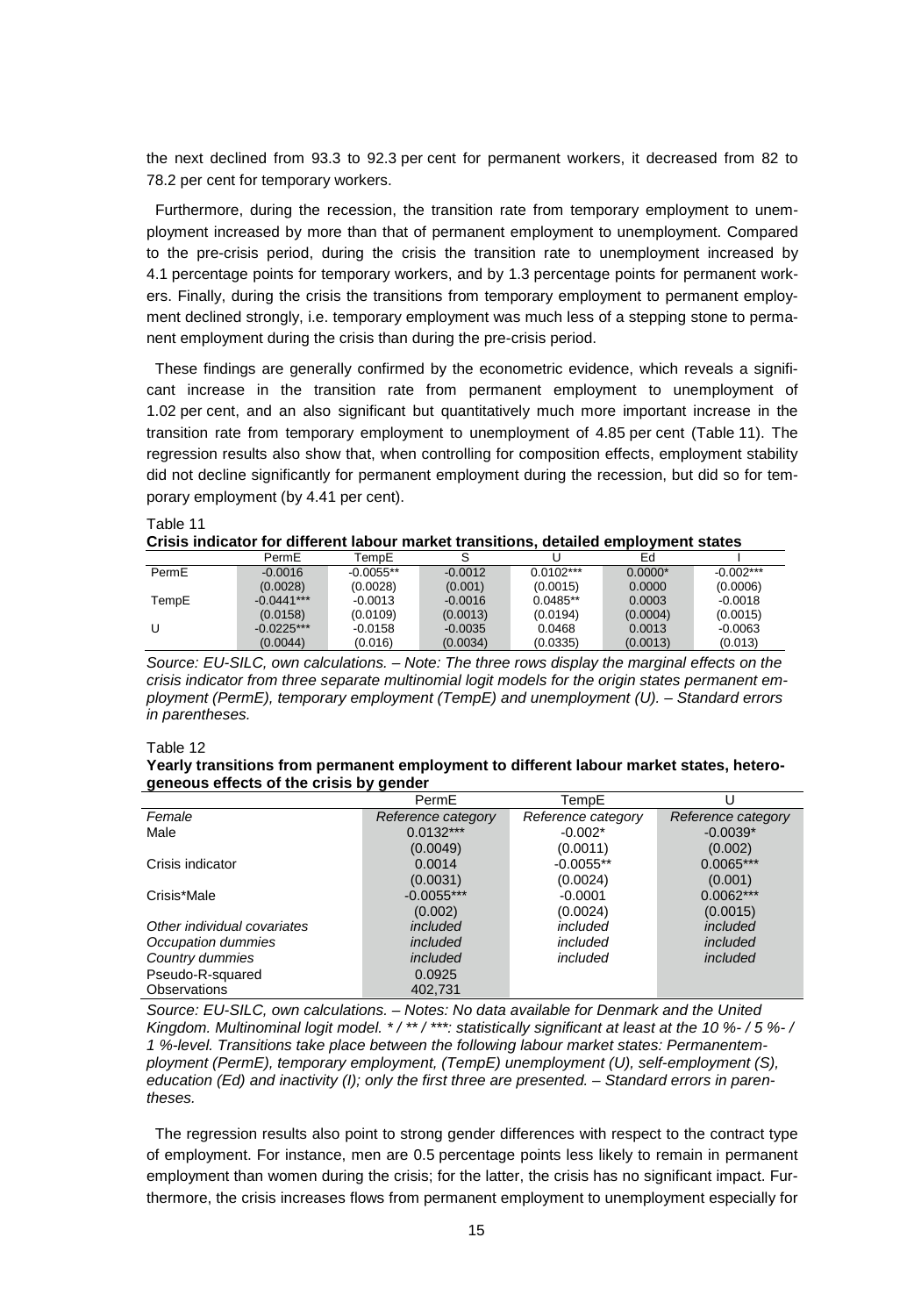men, since their rate of becoming unemployed out of permanent employment increases by 0.6 percentage points more than for women (Table 12). However, this picture changes when we focus on temporary employment as state of origin. The transition rate from temporary employment to unemployment increases by 4.2 percentage points more for men than for women (see Table 13). This means that the strong effect of the crisis on men is to a large extent triggered by the upsurge in transitions from temporary employment to unemployment.

#### Table 13

| Yearly transitions from temporary employment to different labour market states, hetero- |  |
|-----------------------------------------------------------------------------------------|--|
| geneous effects of the crisis by gender                                                 |  |

|                             | TempE              | PermE              |                    |
|-----------------------------|--------------------|--------------------|--------------------|
| Female                      | Reference category | Reference category | Reference category |
| Male                        | 0.0033             | $0.0367***$        | $-0.0256***$       |
|                             | (0.0223)           | (0.0134)           | (0.0076)           |
| Crisis indicator            | 0.0046             | $-0.0292*$         | $0.0249**$         |
|                             | (0.0165)           | (0.0175)           | (0.0118)           |
| Crisis*Male                 | $-0.0113$          | $-0.0271$          | $0.0421**$         |
|                             | (0.029)            | (0.0178)           | (0.0164)           |
| Other individual covariates | included           | included           | included           |
| Occupation dummies          | included           | included           | included           |
| Country dummies             | included           | included           | included           |
| Pseudo-R-squared            | 0.0786             |                    |                    |
| Observations                | 62.439             |                    |                    |

*Source: EU-SILC, own calculations. – Notes: No data available for Denmark and the United Kingdom. Multinominal logit model. \* / \*\* / \*\*\*: statistically significant at least at the 10 %- / 5 %- / 1 %-level. Transitions take place between the following labour market states: Permanent employment (PermE), temporary employment, (TempE) unemployment (U), self-employment (S), education (Ed) and inactivity (I); only the first three are presented. – Standard errors in parentheses.*

As for heterogeneous effects for age groups, we observe only few statistically significant different impacts of the crisis by age (Table 12). On the one hand, the crisis decreases the rate at which workers remain in permanent employment by 1 percentage point for the youngest age group, signaling a substantial reduction in permanent job stability. On the other hand, the oldest age group is marginally less likely (by 0.3 percentage points) to become unemployed out of permanent employment during the crisis than the reference group. However, this picture changes if we look at temporary employment as state of origin. In general, the older age cohorts are by 5 percentage points less likely to remain in temporary employment than the middle-aged group. Furthermore, in the crisis the temporary-employment-to-unemployment transition rate for 15-24 year-olds was nearly 3 percentage points higher than the transition rate of the 35-54 year-olds (Table 13).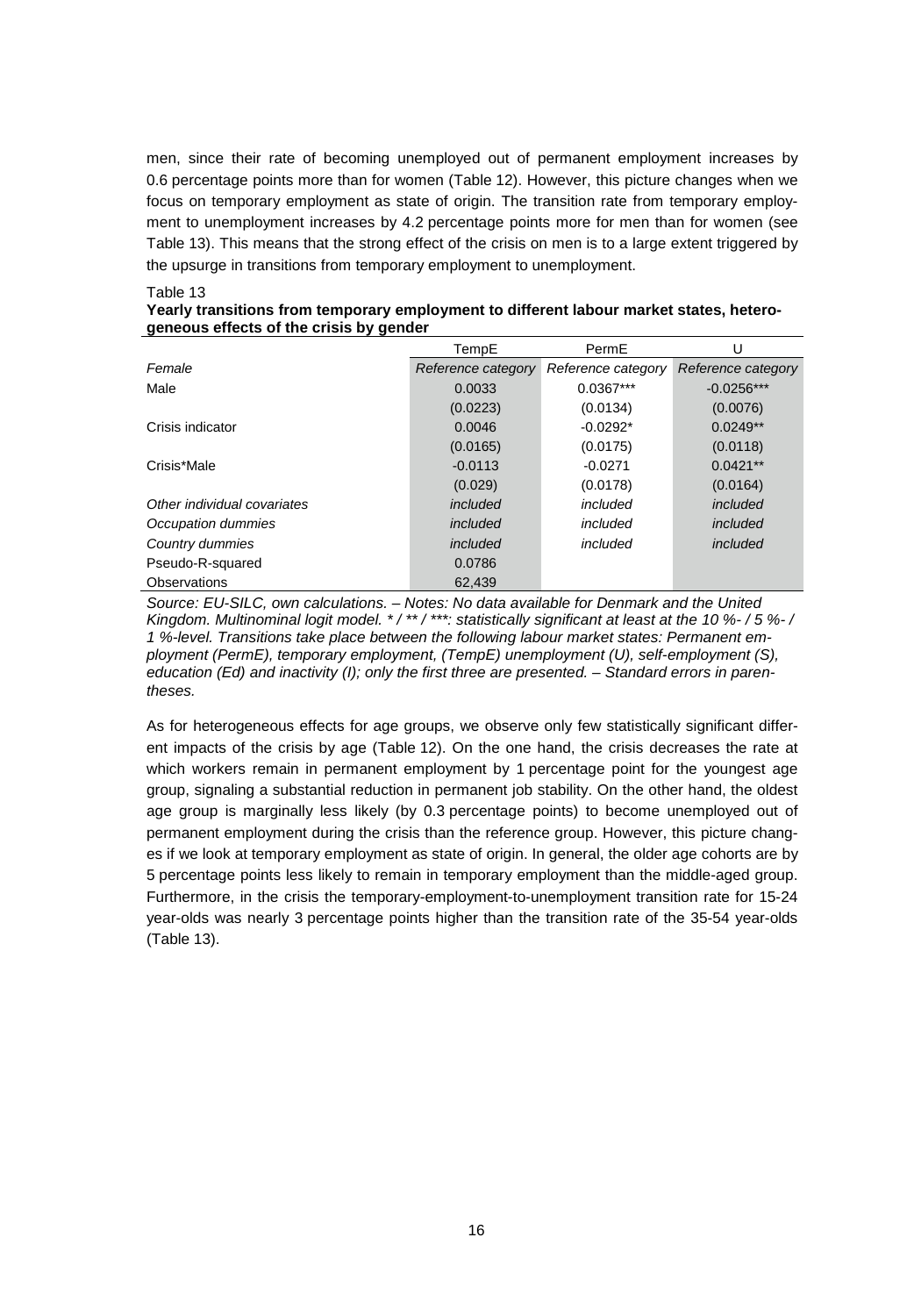Table 14

| Yearly transitions from permanent employment to different labour market states, hetero- |  |  |
|-----------------------------------------------------------------------------------------|--|--|
| geneous effects of the crisis by age groups                                             |  |  |

|                             | PermE              | TempE              | U                  |
|-----------------------------|--------------------|--------------------|--------------------|
| Age 15-24                   | $-0.0785***$       | $0.0415***$        | $0.0142***$        |
|                             | (0.0056)           | (0.0044)           | (0.0039)           |
| Age 25-34                   | $-0.0345***$       | $0.0154***$        | $0.0075***$        |
|                             | (0.0025)           | (0.0013)           | (0.002)            |
| Age 35-54                   | Reference category | Reference category | Reference category |
| Age 55-65                   | $-0.1104***$       | $-0.0071*$         | 0.0050             |
|                             | (0.0136)           | (0.0037)           | (0.0043)           |
| Crisis indicator            | $-0.0014$          | $-0.0056*$         | $0.0106***$        |
|                             | (0.0036)           | (0.003)            | (0.0016)           |
| Crisis*Age 15-24            | $-0.01***$         | 0.0043             | 0.0036             |
|                             | (0.0034)           | (0.0027)           | (0.0023)           |
| Crisis*Age 25-34            | 0.0014             | $-0.0010$          | $-0.0008$          |
|                             | (0.0026)           | (0.0018)           | (0.001)            |
| Crisis*Age 55-65            | 0.0035             | $-0.0018$          | $-0.0034**$        |
|                             | (0.003)            | (0.0023)           | (0.0016)           |
| Other individual covariates | included           | included           | included           |
| Occupation dummies          | included           | included           | included           |
| Country dummies             | included           | included           | included           |
| Pseudo-R-squared            | 0.0924             |                    |                    |
| Observations                | 402.731            |                    |                    |

*Source: EU-SILC, own calculations. – Notes: No data available for Denmark and the United Kingdom. Multinominal logit model. \* / \*\* / \*\*\*: statistically significant at least at the 10 %- / 5 %- / 1 %-level. Transitions take place between the following labour market states: Permanent employment (PermE), temporary employment, (TempE) unemployment (U), self-employment (S), education (Ed) and inactivity (I) ; only estimates for the first three categories are presented. – Standard errors in parentheses.*

#### Table 15

#### **Yearly transitions from temporary employment to different labour market states, heterogeneous effects of the crisis by age groups**

|                             | TempE              | PermE              | U                  |
|-----------------------------|--------------------|--------------------|--------------------|
| Age 15-24                   | $-0.0152$          | 0.0075             | $-0.0052$          |
|                             | (0.0268)           | (0.0286)           | (0.0071)           |
| Age 25-34                   | $-0.0119$          | 0.0108             | 0.0044             |
|                             | (0.0081)           | (0.0087)           | (0.009)            |
| Age 35-54                   | Reference category | Reference category | Reference category |
| Age 55-65                   | $-0.0459***$       | $-0.0517***$       | $-0.0047$          |
|                             | (0.0141)           | (0.0193)           | (0.012)            |
| Crisis indicator            | 0.0077             | $-0.0387*$         | $0.0389**$         |
|                             | (0.0109)           | (0.0213)           | (0.0191)           |
| Crisis*Age 15-24            | $-0.0077$          | $-0.0302$          | $0.0273**$         |
|                             | (0.0323)           | (0.0264)           | (0.0135)           |
| Crisis*Age 25-34            | $-0.0176*$         | $-0.0006$          | 0.0075             |
|                             | (0.009)            | (0.007)            | (0.0079)           |
| Crisis*Age 55-65            | $-0.0188$          | 0.0224             | 0.0024             |
|                             | (0.0158)           | (0.0194)           | (0.0095)           |
| Other individual covariates | included           | included           | <b>Included</b>    |
| Occupation dummies          | included           | included           | <b>Included</b>    |
| Country dummies             | included           | included           | <b>Included</b>    |
| Pseudo-R-squared            | 0.0784             |                    |                    |
| Observations                | 62,439             |                    |                    |

*Source: EU-SILC, own calculations. – Notes: No data available for Denmark and the United Kingdom. Multinominal logit model. \* / \*\* / \*\*\*: statistically significant at least at the 10 %- / 5 %- / 1 %-level. Transitions take place between the following labour market states: Permanent employment (PermE), temporary employment, (TempE) unemployment (U), self-employment (S), education (Ed) and inactivity (I); only estimates for the first three categories are presented. – Standard errors in parentheses.*

We observe a similar pattern for skill groups, i.e. there are no major changes for transitions out of permanent employment during the crisis (Table 14). The crisis does not negatively affect the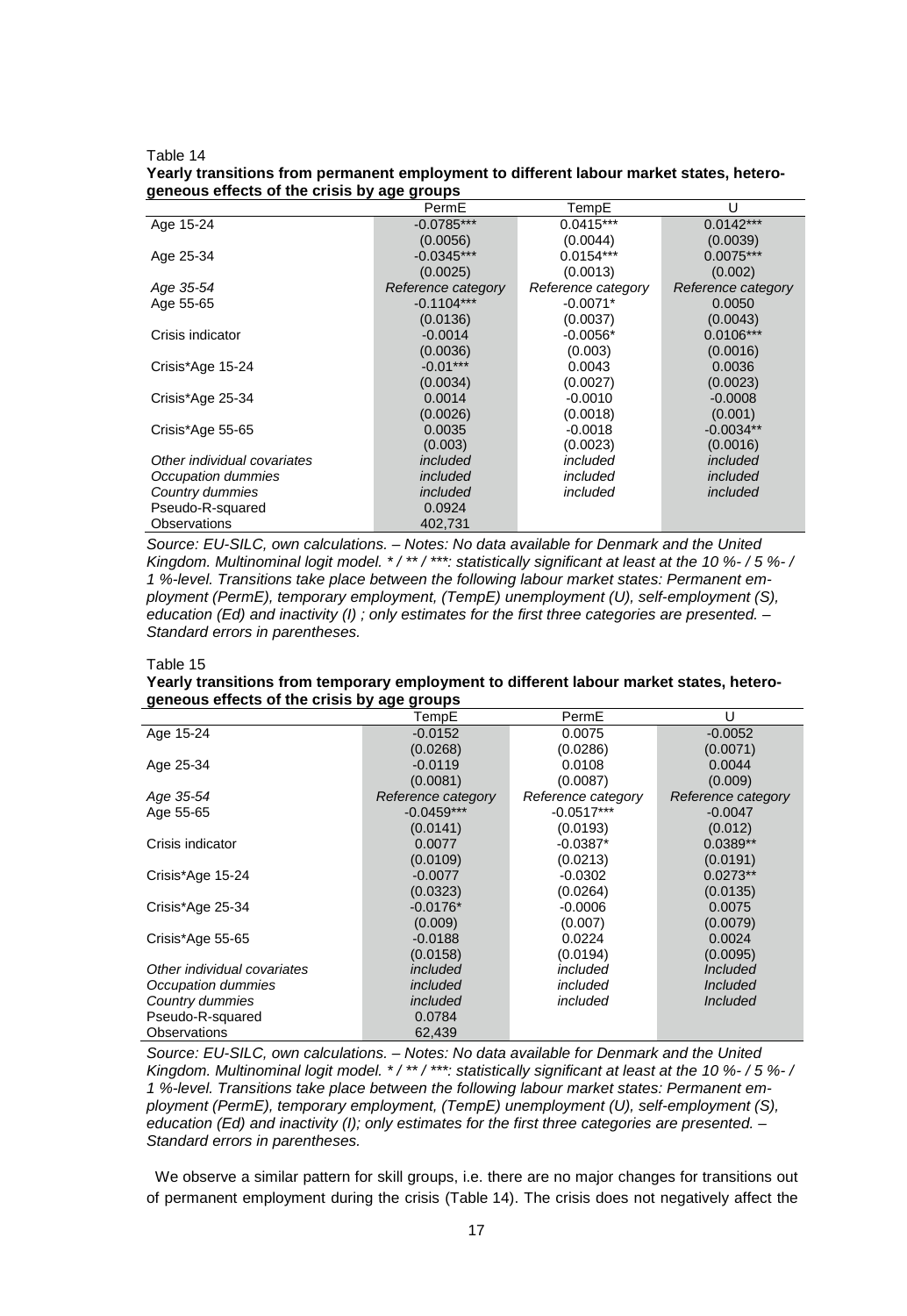rate at which the low-skilled remain in permanent employment, but does so for the mediumskilled workers. However, for temporary employment as state of origin shows that the transition probabilities of the high-skilled workers were affected most by the crisis (Table 15). Flows from temporary employment to unemployment increase by up to 2.8 percentage points more for highskilled than for medium skilled workers.

Table 16

| Yearly transitions from permanent employment to different labour market states, hetero- |  |
|-----------------------------------------------------------------------------------------|--|
| geneous effects of the crisis by skill groups                                           |  |

|                             | PermE              | TempE              | U                  |
|-----------------------------|--------------------|--------------------|--------------------|
| Low skilled ISCED 0-2       | $-0.021***$        | $0.0064**$         | $0.0075***$        |
|                             | (0.0025)           | (0.0026)           | (0.0019)           |
| Medium skilled ISCED 3-4    | Reference category | Reference category | Reference category |
| High skilled ISCED 5        | $0.0048*$          | $0.0029**$         | $-0.0025$          |
|                             | (0.0025)           | (0.0013)           | (0.0017)           |
| Crisis indicator            | $-0.0041*$         | $-0.0031*$         | $0.0109***$        |
|                             | (0.0024)           | (0.0017)           | (0.0015)           |
| Crisis*Low skilled          | $0.0054*$          | $-0.0046$          | $-0.0012$          |
|                             | (0.0032)           | (0.0037)           | (0.0025)           |
| Crisis*High skilled         | 0.0030             | $-0.0046$          | $-0.0009$          |
|                             | (0.0019)           | (0.0029)           | (0.0035)           |
| Other individual covariates | included           | included           | included           |
| Occupation dummies          | included           | included           | included           |
| Country dummies             | included           | included           | included           |
| Pseudo-R-squared            | 0.0925             |                    |                    |
| <b>Observations</b>         | 402.731            |                    |                    |

*Source: EU-SILC, own calculations. – Notes: No data available for Denmark and the United Kingdom. Multinominal logit model. \* / \*\* / \*\*\*: statistically significant at least at the 10 %- / 5 %- / 1 %-level. Transitions take place between the following labour market states: Permanent employment (PermE), temporary employment, (TempE) unemployment (U), self-employment (S), education (Ed) and inactivity (I); only estimates for the first three categories are presented. – Standard errors in parentheses.*

Turning to labour market flows out of unemployment, the descriptive statistics reveal that the transition rate from unemployment to permanent employment declined by 2.7 percentage points, the transition rate to temporary employment by 1.5 percentage points (Table 10). Interestingly, the regression results reveal that while the decrease of the transition rate from unemployment to permanent is significant, the decline in the transition rate from unemployment to permanent employment is not (Table 10). Therefore, temporary employment, although less stable during the crisis, preserved its job-creating role even in the time of the economic crisis and thus can potentially deal as one important instrument in order to re-build European labour markets.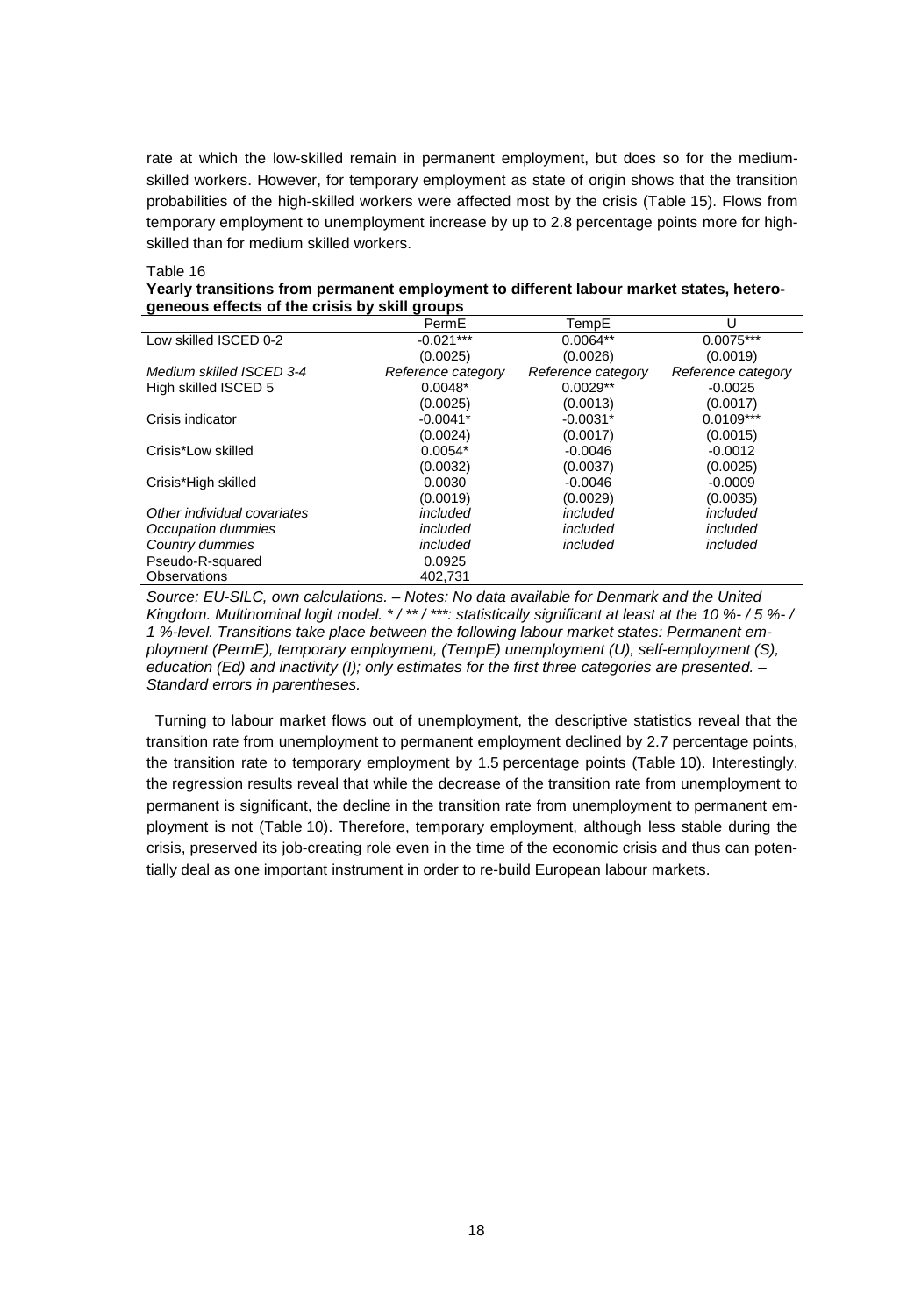#### Table 17

#### **Yearly transitions from temporary employment to different labour market states, heterogeneous effects of the crisis by skill groups**

|                             | TempE              | PermE              | U                  |
|-----------------------------|--------------------|--------------------|--------------------|
| Low skilled (ISCED 0-2)     | 0.0123             | $-0.0387***$       | $0.0224***$        |
|                             | (0.0141)           | (0.0089)           | (0.0077)           |
| Medium skilled (ISCED 3-4)  | Reference category | Reference category | Reference category |
| High skilled (ISCED 5)      | $0.0234**$         | $0.0239**$         | $-0.036***$        |
|                             | (0.0092)           | (0.0114)           | (0.0074)           |
| Crisis indicator            | 0.0050             | $-0.0391***$       | $0.0309**$         |
|                             | (0.0125)           | (0.011)            | (0.0126)           |
| Crisis*Low skilled          | $-0.0147$          | $-0.0024$          | 0.0301             |
|                             | (0.0109)           | (0.0225)           | (0.0239)           |
| Crisis*High skilled         | $-0.0063$          | $-0.0169**$        | $0.0278***$        |
|                             | (0.0093)           | (0.0084)           | (0.0102)           |
| Other individual covariates | included           | included           | included           |
| Occupation dummies          | included           | included           | included           |
| Country dummies             | included           | included           | included           |
| Pseudo-R-squared            | 0.0785             |                    |                    |
| Observations                | 62,439             |                    |                    |

*Source: EU-SILC, own calculations. – Notes: No data available for Denmark and the United Kingdom. Multinominal logit model. \* / \*\* / \*\*\*: statistically significant at least at the 10 %- / 5 %- / 1 %-level. Transitions take place between the following labour market states: Permanent employment (PermE), temporary employment, (TempE) unemployment (U), self-employment (S), education (Ed) and inactivity (I); only estimates for the first three categories are presented.. – Standard errors in parentheses.*

#### Table 18

#### **Yearly transitions from unemployment to different labour market states (detailed employment states), heterogeneous effects of the crisis by gender**

|                             | U                  | PermE              | TempE              |
|-----------------------------|--------------------|--------------------|--------------------|
| Female                      | Reference category | Reference category | Reference category |
| Male                        | 0.0012             | $0.032***$         | $0.0289***$        |
|                             | (0.0118)           | (0.0041)           | (0.0081)           |
| Crisis indicator            | 0.0212             | $-0.0151***$       | $-0.0053$          |
|                             | (0.0308)           | (0.0052)           | (0.0169)           |
| Crisis*Male                 | $0.0493***$        | $-0.0127***$       | $-0.0175***$       |
|                             | (0.0068)           | (0.0044)           | (0.0036)           |
| Other individual covariates | included           | included           | included           |
| Country dummies             | included           | included           | included           |
| Year dummies                | included           | included           | included           |
| Pseudo-R-squared            | 0.0845             |                    |                    |
| <b>Observations</b>         | 65.872             |                    |                    |

*Source: EU-SILC, own calculations. – Notes: No data available for Denmark and the United Kingdom. Multinominal logit model. \* / \*\* / \*\*\*: statistically significant at least at the 10 %- / 5 %- / 1 %-level. Transitions take place between the following labour market states: Permanent employment (PermE), temporary employment, (TempE) unemployment (U), self-employment (S), education (Ed) and inactivity (I); only estimates for the first three categories are presented. – Standard errors in parentheses.*

Looking at heterogeneous effects, the more pronounced effect of the crisis on men, which was shown above for transitions emanating from employment, also holds for transitions from unemployment to temporary employment, as Table 16 shows. The rate at which unemployed men find a temporary job drops by 1.8 percentage points for men; for women, this rate remains constant during the crisis.

Furthermore, for the different age groups, we do not discover any heterogeneous effects when disaggregating the flows from unemployment into temporary and permanent employment (Table 17). Finally, Table 18 suggests that highly skilled persons have been affected more by the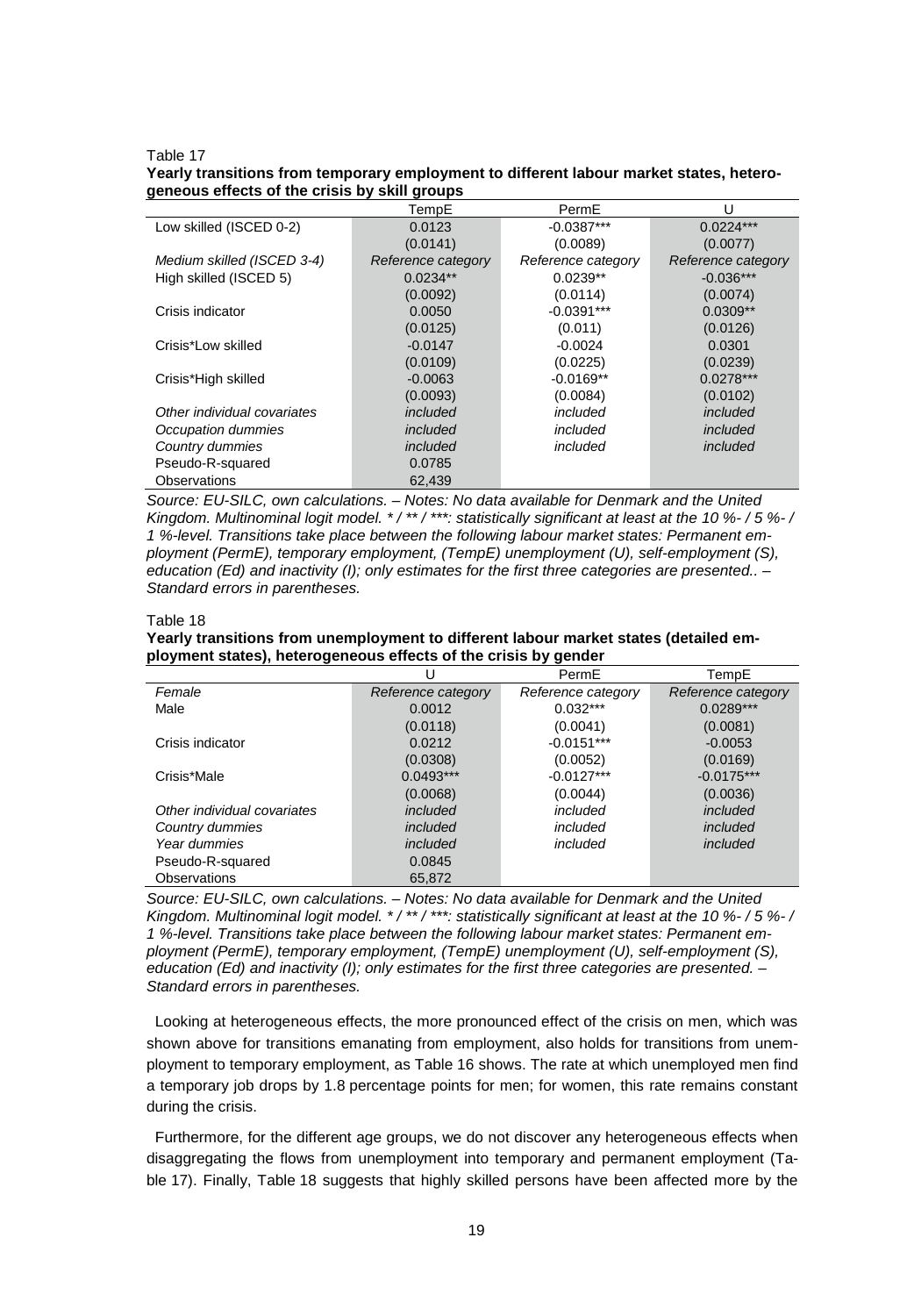economic crisis in one respect: Their transition rates into permanent employment decrease by 2.1 percentage points more than that of the medium-skilled group.

| Table 19                                                                             |
|--------------------------------------------------------------------------------------|
| Yearly transitions from unemployment to different labour market states (detailed em- |
| ployment states), heterogeneous effects of the crisis by age groups                  |

|                             | U                  | PermE              | TempE              |
|-----------------------------|--------------------|--------------------|--------------------|
| Age 15-24                   | $-0.099***$        | $0.0288***$        | $0.0703***$        |
|                             | (0.0296)           | (0.0085)           | (0.0116)           |
| Age 25-34                   | $-0.0645***$       | $0.0293***$        | $0.0467***$        |
|                             | (0.0182)           | (0.0065)           | (0.0078)           |
| Age 35-54                   | Reference category | Reference category | Reference category |
| Age 55-65                   | 0.0204             | $-0.0659***$       | $-0.1138***$       |
|                             | (0.0205)           | (0.006)            | (0.0159)           |
| Crisis indicator            | 0.0404             | $-0.0202***$       | $-0.0102$          |
|                             | (0.0367)           | (0.006)            | (0.0151)           |
| Crisis*Age 15-24            | 0.0051             | $-0.0060$          | $-0.0124$          |
|                             | (0.0192)           | (0.0061)           | (0.011)            |
| Crisis*Age 25-34            | 0.0153             | $-0.0040$          | $-0.0070$          |
|                             | (0.0114)           | (0.0075)           | (0.0064)           |
| Crisis*Age 55-65            | 0.0086             | $-0.0001$          | $-0.0124$          |
|                             | (0.0247)           | (0.0144)           | (0.0169)           |
| Other individual covariates | included           | included           | included           |
| Country dummies             | included           | included           | included           |
| Year dummies                | included           | included           | included           |
| Pseudo-R-squared            | 0.0845             |                    |                    |
| Observations                | 65,872             |                    |                    |

*Source: EU-SILC, own calculations. – Notes: No data available for Denmark and the United Kingdom. Multinominal logit model. \* / \*\* / \*\*\*: statistically significant at least at the 10 %- / 5 %- / 1 %-level. Transitions take place between the following labour market states: Permanent employment (PermE), temporary employment, (TempE) unemployment (U), self-employment (S), education (Ed) and inactivity (I); only estimates for the first three categories are presented. – Standard errors in parentheses.*

#### Table 20

#### **Yearly transitions from unemployment to different labour market states (detailed employment states), heterogeneous effects of the crisis by skill groups**

|                             | U                  | PermE              | TempE              |
|-----------------------------|--------------------|--------------------|--------------------|
| Low skilled (ISCED 0-2)     | $0.0503**$         | $-0.0402***$       | $-0.0257***$       |
|                             | (0.0203)           | (0.0065)           | (0.0097)           |
| Medium skilled (ISCED 3-4)  | Reference category | Reference category | Reference category |
| High skilled (ISCED 5)      | $-0.0797***$       | $0.0462***$        | $0.0275*$          |
|                             | (0.0134)           | (0.0051)           | (0.0157)           |
| Crisis indicator            | 0.0236             | $-0.0223***$       | $-0.0150$          |
|                             | (0.0232)           | (0.008)            | (0.0121)           |
| Crisis*Low skilled          | 0.0349             | 0.0128             | $-0.0079$          |
|                             | (0.0329)           | (0.0123)           | (0.0135)           |
| Crisis*High skilled         | $0.041*$           | $-0.0211*$         | 0.0105             |
|                             | (0.0217)           | (0.011)            | (0.0139)           |
| Other individual covariates | included           | included           | included           |
| Country dummies             | included           | included           | included           |
| Year dummies                | included           | included           | included           |
| Pseudo-R-squared            | 0.0848             |                    |                    |
| Observations                | 65.872             |                    |                    |

*Source: EU-SILC, own calculations. – Notes: No data available for Denmark and the United Kingdom. Multinominal logit model. \* / \*\* / \*\*\*: statistically significant at least at the 10 %- / 5 %- / 1 %-level. Transitions take place between the following labour market states: Permanent employment (PermE), temporary employment, (TempE) unemployment (U), self-employment (S), education (Ed) and inactivity (I); only estimates for the first three categories are presented. – Standard errors in parentheses.*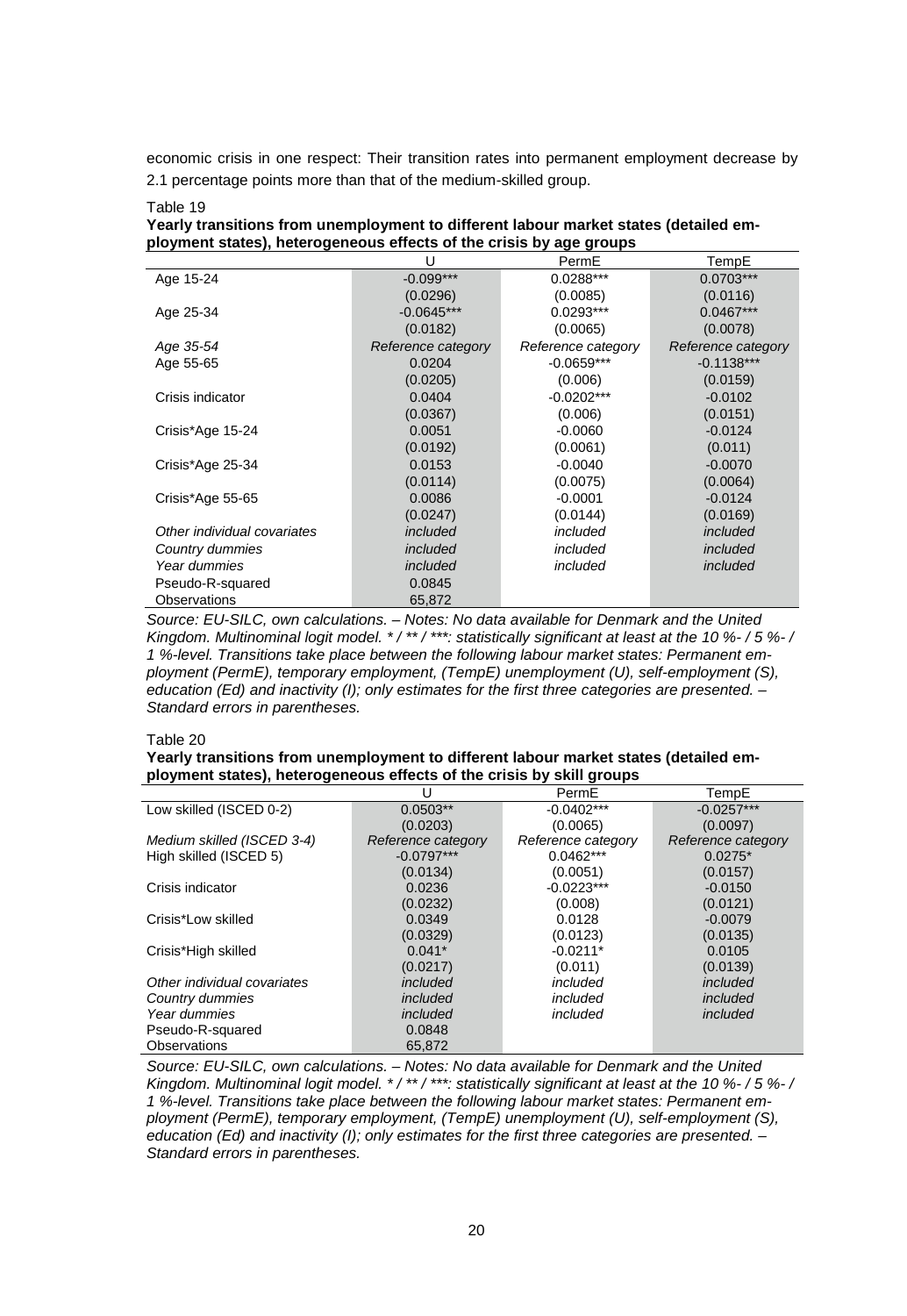#### 4.3 Inflows vs. outflows and cross-country differences

The previous descriptive and econometric evidence shows that the worker flows between employment and unemployment strongly changed during the crisis, while other labour market transitions were affected to a much smaller extent. Hence, the increase of the aggregate unemployment rate during the crisis was mainly driven by transitions from employment to unemployment and vice versa. Therefore, in the final step of the analysis, we compare the change in inflows into and outflows from unemployment for the European countries in order to shed light on countries' adjustment patterns to the crisis. In doing so, we use the descriptive evidence directly computed from EU-SILC and EU-LFS, which allows us to take into account the maximum number of countries (see Section 2).

When looking at absolute differences in the flow rates, it becomes apparent that the flow rate from unemployment to employment changed more strongly than the flow rate in the opposite direction (Figure 2). However, given that the employment and unemployment stocks are of very different size, the growth rates of the flow rates are the more relevant concept if one is ultimately interested in the effect of unemployment inflows and outflows on the stock of unemployment.







#### *Source: EU-LFS and EU-SILC, own calculations.*

Depicting the change in the two flow rates between unemployment and employment reveals that the increase in the inflow rate into unemployment was much stronger than the decrease in the outflow rate (Figure 3). For the sample average, these growth rates amounted to 36 per cent and -9.6 per cent, respectively.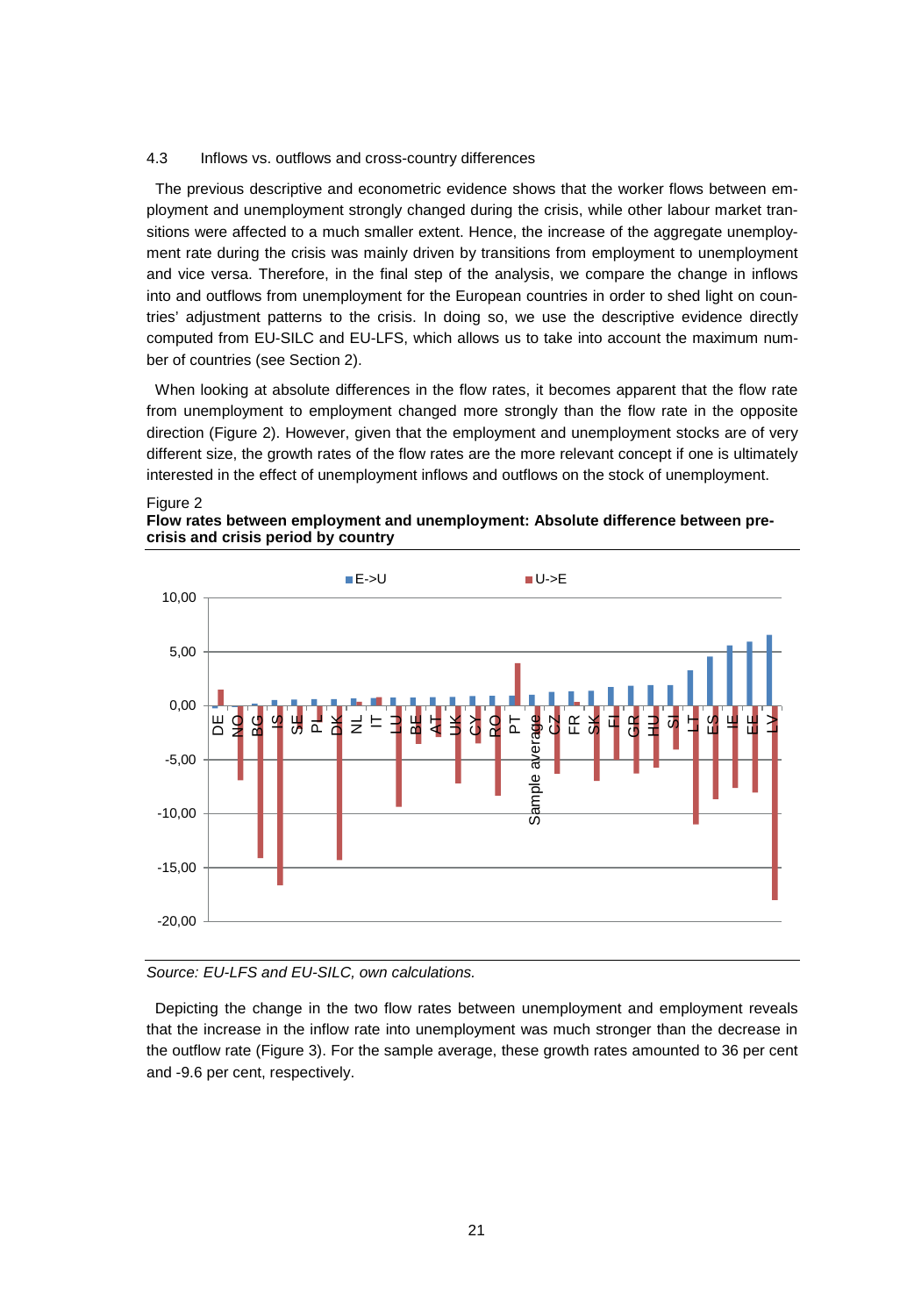

Figure 3 **Flow rates between employment and unemployment: Growth rates between pre-crisis and crisis period by country**

#### *Source: EU-LFS and EU-SILC, own calculations.*

Furthermore, while the overwhelming majority of countries mirror this overall adjustment pattern, there was relatively strong heterogeneity in the degree countries reacted to the crisis. On the one side of the spectrum, there are those countries which were very strongly hit by the crisis, and which feature the highest increase in unemployment inflows. These countries include the Baltic States, Ireland, and Spain. On the opposite extreme, countries such as Germany and Poland did not experience a strong recession, and therefore the flow rates did not change by much.

Finally, we analyse the flow rates from permanent and temporary employment to unemployment. For Europe as a whole, Figure 4 shows that the increase in the transition rate from permanent to unemployment was actually higher (+65 per cent) than the increase in the transition rate from temporary employment to unemployment (+42 per cent). This aggregate figure hides strong country heterogeneity. On the one side of the spectrum are countries which experienced a strong increase in the transition rate from permanent employment to unemployment. These countries include the Baltic States and Ireland, which were strongly hit by the crisis and at the same time are characterised by relatively low employment protection.

On the other hand, there are countries which hardly experience any increase in the transition rate from permanent employment to unemployment, but a strong increase in the transition rate from temporary employment to unemployment. Examples are Austria, Cyprus and Sweden. Interestingly, Spain – which is often cited as the prime example of a dual labour market – only features a slightly higher increase in the transition rate from temporary employment to unem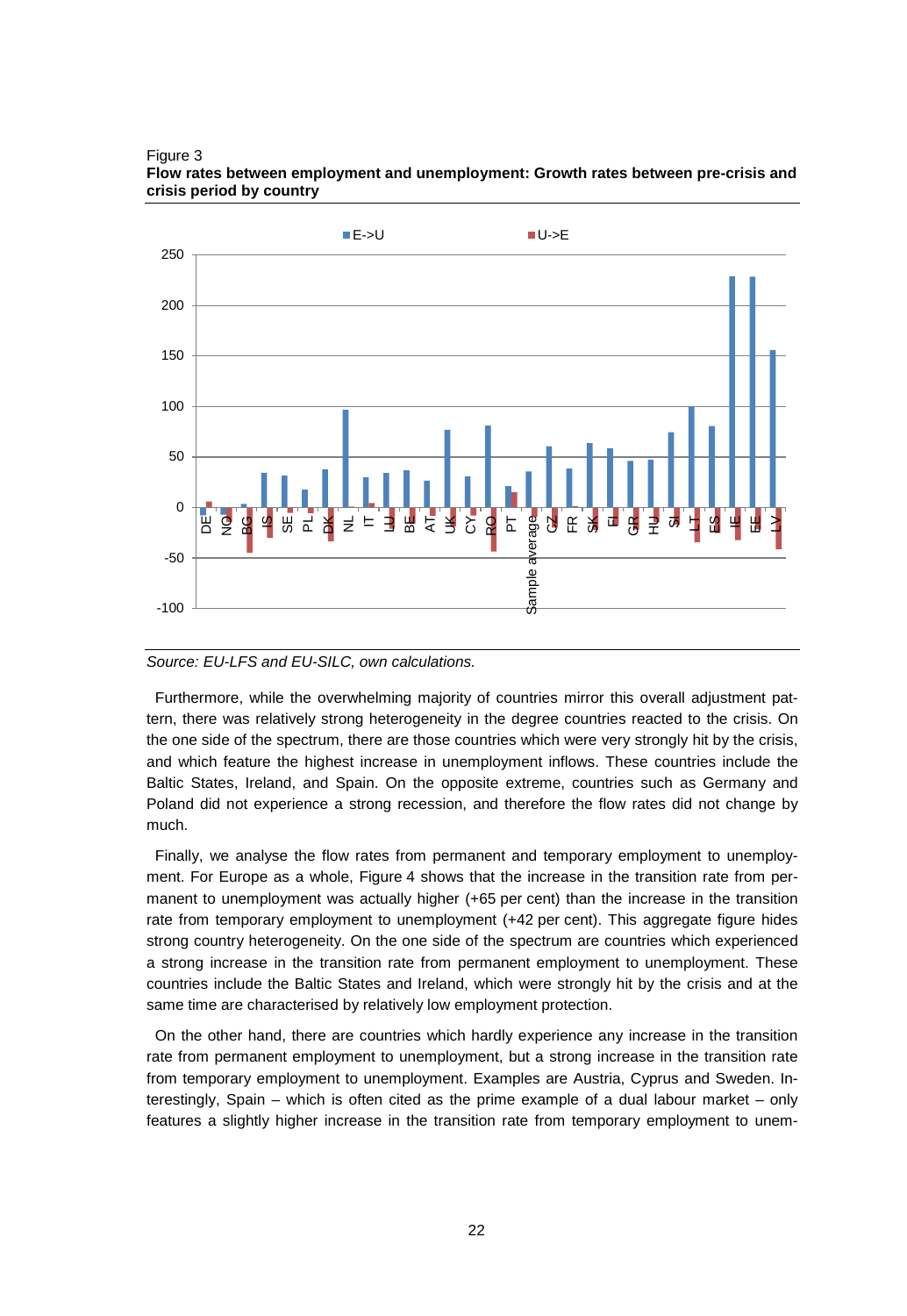ployment (+102 per cent) than in its transition rate from permanent employment to unemployment  $(+92$  per cent). $8$ 

Although the difference between permanent and temporary contracts was not that large in Spain, the large prevalence of temporary contracts nevertheless implied a very strong increase in the transitions from employment to unemployment, which is in line with evidence presented by Eichhorst et al. (2010b) and Bentolila et al. (2012).

#### Figure 4

**Flow rates from permanent/temporary employment to unemployment: Growth rates between pre-crisis and crisis period by country**



*Source: EU-LFS and EU-SILC, own calculations.*

#### **5. Summary and conclusions**

Using the individual-level EU-SILC data set, we examine the labour market transitions in Europe and the effects of the recent financial and economic crisis in this context, highlighting differences between socio-demographic groups and employment types. Our main findings can be summarized as follows. First, the crisis in its early phase (2008-2010) predominantly affected transitions from employment to unemployment and vice versa. The other labour market transitions remained virtually unchanged.

 $8$  It should however be pointed out that the transition rate from temporary to permanent employment is likely to be more strongly affected by the time aggregation bias which is imminent in our yearly data. Using monthly data would probably increase the difference between the two growth rates considered.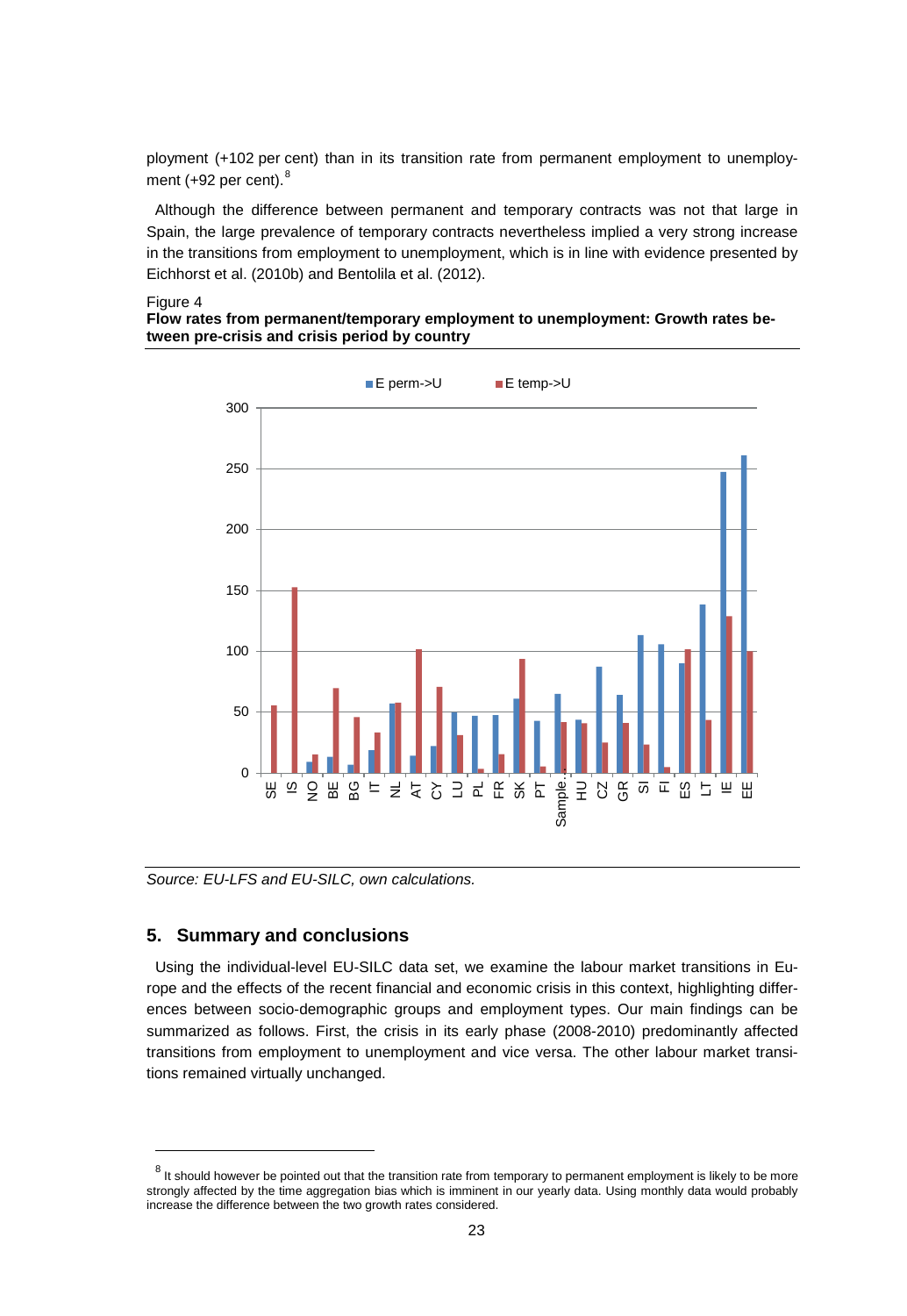Second, we reveal heterogeneities in the evolution of labour market transitions: The increase in the transition rate from employment to unemployment was particularly pronounced for young persons, the medium-skilled, and for men. The transition rate from unemployment to employment, on the other hand, fell more strongly for men than for women during the recession. Furthermore, our results indicate that unemployment became more persistent for the high-skilled during the crisis.

Third, temporary contracts played a prominent role for labour market dynamics during the recession in a number of European countries. In particular, transitions from temporary employment to unemployment increased more strongly during the crisis than transitions from permanent employment to unemployment. This finding holds true especially for men and high-skilled workers, suggesting that temporary contracts are the driving forces for the gender- and skill-related heterogeneities that we detect.

Finally, while inflows into unemployment increased more strongly during the crisis in the overwhelming majority of countries, one can observe important country heterogeneities. The latter can partly be explained by the depth of the crisis, and partly by institutional features. A detailed analysis of the underlying reasons is left for future research.

Our results have several important policy implications. Our finding of strong heterogeneous effects especially for young workers is particularly worrisome as the literature indicates that an unfavourable start of a person's labour market career usually has long-lasting, scarring effects (Kahn, 2010; Oreopoulos et al., 2012). This calls for economic policy-making that targets young workers. In addition, while temporary employment dropped and its stepping-stone function into permanent employment dwindled, its role as a port of entry into the labour market from unemployment was still visible during the recession. Therefore, temporary employment can contribute to a recovery of overall employment in the aftermath of the crisis – an aspect that should be studied closely as the European labour markets recover from the recession.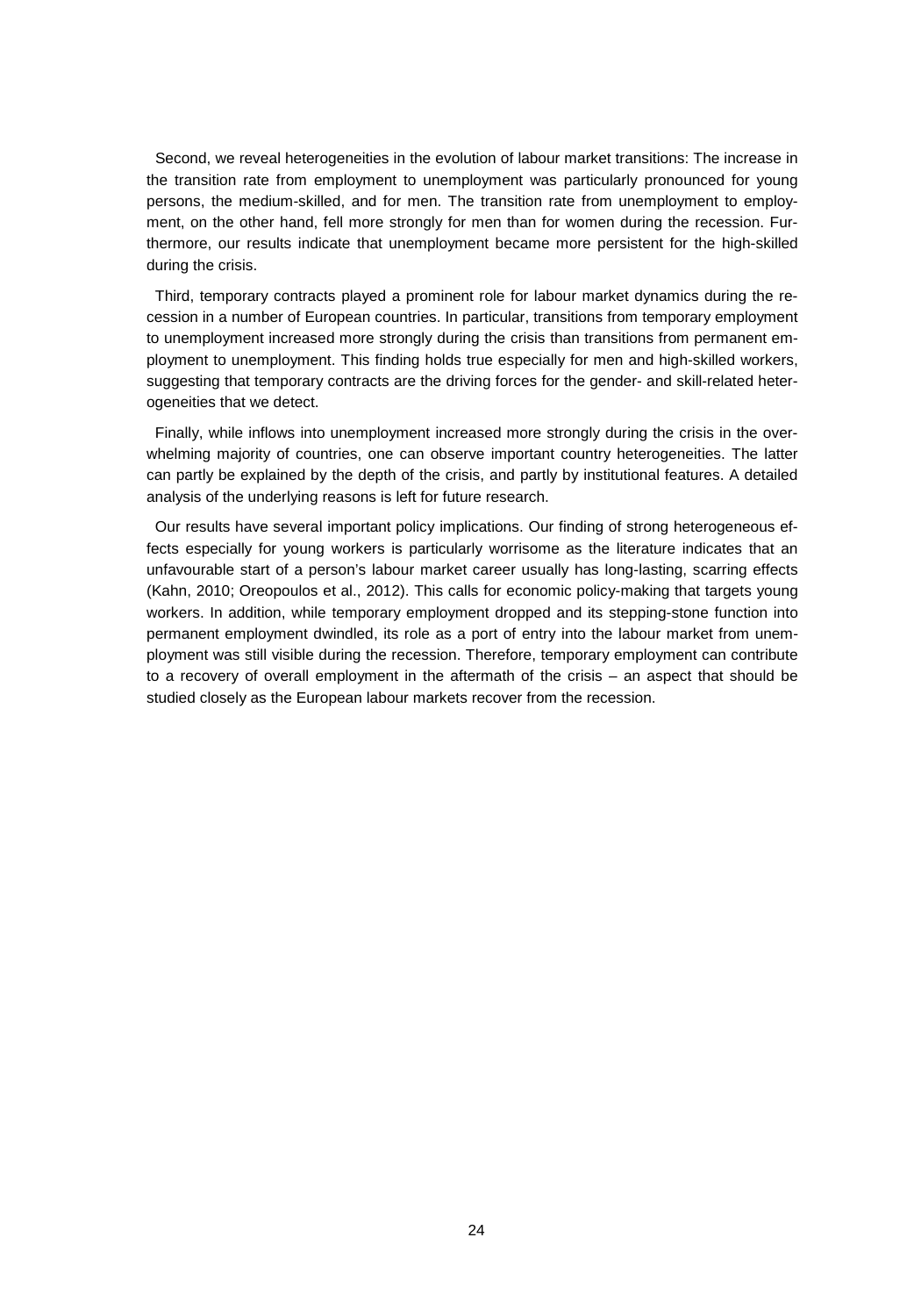| ORIGIN         | Employment           | Self-                            | ś                       | Education                                  | Inactivity       | Employment          | Self-                         | ś                    | Education             | Inactivity                                                                       |
|----------------|----------------------|----------------------------------|-------------------------|--------------------------------------------|------------------|---------------------|-------------------------------|----------------------|-----------------------|----------------------------------------------------------------------------------|
|                |                      | employment employment            |                         |                                            |                  |                     | employment                    | employment           |                       |                                                                                  |
|                |                      |                                  | Pre-crisis              |                                            |                  |                     |                               | During the crisis    |                       |                                                                                  |
| ₹              |                      |                                  |                         |                                            |                  |                     |                               |                      |                       |                                                                                  |
| Employment     |                      |                                  |                         | 0.6                                        | 4.7              | 89.0                |                               | 3.8                  | 0.9                   | 4.8                                                                              |
| Selfemployment |                      | 82.1                             | $\frac{0}{0.9}$         | $rac{2}{11}$                               | 6.6              | 12.3                |                               |                      | $\frac{2}{3}$ .3      | 7.2                                                                              |
| Unemployment   | 90.3<br>10.3<br>35.3 |                                  | 43.5                    |                                            | 18.0             | 32.4                | $\frac{14}{28}$ $\frac{8}{1}$ | $1.5$<br>46.9        |                       | 15.5                                                                             |
| Education      | 15.6                 |                                  |                         | 76.4                                       | 5.3              | 16.4                |                               | $3.5$<br>$3.5$       |                       | 4.8                                                                              |
| Inactivity     | 8.1                  | $2.3$<br>$2.3$<br>$2.7$<br>$7.7$ | $1.4$<br>$1.8$          | 0.7                                        | 88.2             | 8.5                 | 0.9<br>1.7<br>7.6             |                      | $74.8$<br>1.1         | 85.3                                                                             |
| Total          | 56.0                 |                                  | 4.4                     | 5.9                                        | 26.1             | 56.4                |                               | 5.8                  | 6.9                   | 23.3                                                                             |
| 뿖              |                      |                                  |                         |                                            |                  |                     |                               |                      |                       |                                                                                  |
| Employment     | 93.8                 | 0.9                              | $\overline{21}$         | $0.\overline{3}$                           | 2.9              | 93.5                |                               | 2.8                  |                       | 2.5                                                                              |
| Selfemployment | 5.9                  | 90.1                             | $0.9$<br>67.4           | 0.0                                        | 3.1              | $9.0$<br>18.3       | $0.8$<br>$87.3$ $0.6$         | $0.5$<br>67.1        | 0.04                  | $3.\overline{3}$                                                                 |
| Unemployment   | 21.8                 |                                  |                         | $\Xi$                                      | 8.4              |                     |                               |                      |                       | 13.0                                                                             |
| Education      | 9.1                  | $1.2$<br>0.4                     |                         | 83.7                                       | 2.9              | $8.0$<br>$4.0$      |                               |                      |                       | 2.5                                                                              |
| Inactivity     | 4.2                  | $0.9$<br>7.0                     | $4.0$<br>$2.7$<br>$7.7$ | $\begin{array}{c} 5 \\ 0 \\ 8 \end{array}$ | 91.7             |                     | $1.8$<br>$6.6$                | $4.26$<br>$7.6$      | 0<br>8<br>8<br>8<br>8 | 91.0                                                                             |
| Total          | 55.0                 |                                  |                         |                                            | 21.4             | 55.5                |                               |                      |                       | 21.4                                                                             |
| ൠ              |                      |                                  |                         |                                            |                  |                     |                               |                      |                       |                                                                                  |
| Employment     | 86.8                 | 3.8                              | $5.7$<br>5.6            | 0.6                                        | 3.1              | 88.7                |                               | 5.9                  |                       |                                                                                  |
| Selfemployment | 17.8                 | 73.8                             |                         | 0.4                                        | $2.\overline{3}$ | 18.6                |                               | 1.9                  | $\frac{2}{0}$         |                                                                                  |
| Unemployment   | 31.4<br>14.5         |                                  | 46.9                    | 0.7                                        | 13.5             | 17.3                |                               |                      |                       |                                                                                  |
| Education      |                      | $7.4$<br>0.7                     | 7.8                     | 73.9                                       | 3.2              | 7.9<br>7.0          |                               | $71.0$<br>9.8<br>1.7 | $19.6$<br>$0.6$       | $\begin{array}{ccc} 0 & 8 & 3 & 5 \\ 1 & 8 & 3 & 5 \\ 2 & 6 & 3 & 5 \end{array}$ |
| Inactivity     | 8.8                  | 1.8                              | 4.2                     | 0.9                                        | 84.4             |                     | 0.9                           |                      |                       | 89.8                                                                             |
| Total          | 55.3                 | 8.0                              | 11.8                    | 5.7                                        | 19.3             | 54.7                | $\overline{8.1}$              | 13.0                 | 6.7                   | 17.4                                                                             |
|                |                      |                                  |                         |                                            |                  |                     |                               |                      |                       |                                                                                  |
| Employment     | 93.5                 | 1.1                              | 2.9                     | $0.\overline{3}$                           | $\overline{c}$   |                     |                               |                      |                       |                                                                                  |
| Selfemployment | 10.2<br>44.6         | 83.6                             | $1.8$                   | 0.0                                        | 4.4              | 93.1<br>7.4<br>41.1 | 0.8<br>87.4<br>7.0            | 3<br>3 2 3<br>4 4    |                       | $2.0$<br>$3.7$<br>$7.7$<br>$8.7$<br>$8.7$                                        |
| Unemployment   |                      | 8.4                              | 27.8                    | 2.0                                        | 17.2             |                     |                               |                      |                       |                                                                                  |
| Education      | 10.4                 | $0.\overline{3}$                 | 2.6                     | 78.7                                       | 7.9              | 10.3                | $0.\overline{3}$              | 5.1                  |                       |                                                                                  |
| Inactivity     | 5.7                  | $1.6$<br>9.1                     | 1.9                     | 4.1                                        | 86.6             | 4.7                 | $\frac{4}{8}$ 8               | $1.8$                |                       |                                                                                  |
| Total          | 55.9                 |                                  | $3.\overline{3}$        | 11.4                                       | 20.3             | 55.5                |                               | 4.9                  |                       | 19.5                                                                             |

Table A.1<br>Yearly Markov transition matrix for selected countries, detailed different labour market states states<br>Before and during the crisis **Yearly Markov transition matrix for selected countries, detailed different labour market states states** Before and during the crisis Table A.1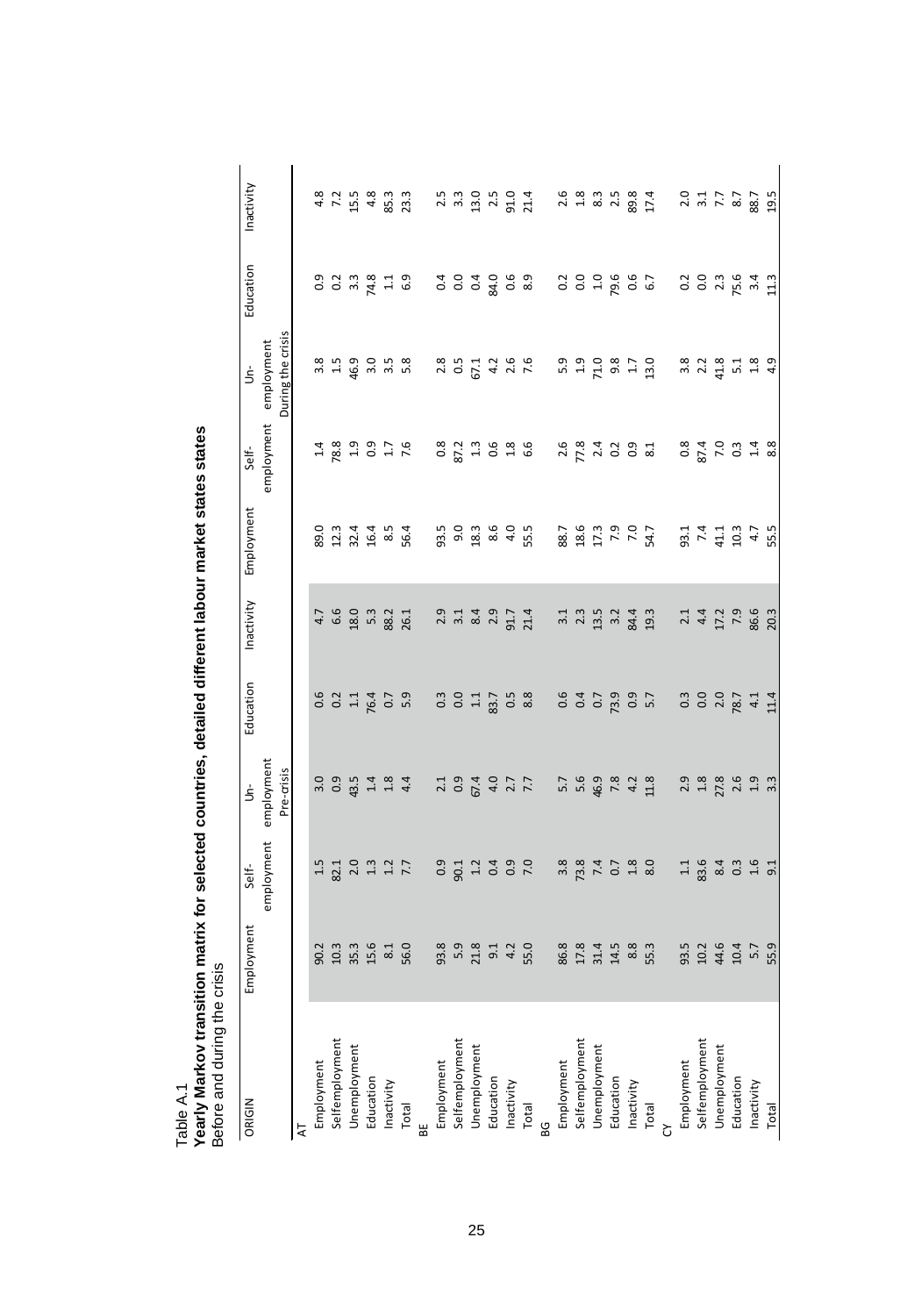| ORIGIN         | Employment       | Self-                                     | ś                  | Education      | Inactivity   | Employment       | Self-                  | ś                             | Education               | Inactivity                 |
|----------------|------------------|-------------------------------------------|--------------------|----------------|--------------|------------------|------------------------|-------------------------------|-------------------------|----------------------------|
|                |                  | employment employment                     |                    |                |              |                  | employment employment  |                               |                         |                            |
|                |                  |                                           | Pre-crisis         |                |              |                  |                        | During the crisis             |                         |                            |
| S              |                  |                                           |                    |                |              |                  |                        |                               |                         |                            |
| Employment     | 92.7             | 1.0                                       | 2.1                | 0.2            | 4.0          | 90.7             | 1.2                    | 3.4                           | 0.2                     | 4.5                        |
| Selfemployment | 6.8              | 88.4                                      | 1.6                | C <sub>1</sub> | 3.0          | 3.0              |                        | C <sub>2</sub>                | $0.\overline{3}$        | 3.1                        |
| Unemployment   |                  | $1.6$<br>0.6                              | 53.0               | 0.8            | 12.8         | 25.5             |                        | 57.5                          | 1.6                     | 12.8                       |
| Education      | $31.8$<br>$11.8$ |                                           | 3.8                | 83.3           | 0.4          | $9.\overline{3}$ | 9<br>2.7<br>3.7<br>0.7 |                               | 84.6                    | 0.6                        |
| Inactivity     | $5.\overline{3}$ | 0.8                                       | 1.7                | 0.0            | 92.1         | 6.5              |                        | $\frac{1}{2}$ , $\frac{3}{4}$ | $0.\overline{3}$        | 89.7                       |
| Total          | 54.3             | 9.2                                       | 6.1                | 8.4            | 22.0         | 51.8             | 10.2                   |                               | 9.5                     | 22.1                       |
| ă              |                  |                                           |                    |                |              |                  |                        |                               |                         |                            |
| Employment     | 91.9             | 1.3                                       | 1.7                | 1.6            | 3.6          | 94.0             |                        |                               | 1.3                     |                            |
| Selfemployment | 13.1             | 81.1                                      | $1.\overline{3}$   | 0.1            | 4.3          | 10.3             | $0.8$<br>88            | $2.3$<br>$0.6$<br>$2.8$       | 0.2                     | $1.7$<br>0.7               |
| Unemployment   | 42.7<br>21.4     | $\begin{array}{c} 0.5 \\ 0.3 \end{array}$ | 32.3               | 4.2            | 20.3         | 28.3             | 0.6                    |                               | 5.7                     | 5.6<br>0.6                 |
| Education      |                  |                                           | 2.5                | 72.9           | 2.8          | 17.5             | $0.\overline{3}$       | 1.9                           | 79.7                    |                            |
| Inactivity     | 7.4              | 1.3                                       | 2.8                | 1.3            | 87.3         | 3.0              | 0.3                    | 1.9                           | 0.2                     | 94.6                       |
| Total          | 65.2             | 4.6                                       | 3.0                | 10.5           | 16.7         | 65.4             | 5.1                    | 4.4                           | 10.8                    | 14.3                       |
| 띮              |                  |                                           |                    |                |              |                  |                        |                               |                         |                            |
| Employment     | 92.2             | 1.1                                       | 2.6                | 0.6            | 3.5          | 84.7             | 1.7                    | 8.5                           | $\overline{0}$          | 4.3                        |
| Selfemployment | 17.9             | 77.2                                      | 1.7                | C <sub>1</sub> | 3.0          | 16.4             | 72.9                   | 4.5                           | $\overline{0}$          | 6.0                        |
| Unemployment   | 37.3             | 2.9                                       | 47.4               | 1.3            | 11.2         |                  | $0.\overline{3}$       | 55.6<br>6.2                   | $2.2$<br>75.8           | 12.7                       |
| Education      | 16.4             | $0.2$<br>$0.8$                            | $2.9$<br>$1.8$     | 76.6           | 3.9          | 29.2<br>12.4     | $1.0$<br>0.7           |                               |                         | 4.7                        |
| Inactivity     | 11.1             |                                           |                    | 1.0            | 85.4         | 11.4             |                        | 4.7                           | 1.7                     | 81.5                       |
| Total          | 64.2             | 4.6                                       | 5.1                | 9.0            | 17.2         | 58.7             | 4.5                    | 10.7                          | 9.2                     | 16.9                       |
|                |                  |                                           |                    |                |              |                  |                        |                               |                         |                            |
| Employment     | 88.9             | 2.0                                       |                    | 0.6            |              | 85.8             | 1.3                    |                               | 0.7                     |                            |
| Selfemployment | $8.8$            | 84.3                                      | 5.7<br>2.4<br>41.8 | 0.1            | $2.8$<br>4.4 | $5.3$<br>25.4    | 86.1                   | $24.6$<br>$4.6$<br>$6$        | 0.1                     | 21<br>21<br>31<br>91<br>91 |
| Unemployment   | 34.0             | 4.1                                       |                    | 2.7            | 17.4         |                  |                        |                               | $2.\overline{3}$        |                            |
| Education      | 16.2             | $1.1$<br>$1.9$                            | 5.2<br>5.9         | 73.2           | 4.3          | 10.8             | $2.9$ 0.7 $\pm 0.7$    | 8.8<br>7.4                    | 77.8                    | 1.9                        |
| Inactivity     | 6.7              |                                           |                    | $1.7$<br>7.5   | 83.8         | 4.0              |                        |                               | $2.\overline{3}$<br>7.6 | 84.9                       |
| Total          | 54.0             | 113                                       | 8.2                |                | 19.0         | 51.9             | 11.6                   | 14.4                          |                         | 14.5                       |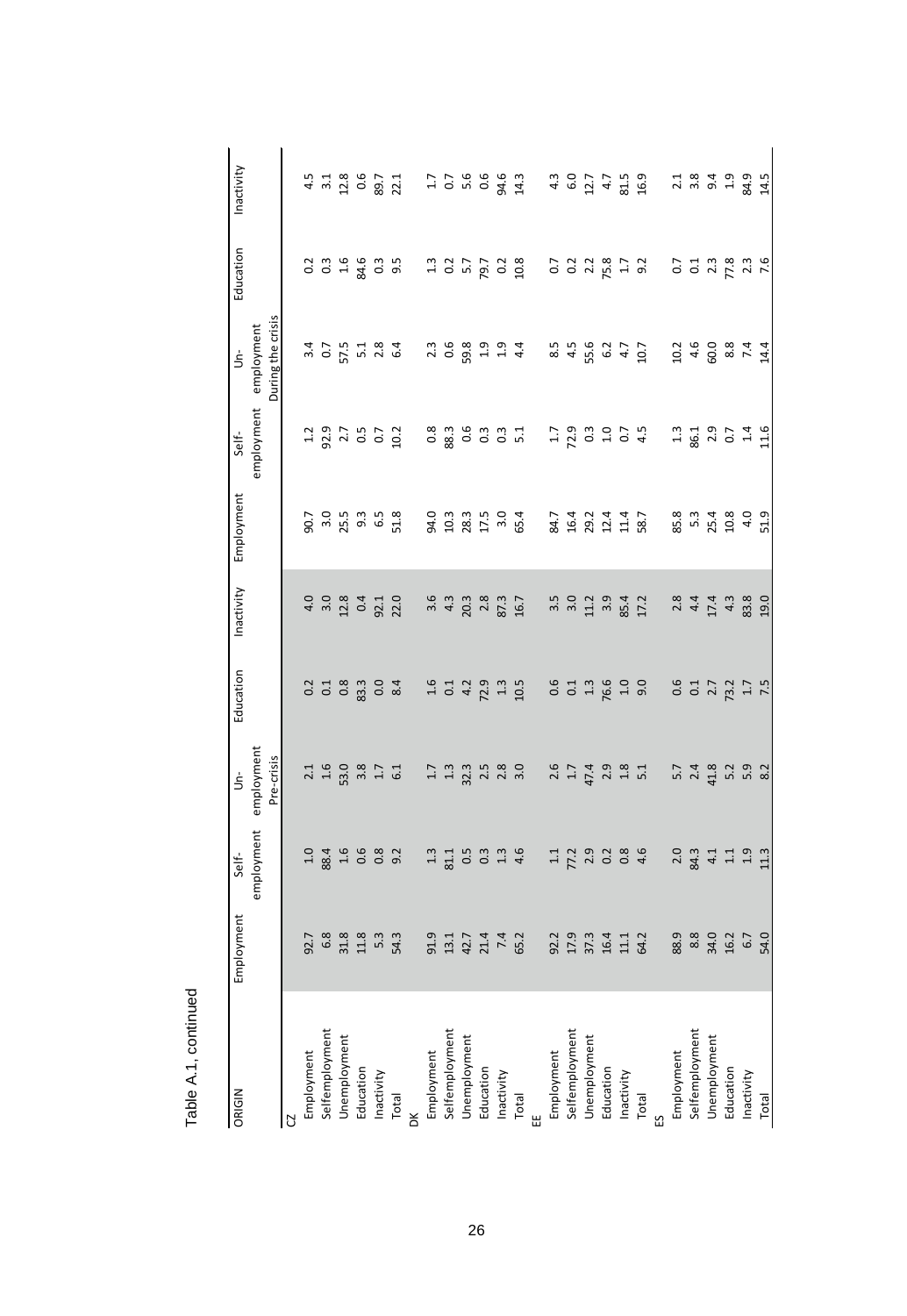| ORIGIN         | Employment       | Self-            | ś                                    | Education        | Inactivity     | Employment               | Self-                   | ś                 | Education        | Inactivity |
|----------------|------------------|------------------|--------------------------------------|------------------|----------------|--------------------------|-------------------------|-------------------|------------------|------------|
|                |                  | employment       | employment                           |                  |                |                          | employment employment   |                   |                  |            |
|                |                  |                  | Pre-crisis                           |                  |                |                          |                         | During the crisis |                  |            |
| $\overline{u}$ |                  |                  |                                      |                  |                |                          |                         |                   |                  |            |
| Employment     | 88.9             | 1.5              | 3.0                                  | 2.1              | 4.6            | 86.9                     | $\frac{8}{2}$           | 4.7               | 2.8              | 4.8        |
| Selfemployment | $7.\overline{3}$ | 86.3             | $\Xi$                                | 0.6              | 4.8            | 4.5                      | 88.0                    | $\overline{0}$    | $0.\overline{8}$ | 5.8        |
| Unemployment   | 28.2             | $1.8\,$          |                                      | 5.0              | 12.3           | 23.2                     |                         | 53.7              | 5.9              | 16.4       |
| Education      | 27.9             | 0.9              | $52.7$<br>$5.1$                      | 59.8             | 6.3            | 17.2                     | 353                     | 5.4               | 69.8             | 7.0        |
| Inactivity     | $11.4$           | 2.0              | 3.2                                  | 2.5              | 81.0           | 10.5                     |                         | $3.6$<br>7.1      | 1.9              | 82.8       |
| Total          | 57.5             | 9.4              | 6.7                                  | 8.5              | 18.0           | 57.0                     | $8.\overline{3}$        |                   | 9.2              | 18.5       |
| ۴              |                  |                  |                                      |                  |                |                          |                         |                   |                  |            |
| Employment     | 93.0             |                  | 3.4                                  | 0.4              | 2.6            | 91.6                     |                         | 4.8               | $0.\overline{3}$ | 2.6        |
| Selfemployment | 4.5              | 0.5<br>90.6      | 1.2                                  | 0.0              | 3.6            | 4.9                      | 0.6<br>90.7             | 1.5               | 0.0              |            |
| Unemployment   | 28.2             | $2.7$<br>0.2     | 60.1                                 | 1.4              | 7.5            | 28.6                     | 2.3                     | 59.6              | 2.0              | 2.9<br>7.6 |
| Education      | 14.8             |                  |                                      | 80.2             | 1.2            | 15.0                     | $\frac{3}{2}$           | 3.9               | 79.8             | 1.0        |
| Inactivity     | 3.0              | 0.2              | 0.8                                  | $0.\overline{3}$ | 95.6           | 2.8                      | $0.\overline{8}$        | $0.9$<br>7.5      | $\frac{3}{2}$    | 95.8       |
| Total          | 57.1             | 6.0              | 6.8                                  | 7.8              | 22.3           | 57.1                     |                         |                   | $7.\overline{3}$ | 22.3       |
| గ్ర            |                  |                  |                                      |                  |                |                          |                         |                   |                  |            |
| Employment     | 89.7             | 2.5              | 4.0                                  | 0.5              | 3.3            | 89.4                     | $\overline{1.7}$        |                   | $0.\overline{3}$ | 2.6        |
| Selfemployment | 4.6              | 89.3             | $1.2$                                | 0.1              | 4.8            |                          | 91.1                    |                   | $\overline{0}$ : | 3.8        |
| Unemployment   | 28.7             | 5.9              | 50.6                                 | 2.9              | 11.9           | $2348$<br>$248$<br>$631$ |                         |                   | 2.6              | 11.1       |
| Education      | 9.0              | $1.7$<br>$3.3$   | $5.\overline{3}$<br>2.5              | 78.2             | 5.7            |                          | 5. 5. 3.<br>5. 4. 3.    |                   | P.9              | 51         |
| Inactivity     | 3.5              |                  |                                      | 0.7              | 90.0           |                          |                         |                   | $\overline{11}$  | 90.4       |
| Total          | 38.8             | 22.0             | 6.3                                  | 8.0              | 24.9           | 39.9                     | 20.9                    |                   | 8.1              | 23.1       |
| $\Rightarrow$  |                  |                  |                                      |                  |                |                          |                         |                   |                  |            |
| Employment     | 87.3             | 2.0              | 4.0                                  | $0.\overline{3}$ |                | 84.1                     | 4.2                     |                   | 0.2              | 5.5        |
| Selfemployment | 20.4             | 68.6             | 2.2                                  | 0.2              | 63<br>63<br>19 | $16.4$<br>$33.5$         | 73.3                    | 6.5<br>9.3<br>9.4 | 0.0              | $6.8\,$    |
| Unemployment   | 39.3             | $1.7\,$          | 40.8                                 | 1.4              |                |                          |                         |                   | 0.5              | 14.9       |
| Education      | 10.6             | $0.99$<br>$0.99$ | $3.\overline{0}$<br>$1.\overline{8}$ | 81.2             | 4.8            | 8.7<br>6.5               | $7.7$<br>$0.6$<br>$7.7$ | $5.7$ 3.2 8.0     | 78.8             | $6.2\,$    |
| Inactivity     | 6.1              |                  |                                      | 0.5              | 90.6           |                          |                         |                   | 0.6              | 88.5       |
| Total          | 50.0             |                  | 5.9                                  | 8.8              | 28.8           | 46.8                     |                         |                   | 8.7              | 28.8       |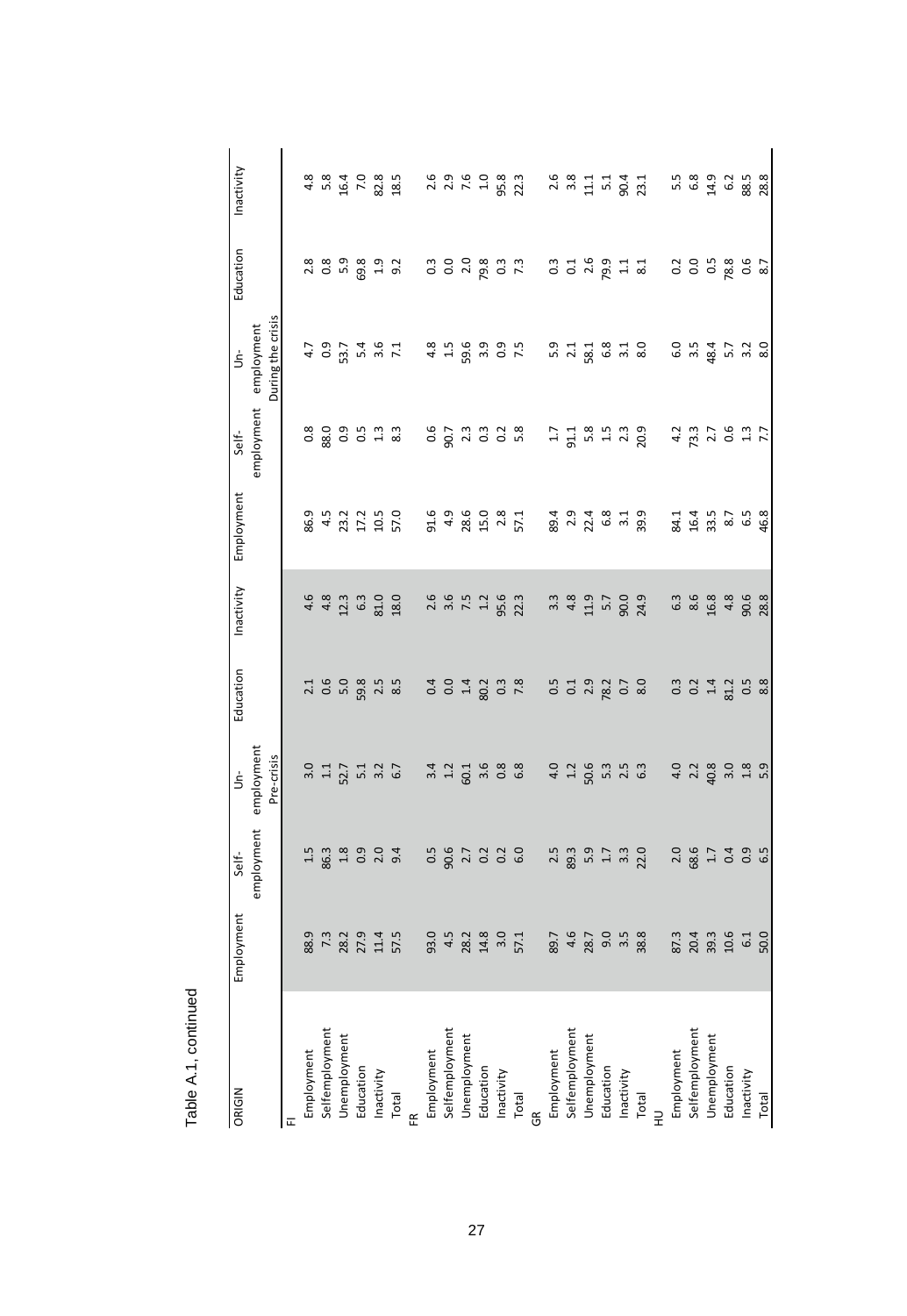| ORIGIN         | Employment       | Self-            | ś                                 | Education        | Inactivity                                      | Employment                 | Self-                 | ś                          | Education       | Inactivity        |
|----------------|------------------|------------------|-----------------------------------|------------------|-------------------------------------------------|----------------------------|-----------------------|----------------------------|-----------------|-------------------|
|                |                  | employment       | employment                        |                  |                                                 |                            | employment employment |                            |                 |                   |
|                |                  |                  | Pre-crisis                        |                  |                                                 |                            |                       | During the crisis          |                 |                   |
|                |                  |                  |                                   |                  |                                                 |                            |                       |                            |                 |                   |
| Employment     | 90.7             | 1.7              | 2.4                               | 1.7              | 3.4                                             | 84.3                       |                       | 8.1                        | 2.0             | 4.3               |
| Selfemployment | 5.5              | 89.8             | $\Xi$                             | 0.5              | 3.1                                             | 7.3                        | 85.4                  | 4.5                        | 0.0             | 2.8               |
| Unemployment   | 23.6<br>23.2     |                  | 50.3                              | 3.8              | 19.8                                            | 16.0                       |                       | 53.9                       | 8.5             | 18.9              |
| Education      |                  | $2.5$ 0.3 $1.4$  |                                   | 67.3             | 5.3                                             | 15.5                       | $2.7$<br>0.8          | 7.7                        | 68.7            | 7.3               |
| Inactivity     | $6.\overline{8}$ |                  |                                   | $1.6$            | 87.3                                            | 4.9                        |                       | 5.0<br>9.5                 | 0.8             | 88.6              |
| Total          | 51.5             | 10.3             |                                   | 8.3              | 24.7                                            | 45.7                       | 9.8                   |                            | 9.0             | 25.9              |
| $\overline{a}$ |                  |                  |                                   |                  |                                                 |                            |                       |                            |                 |                   |
| Employment     | 88.3             | 1.8              | 1.6                               | 4.5              | 3.8                                             | 87.6                       |                       |                            | 3.1             | 4.9               |
| Selfemployment | 10.8             | 82.3             | $1.8$                             | 0.8              | 4.2                                             | 14.3                       | $2.3$<br>74.1         |                            | 3.2             | 4.4               |
| Unemployment   | 55.0             | 5.6              | 12.6                              | 8.0              | 18.8                                            | 38.4                       | 9.0                   | $2.1$<br>4.0<br>$7.2$      | $10.5$<br>74.5  | 5.0               |
| Education      | 24.8             | $1.0\,$          | $1.1\,$                           | 70.6             | 2.6                                             | 17.9                       | 0.6                   | 4.1                        |                 | $2.8$<br>61.5     |
| Inactivity     | 22.7             | 4.4              | $2.7$<br>$1.7$                    | 4.3              | 65.9                                            | 27.1                       | 4.7                   | 4.6                        | $2.1$<br>$13.9$ |                   |
| Total          | 65.8             | 10.8             |                                   | 12.9             | 8.7                                             | 63.2                       | 9.2                   | 4.4                        |                 | 9.3               |
|                |                  |                  |                                   |                  |                                                 |                            |                       |                            |                 |                   |
| Employment     | 90.7             | 2.6              |                                   | 0.4              | 3.9                                             | 90.3                       | 2.2                   |                            | 0.4             | 4.0               |
| Selfemployment | 6.1              | 86.5             | $24$<br>$24$<br>$5$<br>$5$<br>$5$ | $0.\overline{3}$ | 4.9                                             | 5.0                        | 87.0                  | 3.1<br>2.4<br>3.9.3<br>3.9 | 0.5             | 51                |
| Unemployment   | 17.9             | 4.7              |                                   | 3.0              | $17.4$<br>3.3                                   | 18.7                       | 5.0                   |                            | 4.8             |                   |
| Education      | 6.3              | $1.6$<br>2.3     | $7.\overline{6}$<br>3.4           | 81.2             |                                                 | 5.6                        | 1.6                   |                            | 79.6            | $17.2$<br>3.8     |
| Inactivity     | 4.3              |                  |                                   | 0.5              | 89.5                                            | 4.4                        | 2.4                   | 4.8                        | 0.7             | 87.7              |
| Total          | 41.9             | 14.8             | 7.0                               | 7.4              | 28.9                                            | 42.7                       | 14.6                  | 7.6                        | 8.3             | 26.7              |
|                |                  |                  |                                   |                  |                                                 |                            |                       |                            |                 |                   |
| Employment     | 92.5             | 1.4              |                                   | 0.4              |                                                 | 89.7                       | 0.7                   | 6.6                        | 0.5             |                   |
| Selfemployment | $12.4$<br>$31.9$ | 74.7             | 3<br>3 4 9<br>4 9                 | 0.6              | $24$<br>$28$<br>$4$<br>$4$<br>$5$<br>$4$<br>$5$ | 6.3<br>20.9                | 85.9                  | $4.2$<br>66.6              | 0.0             | $2.5$ $3.5$ $3.1$ |
| Unemployment   |                  | 4.8              |                                   | $1.7\,$          |                                                 |                            | 1.5                   |                            | 1.9             |                   |
| Education      | 15.3             | 0.9              | $2.1$<br>$2.1$<br>$6.0$           | 79.7             | 2.0                                             | 8<br>8<br>5<br>5<br>5<br>5 | $0.\overline{3}$      | 6.4<br>0.4<br>0.9          | 84.6            | 1.1               |
| Inactivity     | 9.4              | $\frac{9}{6}$ .9 |                                   | 0.7              | 85.8                                            |                            | 1.2                   |                            | $0.2$<br>10.5   | 90.7              |
| Total          | 59.9             |                  |                                   | 10.0             | 17.2                                            |                            | 6.9                   |                            |                 | 15.8              |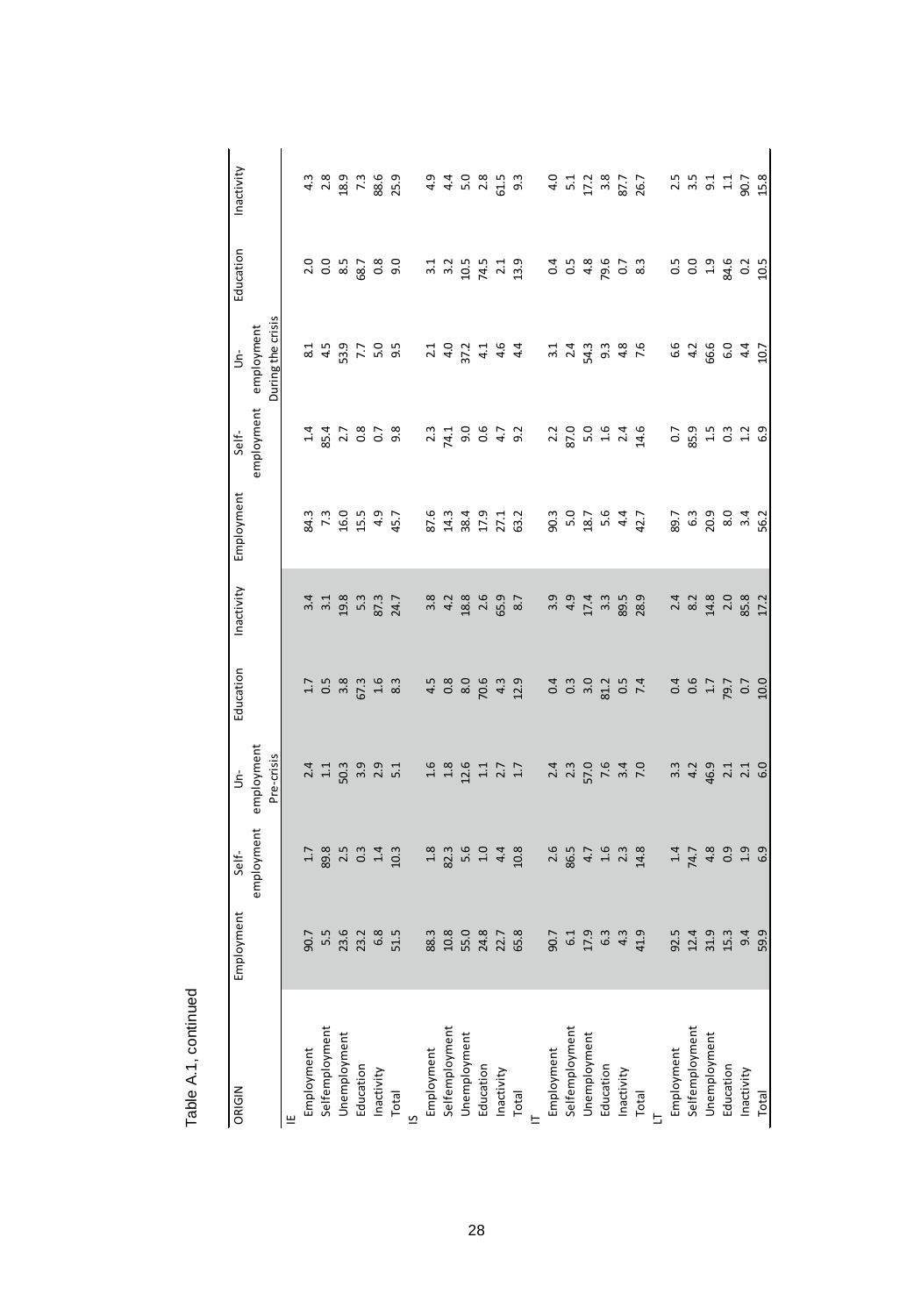| ORIGIN         | Employment          | Self-                     | Ś                                         | Education        | Inactivity               | Employment          | Self-                                                                            | ś                                                       | Education        | Inactivity       |
|----------------|---------------------|---------------------------|-------------------------------------------|------------------|--------------------------|---------------------|----------------------------------------------------------------------------------|---------------------------------------------------------|------------------|------------------|
|                |                     | employment                | employment                                |                  |                          |                     | employment employment                                                            |                                                         |                  |                  |
|                |                     |                           | Pre-crisis                                |                  |                          |                     |                                                                                  | During the crisis                                       |                  |                  |
| ₿              |                     |                           |                                           |                  |                          |                     |                                                                                  |                                                         |                  |                  |
| Employment     | 94.3                | 0.5                       | 2.2                                       | $0.\overline{3}$ | 2.8                      | 93.1                | $0.\overline{3}$                                                                 | 3.0                                                     | $0.\overline{3}$ | $3.\overline{3}$ |
| Selfemployment |                     |                           |                                           | 0.0              | 4.7                      |                     |                                                                                  | $0.2$<br>49.7                                           | 0.6              | 3.6              |
| Unemployment   | 6.1<br>44.7<br>10.7 |                           | $\frac{1}{4}$ $\frac{3}{8}$               | $\Xi$            | 10.2                     | ნ 4 ო<br>გრო<br>გრო |                                                                                  |                                                         | 0.3              | 14.2             |
| Education      |                     | 82<br>32<br>0.3<br>0.8    | 1.9                                       | 86.1             | $\Xi$                    |                     |                                                                                  |                                                         | 83.4             | 2.7              |
| Inactivity     | $3.\overline{3}$    |                           | 0.6                                       | 0.4              | 94.9                     | 4.7                 |                                                                                  | $4.1$<br>$4.2$<br>$4.4$                                 | 0.4              | 93.1             |
| Total          | 59.6                | 4.1                       | 3.0                                       | 9.5              | 23.7                     | 59.6                | 4.4                                                                              |                                                         | 8.2              | 23.4             |
| $\geq$         |                     |                           |                                           |                  |                          |                     |                                                                                  |                                                         |                  |                  |
| Employment     | 89.1                |                           | 4.2                                       | 0.6              |                          | 80.9                |                                                                                  | 10.8                                                    | 0.6              |                  |
| Selfemployment | 27.5                | $240$<br>$-4.5$<br>$-4.5$ | 3.8                                       | 0.2              | $3.7$<br>$7.5$<br>$17.8$ | 22.7                |                                                                                  | 10.8                                                    | $\overline{0}$   | $5.4$<br>7.9     |
| Unemployment   | 43.5                |                           | 32.8                                      | 1.4              |                          | 25.5                |                                                                                  | 54.4                                                    | 3.8              | $13.7$<br>$6.2$  |
| Education      | 20.6                | $0.4$<br>$0.4$<br>$0.6$   | 5.0                                       | 71.4             | 2.6                      | 11.6                |                                                                                  | 10.2                                                    | 71.2             |                  |
| Inactivity     | 13.0                |                           | 5.0                                       | $1.0$<br>7.5     | 78.6                     | 13.9                |                                                                                  | 9.5<br>15.3                                             | $2.2$<br>7.9     | $72.2$<br>16.5   |
| Total          | 63.7                |                           | 6.4                                       |                  | 16.7                     | 54.8                |                                                                                  |                                                         |                  |                  |
|                |                     |                           |                                           |                  |                          |                     |                                                                                  |                                                         |                  |                  |
| Employment     | 94.5                | 1.0                       | 0.7                                       | 1.1              |                          | 93.9                |                                                                                  |                                                         | 0.8              | 2.9              |
| Selfemployment | $3.\overline{3}$    | 93.1                      | $0.\overline{3}$                          | 0.3              | $2.7$<br>$3.1$           | 3.1                 |                                                                                  |                                                         | 0.8              | 2.6              |
| Unemployment   | 38.5                |                           | 26.3                                      | 4.7              | 28.2<br>4.6              | 38.9                |                                                                                  |                                                         | 4.7              | 27.8             |
| Education      | 22.5                |                           | $\begin{array}{c} 1.5 \\ 1.8 \end{array}$ | 70.1             |                          | 15.2                |                                                                                  |                                                         | 77.4             |                  |
| Inactivity     | 11.1                | $2.4$ $1.5$ $3.3$         |                                           | 0.9              | 84.6                     | 5.4                 |                                                                                  |                                                         | $\frac{1}{4}$    | 89.8             |
| Total          | 60.8                |                           | 1.5                                       | 8.1              | 21.3                     | 60.3                | 9.4                                                                              | 1.9                                                     | 8.7              | 19.8             |
| $\frac{1}{2}$  |                     |                           |                                           |                  |                          |                     |                                                                                  |                                                         |                  |                  |
| Employment     | 92.4                |                           |                                           |                  |                          |                     |                                                                                  |                                                         |                  | 3.2              |
| Selfemployment | 19.6                |                           | $1.3$<br>$1.2$<br>$24.9$                  | $1.7$<br>0.7     | 3. 3<br>2. 3<br>16. 7    | 91.5<br>20.5        |                                                                                  | $\frac{2}{2}$ $\frac{1}{2}$ $\frac{1}{2}$ $\frac{1}{2}$ | $2.2$<br>0.4     | 4.2              |
| Unemployment   | 47.7                |                           |                                           | 8.8              |                          | 40.8                |                                                                                  |                                                         | 13.8             | 12.8             |
| Education      | 23.6                | 15<br>1620121<br>1631     | $2.3$<br>$2.3$<br>$2.2$                   | 69.2             | 4.1                      | 20.2                | 1<br>2<br>2<br>5<br>2<br>5<br>2<br>2<br>2<br>2<br>2<br>2<br>2<br>2<br>2<br>2<br> | $3.0$<br>$2.4$<br>$2.2$                                 | 74.0             | $2.\overline{3}$ |
| Inactivity     | $11.2\,$            |                           |                                           | 2.6              | 82.1                     | 10.2                |                                                                                  |                                                         | $5.2$<br>10.4    | 80.4             |
| Total          | 67.9                |                           |                                           | 9.2              | 14.7                     | 67.9                |                                                                                  |                                                         |                  | 13.4             |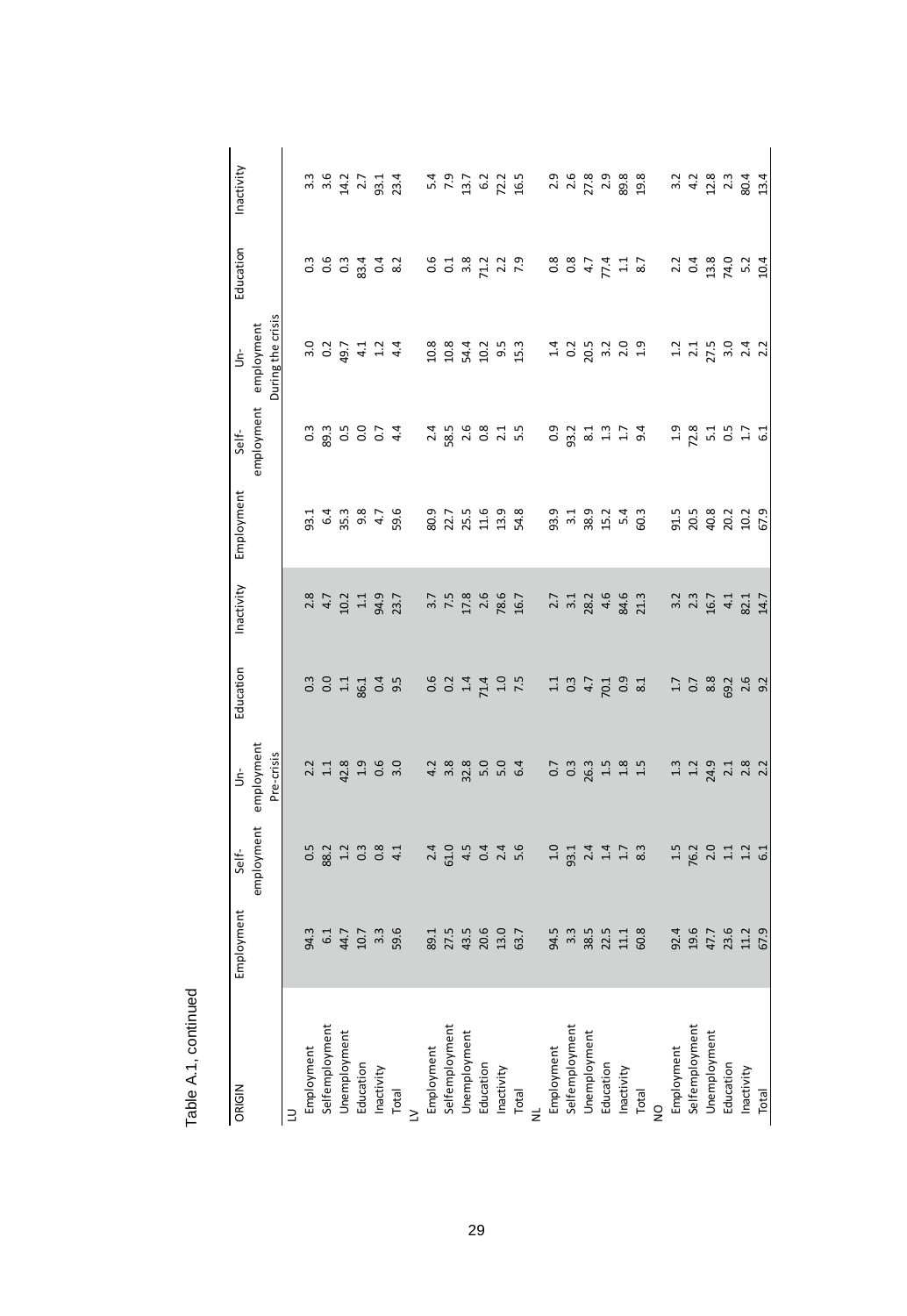| ORIGIN         | Employment    | Self-                                | ś             | Education                            | Inactivity                  | Employment               | Self-                                 | $\dot{\mathbf{5}}$      | Education                            | Inactivity          |
|----------------|---------------|--------------------------------------|---------------|--------------------------------------|-----------------------------|--------------------------|---------------------------------------|-------------------------|--------------------------------------|---------------------|
|                |               | employment                           | employment    |                                      |                             |                          | employment employment                 |                         |                                      |                     |
|                |               |                                      | Pre-crisis    |                                      |                             |                          |                                       | During the crisis       |                                      |                     |
| ᆮ              |               |                                      |               |                                      |                             |                          |                                       |                         |                                      |                     |
| Employment     | 91.2          | 1.3                                  | 3.5           | $0.\overline{3}$                     | 3.7                         | 91.0                     | 1.3                                   | 4.1                     | 0.2                                  | $3.\overline{3}$    |
| Selfemployment | 4.9           | 88.1                                 | 2.0           | 0.3                                  | 4.7                         |                          |                                       |                         | 0.1                                  | 3.5                 |
| Jnemployment   |               | $3.\overline{3}$<br>$1.\overline{1}$ | 51.8          | $1.7\,$                              | 15.1                        |                          |                                       | $1.2$<br>47.6           |                                      | 20.7                |
| Education      | 27.7<br>12.4  |                                      | 5.6           | 78.0                                 | 2.9                         | 3<br>2014<br>2014<br>20  | 3.2<br>5.2<br>5.2<br>5.3              |                         | $0.4$<br>$0.4$                       | 2.7                 |
| Inactivity     | 4.7           | 1.9                                  | 3.7           | 0.6                                  | 89.2                        |                          |                                       | 5.4<br>0.6<br>0.6       |                                      | 89.3<br>25.5        |
| Total          | 44.5          | 11.2                                 | 9.0           | 9.3                                  | 26.0                        | 47.0                     | 13.2                                  |                         | 8.3                                  |                     |
| 눈              |               |                                      |               |                                      |                             |                          |                                       |                         |                                      |                     |
| Employment     | 91.8          |                                      | 4.4           |                                      | 2.5                         | 90.9                     |                                       |                         |                                      | 1.6                 |
| Selfemployment | 7.8           | $1.1$<br>86.5                        | 1.3           |                                      | 4.2                         | $11.7$                   | $1.6$<br>75.0                         |                         | $0.5$<br>0.4                         | 9.8                 |
| Unemployment   | 26.1          | $5.9$<br>0.9                         | 56.1          | 0.28                                 | $11.0\,$                    | 30.1                     | $5.0$<br>0.2<br>2.7                   |                         | 2.1<br>2.2.1.9<br>2.1.9              | 9.9                 |
| Education      | 12.2          |                                      | 4.6           | 79.3                                 | 3.1                         |                          |                                       |                         |                                      | 53                  |
| Inactivity     | 3.5           | 2.3                                  | 2.9           | $0.4$<br>8.0                         | 91.0                        | 4.1                      |                                       |                         |                                      | 88.3                |
| Total          | 53.1          | 12.9                                 | 7.9           |                                      | 18.1                        | 55.2                     | 10.0                                  |                         |                                      | 18.2                |
| 뷙              |               |                                      |               |                                      |                             |                          |                                       |                         |                                      |                     |
| Employment     | 91.8          | 1.3                                  | 1.8           | 1.7                                  |                             | 91.6                     |                                       |                         | 1.6                                  | 2.8                 |
| Selfemployment | 11.2          | 83.3                                 | 1.3           | $0.5$ $8.5$                          |                             | 18.9                     |                                       | $2.4$<br>$1.5$<br>$2.5$ | 0.5                                  | $3.\overline{3}$    |
| Unemployment   | 40.1          | 3.8                                  | 32.8          |                                      |                             | 38.0                     |                                       |                         | 11.6                                 | 8.7                 |
| Education      | 24.4          | $0.7$<br>1.7                         | $7.7$<br>3.2  | 63.7<br>2.6                          | 1<br>1 7 8 10 2<br>1 1 8 20 | 23.0                     | 1<br>1 1 1 1 1 1 1 1<br>1 1 1 1 1 1 1 | $10.2$<br>$2.9$         | 63.8                                 | 2.2<br>83.0         |
| Inactivity     | 10.2          |                                      |               |                                      |                             | 10.3                     |                                       |                         | 2.4                                  |                     |
| Total          | 67.0          | $7.\overline{3}$                     | 3.9           | 9.7                                  | 12.1                        | 58.9                     |                                       | 4.7                     | 9.1                                  | 10.3                |
|                |               |                                      |               |                                      |                             |                          |                                       |                         |                                      |                     |
| Employment     | 93.6          |                                      | 2.6           | 0.2                                  | 1.6                         | 90.7                     | 2.5                                   | 4.5                     | $\frac{3}{2}$                        | 2.0                 |
| Selfemployment | 25.9          | 2.9<br>2.9<br>2.4                    | 4.0           | $0.\overline{2}$<br>$3.\overline{9}$ | $5.0$<br>13.5               | 19.4                     |                                       | 5.6<br>59.3             | $0.\overline{8}$<br>$3.\overline{1}$ | $5.1$<br>14.6       |
| Jnemployment   | 23.5          |                                      | 56.7          |                                      |                             |                          | 8.7<br>8.4 0.3 1<br>9.1 1<br>5.7      |                         |                                      |                     |
| Education      | 8.6           | $0.5$<br>$0.9$<br>$4.6$              | 5.9           | 84.5                                 | 0.5                         |                          |                                       |                         |                                      |                     |
| Inactivity     | $1.9$<br>54.4 |                                      | 4.9           | $0.5$<br>13.2                        | 91.8<br>19.3                | $7.\overline{3}$<br>53.9 |                                       | 5.0<br>5.0<br>8.7       | 85.7<br>0.3<br>13.2                  | 0.7<br>92.5<br>18.5 |
| Total          |               |                                      | $\frac{8}{3}$ |                                      |                             |                          |                                       |                         |                                      |                     |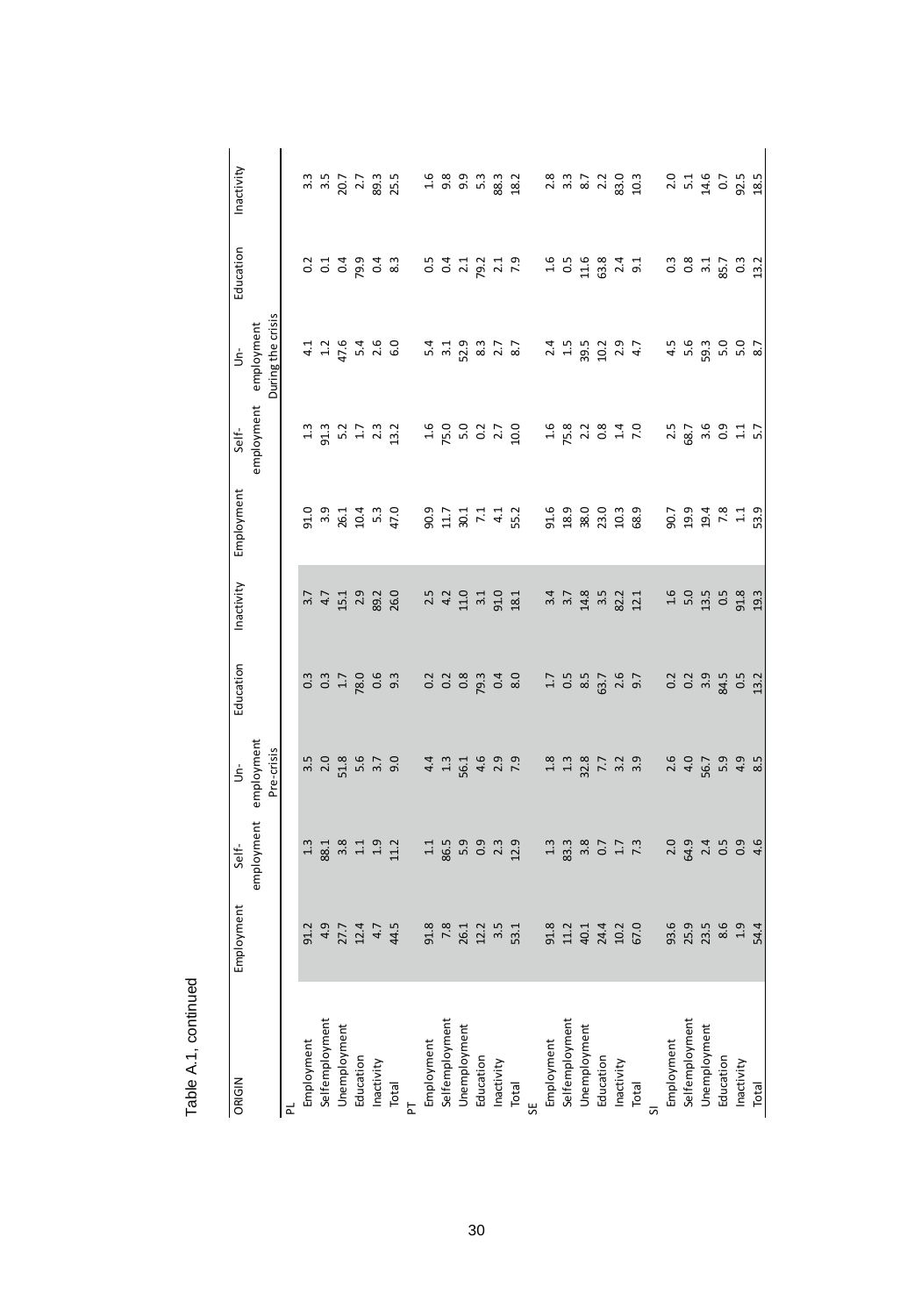| ORIGIN                             | Employment | Self-           | ś                                         | Education               | Inactivity | Employment      | Self-                | ś                        | Education            | Inactivity       |
|------------------------------------|------------|-----------------|-------------------------------------------|-------------------------|------------|-----------------|----------------------|--------------------------|----------------------|------------------|
|                                    |            | employment      | employment                                |                         |            |                 |                      | employment employment    |                      |                  |
|                                    |            |                 | Pre-crisis                                |                         |            |                 |                      | During the crisis        |                      |                  |
| š                                  |            |                 |                                           |                         |            |                 |                      |                          |                      |                  |
| Employment                         | 93.2       | 1.5             | 2.2                                       | 0.4                     | 2.8        | 91.9            |                      |                          | 0.2                  | 3.2              |
| Selfemployment                     | 11.5       | 84.2            | 1.5                                       | 0.0                     | 2.7        | $7.4$<br>24.7   |                      | $3.6$<br>$2.2$<br>$62.1$ | 0.3                  | 1.6              |
| Unemployment                       | 31.6       | $2.7$<br>0.5    | 52.6                                      | 1.4                     | 11.7       |                 | 88.5<br>8 2 9<br>0.5 |                          | 2.4                  | 7.8              |
| Education                          | 10.8       |                 | 4.7                                       | 83.0                    | $1.1\,$    | 8.0             |                      | 5.5                      | 85.2                 | 0.8              |
| Inactivity                         | 5.9        | $0.5$<br>$6.1$  | 2.5                                       | 0.4                     | 90.6       | 4.2             | $0.2$<br>$6.7$       | $1.9$<br>7.0             | $\overline{0}$       | 93.7             |
| Total                              | 57.3       |                 | 6.4                                       | 11.9                    | 18.4       | 56.5            |                      |                          | 12.3                 | 17.5             |
| ≚                                  |            |                 |                                           |                         |            |                 |                      |                          |                      |                  |
| Employment                         | 92.5       | 1.1             | 11                                        | 1.0                     | 4.3        | 90.5            | 1.4                  |                          | 1.0                  | 5.2              |
| Selfemployment                     | 6.9        | 87.3            | $1.3\,$                                   |                         | 4.2        | $6.5\,$         | 85.1                 | 1.9<br>2.2<br>35.0       | $\overline{0}$       | 6.1              |
| Unemployment                       | 37.9       | 3.8             | 31.8                                      | $0.\overline{3}$<br>2.1 | 24.3       | 30.8            | 4.3                  |                          | 4.4                  | 25.5             |
| Education                          | 29.9       | 0.7             | 4.5                                       | 60.4                    | 4.5        | 23.5            | 1.0                  |                          | 64.3                 | 3.2              |
| Inactivity                         | 10.6       | 1.8             | $2.\overline{3}$                          | 0.8                     | 84.6       | 9.0             | 1.9                  | 8 3 4<br>8 4 5           | 0.9                  | 84.8<br>21.7     |
| Total                              | 63.8       | 8.3             |                                           | 4.1                     | 21.5       | 62.0            | 8.2                  |                          | 4.5                  |                  |
| $\overline{a}$                     |            |                 |                                           |                         |            |                 |                      |                          |                      |                  |
| Employment                         | 92.5       | 1.6             | 3.0                                       | $0.\overline{3}$        | 2.7        | 92.6            | 1.7                  | 2.7                      | 0.4                  | 2.6              |
| Selfemployment                     | 4.6        | 91.8            |                                           | 0.1                     | $2.1\,$    | 4.5             | 92.1                 | $1.0\,$                  | $\sim$               |                  |
| Unemployment                       | 24.9       | 2.2             | $\frac{1.4}{52.7}$                        | 1.4                     | 18.8       | 26.4            | 1.5                  | 44.4                     | 1.9                  | $2.3$<br>$2.5.8$ |
| Education                          |            | <b>8</b> 3.7    |                                           | 74.0                    | 3.2        | $21.8$<br>$3.5$ |                      |                          |                      | 3.0              |
| Inactivity                         | 20.2       |                 | $\begin{array}{c} 1.8 \\ 1.6 \end{array}$ | $0.5$<br>7.0            | 94.3       |                 | $0.5$ $0.4$ $0.8$    | $1.3$<br>$1.4$<br>$1.2$  | $72.9$<br>0.5<br>6.7 | 94.2<br>34.6     |
| Total                              | 46.4       |                 | 5.5                                       |                         | 35.4       | 48.7            |                      |                          |                      |                  |
| ð                                  |            |                 |                                           |                         |            |                 |                      |                          |                      |                  |
| Employment                         | 95.7       | 1.1             | 1.1                                       | 0.1                     | 2.0        | 94.4            | 0.9                  | 2.1                      | 0.1                  | 2.5              |
| Selfemployment                     | 4.9        | 89.5            | 0.7                                       | 0.0                     | 4.9        | 4.1             | 88.0                 | 1.4                      | 0.0                  | 65               |
| Unemployment                       | 19.1       |                 | 55.9                                      | 0.7                     | 17.9       | 10.8            | 7.0                  | 56.0                     | 1.2                  | 25.0             |
| Education                          | 3.8        | $6.3$ $4.1$     |                                           | 92.7                    | $1.2\,$    | $2.7$<br>$2.6$  | $\ddot{\circ}$       |                          | 94.0                 | 0.9              |
| Inactivity                         | 4.1        |                 | $1.9$<br>$1.2$<br>$3.7$                   | 0.0                     | 90.5       |                 | 4.2                  | $2.1$<br>$1.0$<br>$3.9$  | $\overline{c}$       | 92.2             |
| Total                              | 41.3       | $\frac{11}{11}$ |                                           | 10.6                    | 33.3       | 40.8            | 11.2                 |                          | 10.0                 | 34.1             |
| Source: EU-SILC, own calculations. |            |                 |                                           |                         |            |                 |                      |                          |                      |                  |

Table A.1, continued Table A.1, continued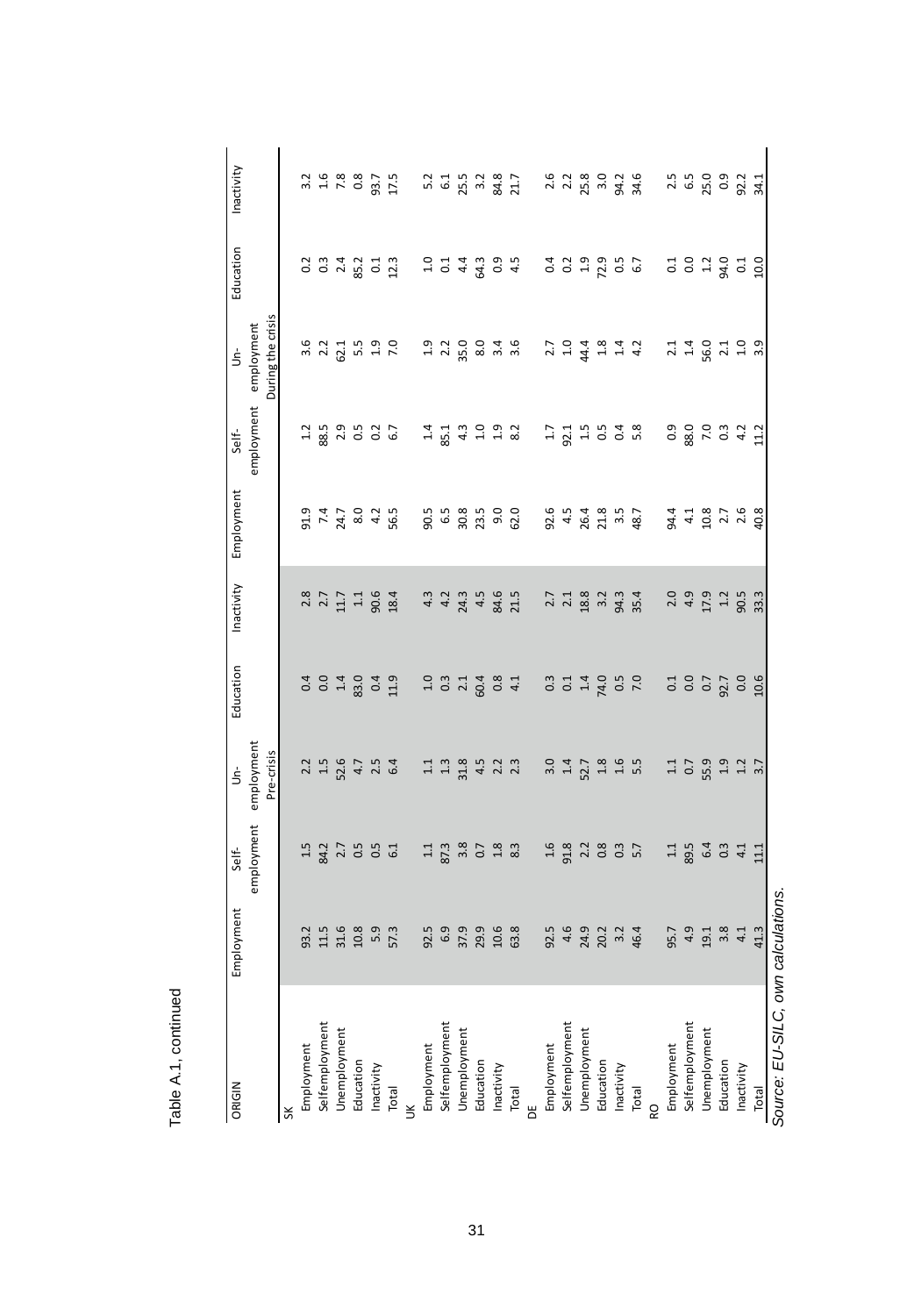| early Markov transition matrix for all countries, different labour market states states |
|-----------------------------------------------------------------------------------------|
| Before and during the crisis                                                            |

|                 | Perm                                                | Temp                                        | Self-                                                                            | ś                                         | Education                          | Inactivity                                | Perm                                    | Temp                                                    | Self-                                      | ś                                | Education                          | Inactivity                           |
|-----------------|-----------------------------------------------------|---------------------------------------------|----------------------------------------------------------------------------------|-------------------------------------------|------------------------------------|-------------------------------------------|-----------------------------------------|---------------------------------------------------------|--------------------------------------------|----------------------------------|------------------------------------|--------------------------------------|
| ORIGIN          |                                                     | Employment Employment employment employment |                                                                                  | Pre-crisis                                |                                    |                                           |                                         | Employment Employment                                   | employment employment<br>During the crisis |                                  |                                    |                                      |
| 능               |                                                     |                                             |                                                                                  |                                           |                                    |                                           |                                         |                                                         |                                            |                                  |                                    |                                      |
| Perm Employment |                                                     |                                             |                                                                                  |                                           |                                    |                                           | 86.8                                    |                                                         |                                            |                                  |                                    |                                      |
| empemployment   | 87 9 9 9 9 9 1 7 2<br>8 9 9 8 1 7 2 1               | 8<br>8 2 8 9 8 8 7 9<br>8 9 8 9 8 9 8       | $14600$<br>$250$                                                                 |                                           | a 3 3 4 5 6 5<br>2 5 5 5 6 7       | $4800$<br>$661$<br>$181$                  |                                         | n 4 8 9 4 8 9<br>3 4 5 6 4 9 4                          | $1100$ $150$                               | 2011<br>2012 11 2022             | 0.803410<br>0.803410               | 4 1 1 2 9 9 4 7<br>4 7 7 9 9 4 7     |
| Selfemployment  |                                                     |                                             |                                                                                  |                                           |                                    |                                           |                                         |                                                         |                                            |                                  |                                    |                                      |
| Jnemployment    |                                                     |                                             |                                                                                  |                                           |                                    |                                           |                                         |                                                         |                                            |                                  |                                    |                                      |
| Education       |                                                     |                                             | $1.3$<br>$1.2$<br>$7.7$                                                          | $\begin{array}{c} 1.5 \\ 1.8 \end{array}$ |                                    | 5.3                                       | 9<br>9 9 9 9 9 9 9<br>9 9 9 9 9 9       |                                                         |                                            |                                  |                                    |                                      |
| nactivity       |                                                     |                                             |                                                                                  |                                           |                                    | 88.3                                      |                                         |                                                         |                                            |                                  |                                    |                                      |
| Total           |                                                     |                                             |                                                                                  | 44                                        |                                    | 26.2                                      |                                         |                                                         |                                            |                                  |                                    |                                      |
| Perm Employment |                                                     |                                             |                                                                                  |                                           |                                    |                                           |                                         |                                                         |                                            |                                  |                                    |                                      |
| Temp employment | 9.8<br>이 8.8 4 11 m 2 8<br>이 8.9 7                  | $20$<br>$45$<br>$45$<br>$108$               |                                                                                  | $1.694077$<br>$7.769407$                  | 13301238                           |                                           | o woon o wo<br>go woo woo               | 22 22 32 32 32 32 32 33 34 35 36 37 38 39 30 31 32 33 4 | 32333636                                   | 12957288                         |                                    | 2 3 4 5 5 7 9 7 9 7<br>2 9 7 9 7 9 7 |
| Selfemployment  |                                                     |                                             |                                                                                  |                                           |                                    |                                           |                                         |                                                         |                                            |                                  |                                    |                                      |
| Unemployment    |                                                     |                                             |                                                                                  |                                           |                                    |                                           |                                         |                                                         |                                            |                                  |                                    |                                      |
| Education       |                                                     | $5.\overline{3}$ $4.\overline{3}$           |                                                                                  |                                           |                                    |                                           |                                         |                                                         |                                            |                                  |                                    |                                      |
| Inactivity      |                                                     |                                             |                                                                                  |                                           |                                    | $91.7$<br>21.4                            |                                         |                                                         |                                            |                                  |                                    |                                      |
| Total           |                                                     |                                             |                                                                                  |                                           |                                    |                                           |                                         |                                                         |                                            |                                  |                                    |                                      |
|                 |                                                     |                                             |                                                                                  |                                           |                                    |                                           |                                         |                                                         |                                            |                                  |                                    |                                      |
| Perm Employment |                                                     |                                             |                                                                                  | $\frac{4}{4}$                             |                                    |                                           |                                         |                                                         |                                            |                                  |                                    |                                      |
| Temp employment |                                                     |                                             |                                                                                  |                                           |                                    |                                           |                                         |                                                         |                                            |                                  |                                    |                                      |
| Selfemployment  | 8<br>8<br>8<br>9<br>9<br>9<br>9<br>9<br>9<br>9<br>9 |                                             |                                                                                  | 14.9.89.21<br>14.9.89.21                  |                                    | 2 3 4 4 9 2 4 5 6<br>2 8 7 4 9 7 8 9 7    | 8<br>8 5 7 8 9 9 9 9 9<br>8 7 1 9 4 5 9 | 0 8 9 9 9 9 9 9<br>0 1 1 1 1 1 0 1                      | 22222323                                   | 4 7 1 2 8 9 7 4<br>4 7 2 8 9 7 4 | 33335 36 2                         | 2.52528                              |
| Jnemployment    |                                                     |                                             |                                                                                  |                                           |                                    |                                           |                                         |                                                         |                                            |                                  |                                    |                                      |
| Education       |                                                     |                                             |                                                                                  |                                           |                                    |                                           |                                         |                                                         |                                            |                                  |                                    |                                      |
| Inactivity      |                                                     |                                             |                                                                                  |                                           |                                    |                                           |                                         |                                                         |                                            |                                  |                                    |                                      |
| Total           |                                                     |                                             |                                                                                  | 12.1                                      |                                    |                                           |                                         |                                                         |                                            |                                  |                                    | 18.3                                 |
|                 |                                                     |                                             |                                                                                  |                                           |                                    |                                           |                                         |                                                         |                                            |                                  |                                    |                                      |
| Perm Employment |                                                     |                                             |                                                                                  |                                           |                                    |                                           |                                         |                                                         |                                            |                                  |                                    |                                      |
| Temp employment |                                                     | $2.5$<br>$60.7$<br>$1.5$<br>$11.7$          |                                                                                  | $2.3$<br>$4.3$<br>$1.8$                   |                                    |                                           |                                         |                                                         |                                            |                                  |                                    |                                      |
| Selfemployment  |                                                     |                                             |                                                                                  |                                           |                                    |                                           |                                         |                                                         |                                            |                                  |                                    |                                      |
| Jnemployment    |                                                     |                                             |                                                                                  | 27.8                                      |                                    |                                           |                                         |                                                         |                                            |                                  |                                    |                                      |
| Education       |                                                     | 4.5                                         | 1<br>1<br>1<br>1<br>2<br>1<br>2<br>1<br>2<br>1<br>2<br>1<br>2<br>1<br>2<br>1<br> | $2.6$<br>$1.9$<br>$3.3$                   | 0 1 0 0 1 0 1 1<br>0 1 0 0 1 0 1 1 | 1<br>1 1 1 1 1 0 9 0 1<br>1 1 1 1 9 9 0 1 |                                         | 2<br>2 3 4 0 4 4 5 4<br>2 4 5 4 7 8 9                   | <b>222222322</b><br>222222                 | 2223123139<br>2224124            | 2 3 9 3 4 5 4 7<br>2 9 9 9 9 9 9 9 |                                      |
| nactivity       |                                                     | $1.4$ 6.1                                   |                                                                                  |                                           |                                    |                                           |                                         |                                                         |                                            |                                  |                                    |                                      |
| Total           |                                                     |                                             |                                                                                  |                                           |                                    |                                           |                                         |                                                         |                                            |                                  |                                    |                                      |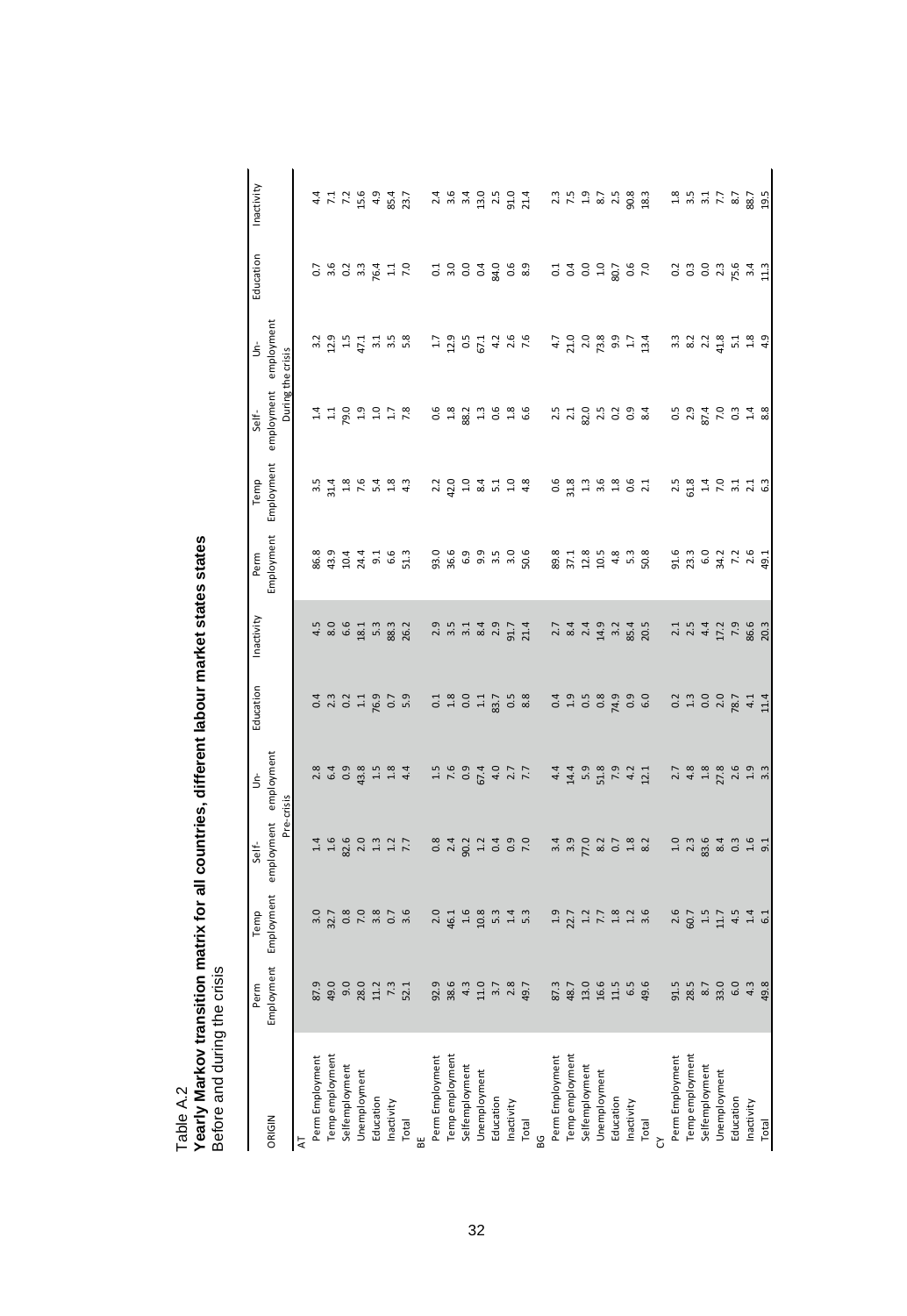|                       | Perm                                | Temp                                 | Self-                             | ś                                  | Education                          | Inactivity                     | Perm                                      | Temp                    | Self-                            | ś                                                                                                                   | Education                          | Inactivity              |
|-----------------------|-------------------------------------|--------------------------------------|-----------------------------------|------------------------------------|------------------------------------|--------------------------------|-------------------------------------------|-------------------------|----------------------------------|---------------------------------------------------------------------------------------------------------------------|------------------------------------|-------------------------|
| ORIGIN                | Employment                          |                                      | Employment employment employment  |                                    |                                    |                                |                                           | Employment Employment   | employment employment            |                                                                                                                     |                                    |                         |
|                       |                                     |                                      | Pre-crisis                        |                                    |                                    |                                |                                           |                         | During the crisis                |                                                                                                                     |                                    |                         |
| S                     |                                     |                                      |                                   |                                    |                                    |                                |                                           |                         |                                  |                                                                                                                     |                                    |                         |
| Perm Employment       |                                     | 3.8                                  | 0.9                               |                                    |                                    |                                |                                           | $\frac{1}{2}$           |                                  |                                                                                                                     |                                    |                         |
| <b>Tempemployment</b> | 90.1<br>36.6                        | 49.0                                 |                                   | 1<br>1 5 1 1 1 2 3<br>1 1 3 3 4    | 3 3 3 3 3 3 3 3<br>3 4 5 3 3 3 3 4 | $3.5$<br>7.5<br>3.1            | 83235                                     | $41.5$<br>0.7<br>13.0   | 1139.755                         | 1<br>1<br>1<br>1<br>1<br>1<br>1<br>1<br>2<br>1<br>2<br>1<br>2<br>1<br>2<br>1<br>2<br>1<br>1<br>1<br>1<br>1<br>1<br> | 169999996                          |                         |
| Selfemployment        |                                     | $1.9$<br>15.6                        | $1.2$<br>$80.5$<br>$1.6$<br>$0.6$ |                                    |                                    |                                |                                           |                         |                                  |                                                                                                                     |                                    |                         |
| Jnemployment          | $4.9$<br>$4.1$ $6.3$<br>$2.8$       |                                      |                                   |                                    |                                    | 12.8                           |                                           |                         |                                  |                                                                                                                     |                                    |                         |
| Education             |                                     |                                      |                                   |                                    |                                    | 0.4                            | 4.6                                       | $4.7$<br>$2.3$<br>$5.8$ |                                  |                                                                                                                     |                                    |                         |
| nactivity             |                                     | $4.8$<br>$2.5$<br>7.6                | 0.8<br>9.2                        | $1.7$<br>$6.1$                     |                                    | 92.1                           | $4.2$<br>45.9                             |                         |                                  |                                                                                                                     |                                    |                         |
| Total                 | 46.6                                |                                      |                                   |                                    |                                    | 22.0                           |                                           |                         |                                  |                                                                                                                     |                                    |                         |
|                       |                                     |                                      |                                   |                                    |                                    |                                |                                           |                         |                                  |                                                                                                                     |                                    |                         |
| Perm Employment       |                                     |                                      |                                   |                                    |                                    | 3.3                            |                                           | $\overline{0.7}$        |                                  |                                                                                                                     |                                    |                         |
| <b>Tempemployment</b> |                                     |                                      |                                   |                                    |                                    |                                |                                           |                         |                                  |                                                                                                                     |                                    |                         |
| Selfemployment        |                                     |                                      |                                   | 23345                              |                                    | $8.5$<br>$4.1$<br>$12.6$       |                                           |                         |                                  |                                                                                                                     |                                    | 4 3 5 9<br>4 9 9 9      |
| Jnemployment          |                                     |                                      |                                   |                                    |                                    |                                |                                           |                         |                                  | 8<br>8 8 9 9 9 9<br>8 9 9 9 0                                                                                       |                                    |                         |
| Education             |                                     | 8 9 1 1 1 1 1 1 1<br>8 9 1 1 1 1 1 1 | o 4 m m m n 0<br>H N & m 0 H n    | 2.8                                |                                    | 4.4                            |                                           | 2100221                 | 10 10 10 10 11<br>10 10 10 10 11 |                                                                                                                     | 5 3 3 3 9 5 5 9<br>5 5 6 7 9 5 9   | 47                      |
| Inactivity            | 9.8                                 |                                      |                                   | $2.\overline{3}$<br>4.8            | $1.4$<br>$12.9$                    | 84.5                           |                                           |                         |                                  | 4.8                                                                                                                 |                                    | 81.7<br>17.0            |
| Total                 | 57.8                                |                                      |                                   |                                    |                                    | 18.2                           |                                           |                         |                                  | 10.6                                                                                                                |                                    |                         |
|                       |                                     |                                      |                                   |                                    |                                    |                                |                                           |                         |                                  |                                                                                                                     |                                    |                         |
| Perm Employment       |                                     |                                      |                                   |                                    |                                    |                                |                                           | 23                      |                                  |                                                                                                                     |                                    |                         |
| Tempemployment        |                                     |                                      |                                   |                                    |                                    |                                |                                           |                         |                                  |                                                                                                                     |                                    |                         |
| Selfemployment        |                                     | 5.0<br>53.7<br>53.7<br>51.5          |                                   | a n o r r a o x<br>a n o r r a o x | 233233417                          | 2.8<br>2.4<br>5.3<br>19.3      | 0<br>8 1 1 1 2 8 9 9 9<br>8 1 1 2 3 9 9 9 | 23<br>23283<br>2428     | 119 S 30 2 4 1<br>119 S 30 2 4 1 | r 2 3 4 5 8 9 7<br>P 3 4 5 8 9 7                                                                                    | 2 1 1 1 1 1 2 2 2 2                | 2 2 3 5 2<br>2 3 3 9 2  |
| Unemployment          |                                     |                                      |                                   |                                    |                                    |                                |                                           |                         |                                  |                                                                                                                     |                                    |                         |
| Education             |                                     |                                      |                                   |                                    |                                    | 4.5                            |                                           |                         |                                  |                                                                                                                     |                                    |                         |
| nactivity             |                                     | 4.3                                  |                                   |                                    |                                    | 84.0                           |                                           |                         |                                  |                                                                                                                     |                                    | 85.4<br>14.6            |
| Total                 |                                     | 13.6                                 |                                   |                                    |                                    | 23.4                           |                                           | 10.7                    |                                  | 14.5                                                                                                                |                                    |                         |
|                       |                                     |                                      |                                   |                                    |                                    |                                |                                           |                         |                                  |                                                                                                                     |                                    |                         |
| Perm Employment       |                                     | $\frac{1}{2}$                        |                                   | $\ddot{ }$                         |                                    | 4.5                            |                                           |                         |                                  |                                                                                                                     |                                    |                         |
| <b>Tempemployment</b> |                                     |                                      |                                   |                                    |                                    |                                |                                           |                         |                                  |                                                                                                                     |                                    |                         |
| Selfemployment        |                                     |                                      |                                   |                                    |                                    |                                |                                           |                         |                                  |                                                                                                                     |                                    |                         |
| Jnemployment          | 8<br>8 1 1 6 6 4 8<br>8 1 1 6 6 4 8 | 54.011<br>54.0112.012                | $1.7999006$<br>$1.7990006$        |                                    |                                    | $6.0$<br>$4.5$<br>$7.1$<br>7.0 |                                           | 2<br>2 1 2 2 2 3 4 4    | e n se e n 4 H<br>e n se e n 4 H |                                                                                                                     | a g a g a y a g<br>d g a g a y a g | $44099607$<br>$4407560$ |
| ducation              |                                     |                                      |                                   |                                    |                                    |                                |                                           |                         |                                  |                                                                                                                     |                                    |                         |
| <b>Inactivity</b>     |                                     |                                      |                                   |                                    |                                    | 84.0<br>21.9                   | $4.4$<br>40.9                             |                         |                                  |                                                                                                                     |                                    |                         |
| <b>Total</b>          |                                     |                                      |                                   |                                    |                                    |                                |                                           |                         |                                  |                                                                                                                     |                                    |                         |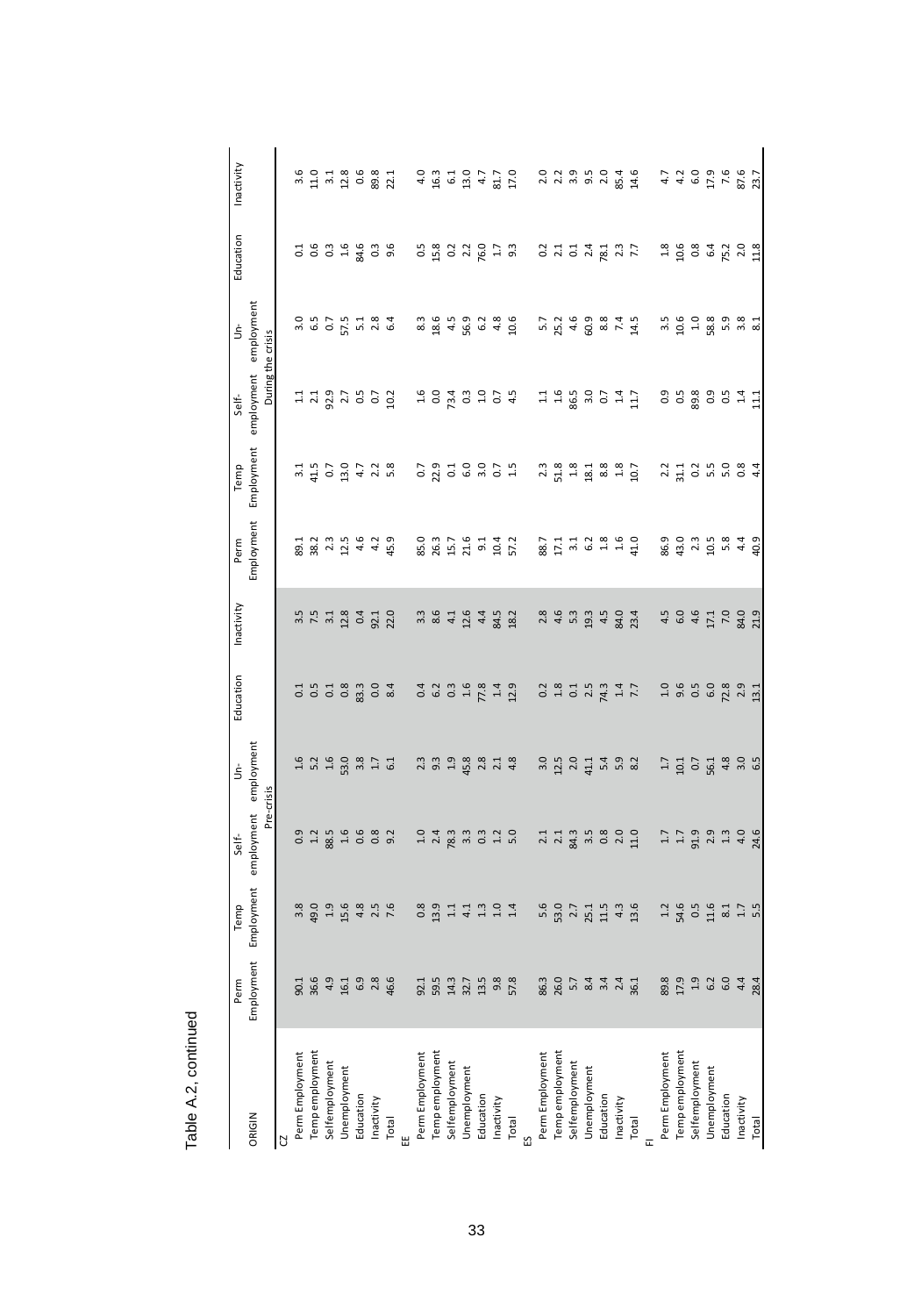|                       | Perm                                  | Temp                | Self-                            | ś                                  | Education                                                                                                                                                                                                                                                                                                               | Inactivity    | Perm                                    | Temp                                    | Self-                            | ś                                     | Education                                | Inactivity                           |
|-----------------------|---------------------------------------|---------------------|----------------------------------|------------------------------------|-------------------------------------------------------------------------------------------------------------------------------------------------------------------------------------------------------------------------------------------------------------------------------------------------------------------------|---------------|-----------------------------------------|-----------------------------------------|----------------------------------|---------------------------------------|------------------------------------------|--------------------------------------|
| ORIGIN                | Employment                            |                     | Employment employment employment |                                    |                                                                                                                                                                                                                                                                                                                         |               | Employment                              | Employment                              | employment employment            |                                       |                                          |                                      |
|                       |                                       |                     | Pre-crisis                       |                                    |                                                                                                                                                                                                                                                                                                                         |               |                                         |                                         | During the crisis                |                                       |                                          |                                      |
| 뚠                     |                                       |                     |                                  |                                    |                                                                                                                                                                                                                                                                                                                         |               |                                         |                                         |                                  |                                       |                                          |                                      |
| Perm Employment       |                                       |                     |                                  | $\overline{c}$                     |                                                                                                                                                                                                                                                                                                                         |               | 92.4                                    | $\frac{1}{2}$                           |                                  | $\frac{1}{3}$                         |                                          |                                      |
| Tempemployment        | 3<br>3 1 2 1 1 0 1 1<br>3 1 1 1 0 1 1 | 1<br>1005 % 1 %     | 6 9 1 2 2 3 4<br>6 5 1 2 6 6     | 11.7                               | <b>G H S H S S S S</b>                                                                                                                                                                                                                                                                                                  |               | $13086688$<br>$1409648$                 |                                         |                                  | 13 13 0 10 10 10<br>13 10 10 10 10 11 | cie o o o o o o cie<br>Cie o o o o o cie | 8 8 9 9 7 9 9 9<br>2 8 9 7 7 9 9 9 9 |
| Selfemployment        |                                       |                     |                                  |                                    |                                                                                                                                                                                                                                                                                                                         |               |                                         |                                         |                                  |                                       |                                          |                                      |
| Jnemployment          |                                       |                     |                                  |                                    |                                                                                                                                                                                                                                                                                                                         |               |                                         |                                         |                                  |                                       |                                          |                                      |
| Education             |                                       |                     |                                  |                                    |                                                                                                                                                                                                                                                                                                                         |               |                                         |                                         |                                  |                                       |                                          |                                      |
| Inactivity            |                                       |                     |                                  |                                    |                                                                                                                                                                                                                                                                                                                         | 95.7          |                                         |                                         |                                  |                                       |                                          |                                      |
| Total                 |                                       |                     |                                  |                                    |                                                                                                                                                                                                                                                                                                                         | 23.0          |                                         |                                         |                                  |                                       |                                          |                                      |
|                       |                                       |                     |                                  |                                    |                                                                                                                                                                                                                                                                                                                         |               |                                         |                                         |                                  |                                       |                                          |                                      |
| Perm Employment       |                                       |                     |                                  |                                    |                                                                                                                                                                                                                                                                                                                         | 2.9           |                                         | 4.5                                     |                                  |                                       |                                          |                                      |
| Temp employment       |                                       |                     |                                  |                                    |                                                                                                                                                                                                                                                                                                                         | 4.3           |                                         |                                         |                                  |                                       |                                          |                                      |
| Selfemployment        |                                       |                     |                                  |                                    |                                                                                                                                                                                                                                                                                                                         | $4.8$<br>11.9 |                                         |                                         |                                  |                                       |                                          |                                      |
| Unemployment          |                                       |                     | 1 4 8 5 1 1 1 2 2 2              | n o n e m n m<br>n o n e m n m     | $\begin{array}{c} 2 & 1 & 2 & 3 & 5 & 6 \\ 3 & 1 & 2 & 3 & 6 & 6 \\ 4 & 1 & 3 & 6 & 6 & 8 \\ 5 & 6 & 1 & 6 & 6 & 8 \\ 6 & 1 & 3 & 6 & 6 & 8 \\ 7 & 8 & 1 & 6 & 6 & 8 \\ 8 & 1 & 1 & 6 & 6 & 8 \\ 9 & 1 & 1 & 1 & 1 & 1 \\ 10 & 1 & 1 & 1 & 1 & 1 \\ 11 & 1 & 1 & 1 & 1 & 1 \\ 12 & 1 & 1 & 1 & 1 & 1 \\ 13 & 1 & 1 & 1$ |               | 8<br>8 2 3 3 4 5 9 7<br>8 3 4 5 9 7     | 82<br>823334                            |                                  | 4 1 1 1 1 9 1 1 2<br>4 1 1 1 9 1 1 2  | 3 3 3 4 5 4 5 8                          | 23 34 35 36 36 36 36 36 36 36 37     |
| Education             |                                       |                     |                                  |                                    |                                                                                                                                                                                                                                                                                                                         | 5.7           |                                         |                                         |                                  |                                       |                                          |                                      |
| Inactivity            |                                       |                     |                                  |                                    |                                                                                                                                                                                                                                                                                                                         | 90.0          |                                         |                                         |                                  |                                       |                                          |                                      |
| Total                 | 29.8                                  |                     |                                  |                                    |                                                                                                                                                                                                                                                                                                                         | 24.9          |                                         | 8.8                                     |                                  |                                       |                                          |                                      |
|                       |                                       |                     |                                  |                                    |                                                                                                                                                                                                                                                                                                                         |               |                                         |                                         |                                  |                                       |                                          |                                      |
| Perm Employment       |                                       |                     |                                  |                                    |                                                                                                                                                                                                                                                                                                                         |               |                                         |                                         |                                  |                                       |                                          |                                      |
| Temp employment       |                                       |                     |                                  |                                    |                                                                                                                                                                                                                                                                                                                         |               |                                         |                                         |                                  |                                       |                                          |                                      |
| Selfemployment        | 8 5 8 8 7 7 4<br>8 9 8 8 7 7 4        |                     | 0 8 9 8 9 9 9 0<br>0 9 9 9 9 9 0 | 2<br>22 22 32 32 33<br>23 32 33 34 |                                                                                                                                                                                                                                                                                                                         |               | 8<br>8 4 5 8 9 9 4 5<br>8 9 5 9 9 9 9 9 |                                         | 4 4 4 5 5 5 7 8<br>4 4 4 5 6 7 8 |                                       | sus a graces                             | c 3 3 3 4 5 8 7<br>2 8 9 7 8 9 8 7   |
| Jnemployment          |                                       |                     |                                  |                                    |                                                                                                                                                                                                                                                                                                                         |               |                                         |                                         |                                  |                                       |                                          |                                      |
| Education             |                                       |                     |                                  |                                    |                                                                                                                                                                                                                                                                                                                         |               |                                         |                                         |                                  |                                       |                                          |                                      |
| nactivity             |                                       |                     |                                  |                                    |                                                                                                                                                                                                                                                                                                                         | 91.0          |                                         |                                         |                                  |                                       |                                          |                                      |
| Total                 | 44.4                                  |                     |                                  |                                    |                                                                                                                                                                                                                                                                                                                         | 29.2          |                                         | $\frac{2}{4}$                           |                                  |                                       |                                          |                                      |
|                       |                                       |                     |                                  |                                    |                                                                                                                                                                                                                                                                                                                         |               |                                         |                                         |                                  |                                       |                                          |                                      |
| Perm Employment       |                                       |                     |                                  |                                    |                                                                                                                                                                                                                                                                                                                         |               |                                         |                                         |                                  |                                       |                                          |                                      |
| <b>Tempemployment</b> |                                       |                     |                                  |                                    |                                                                                                                                                                                                                                                                                                                         |               |                                         |                                         |                                  |                                       |                                          |                                      |
| Selfemployment        | 9 3 4 5 1 4 5<br>9 3 4 5 1 4 5        | 21452408<br>2154528 | 11921019<br>11921019             |                                    | $11.759$<br>$71.759$<br>$71.7$                                                                                                                                                                                                                                                                                          |               | 8 18 19 19 19 19<br>8 19 19 19 19 19    | 21 2 3 3 3 4 5 7<br>2 3 5 9 8 9 9 9 9 9 | 115 x 105 000                    |                                       | crescress                                | 458252826                            |
| Jnemployment          |                                       |                     |                                  |                                    |                                                                                                                                                                                                                                                                                                                         |               |                                         |                                         |                                  |                                       |                                          |                                      |
| ducation              |                                       |                     |                                  |                                    |                                                                                                                                                                                                                                                                                                                         |               |                                         |                                         |                                  |                                       |                                          |                                      |
| nactivity             |                                       |                     |                                  |                                    | $1.6$<br>8.4                                                                                                                                                                                                                                                                                                            | 88.0<br>25.5  |                                         |                                         |                                  |                                       |                                          |                                      |
| <b>Total</b>          |                                       |                     |                                  |                                    |                                                                                                                                                                                                                                                                                                                         |               |                                         |                                         |                                  |                                       |                                          |                                      |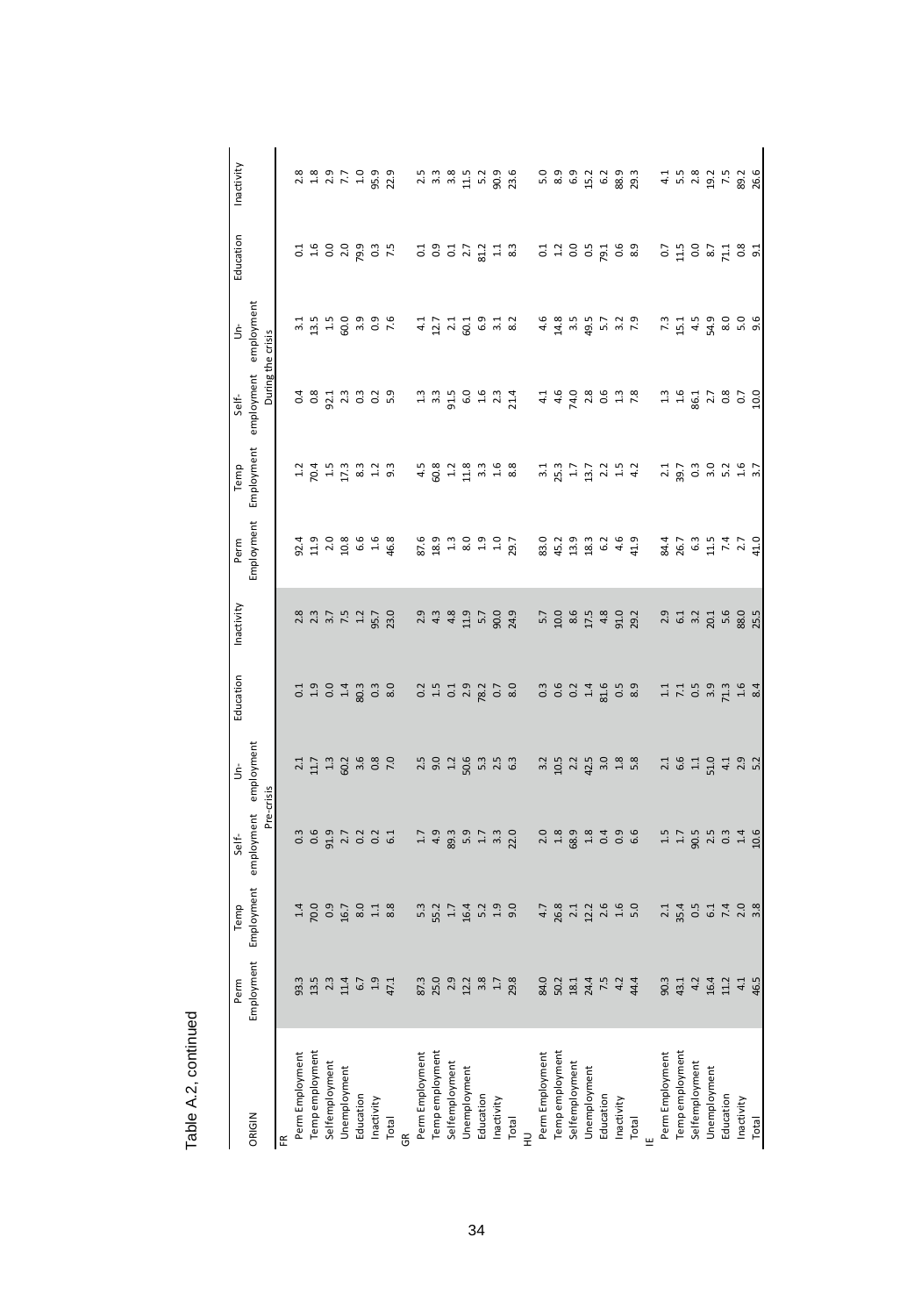|                       | Perm                    | Temp                           | Self-                                   | ś                                                | iducation                                                                                                                                                                                                                                                                                                                       | Inactivity                       | Perm                                       | Temp                              | Self-                              | ś                                | Education                                                                                                                               | Inactivity                                |
|-----------------------|-------------------------|--------------------------------|-----------------------------------------|--------------------------------------------------|---------------------------------------------------------------------------------------------------------------------------------------------------------------------------------------------------------------------------------------------------------------------------------------------------------------------------------|----------------------------------|--------------------------------------------|-----------------------------------|------------------------------------|----------------------------------|-----------------------------------------------------------------------------------------------------------------------------------------|-------------------------------------------|
| ORIGIN                | Employment              | Employment                     | employment employment                   |                                                  |                                                                                                                                                                                                                                                                                                                                 |                                  |                                            | Employment Employment             | employment employment              |                                  |                                                                                                                                         |                                           |
|                       |                         |                                | Pre-crisis                              |                                                  |                                                                                                                                                                                                                                                                                                                                 |                                  |                                            |                                   | During the crisis                  |                                  |                                                                                                                                         |                                           |
| S                     |                         |                                |                                         |                                                  |                                                                                                                                                                                                                                                                                                                                 |                                  |                                            |                                   |                                    |                                  |                                                                                                                                         |                                           |
| Perm Employment       |                         |                                | 1.8                                     | $\frac{17}{2}$                                   |                                                                                                                                                                                                                                                                                                                                 |                                  | 84.4                                       |                                   |                                    |                                  |                                                                                                                                         |                                           |
| <b>Tempemployment</b> |                         | $2.4$<br>46.3                  |                                         | $\begin{array}{c} 1.9 \\ 1.9 \\ 1.5 \end{array}$ |                                                                                                                                                                                                                                                                                                                                 | 3.4<br>5.4<br>5.2<br>23.2        | $3.2$<br>$7.9$<br>$7.3$<br>$7.3$<br>$15.5$ |                                   | 2.5 8 2 5 5 5 7<br>2.6 8 2 5 7 7 8 | 1 3 3 4 4<br>1 4 4 4 4           | 1<br>1 1 1 1 1 2 1 1 2<br>1 1 1 2 1 2 1 2                                                                                               | r 107 4 11 11 12 11<br>107 4 11 11 12 13  |
| Selfemployment        |                         | $1.1$ $11.7$                   | $\frac{1.9}{87.0}$                      |                                                  |                                                                                                                                                                                                                                                                                                                                 |                                  |                                            |                                   |                                    |                                  |                                                                                                                                         |                                           |
| Unemployment          |                         |                                |                                         |                                                  |                                                                                                                                                                                                                                                                                                                                 |                                  |                                            |                                   |                                    |                                  |                                                                                                                                         |                                           |
| Education             |                         | $4.2$<br>$4.2$<br>$5.1$        | $11$                                    | $1.3$<br>$2.9$<br>$2.0$                          |                                                                                                                                                                                                                                                                                                                                 | 2.9                              |                                            |                                   |                                    |                                  |                                                                                                                                         |                                           |
| nactivity             |                         |                                | 4.9                                     |                                                  |                                                                                                                                                                                                                                                                                                                                 | 73.0                             |                                            | $1.5$<br>$4.5$                    |                                    | 5.2<br>5.5                       |                                                                                                                                         |                                           |
| Total                 | 49.8                    |                                | 15.2                                    |                                                  | 16.8                                                                                                                                                                                                                                                                                                                            | 11.2                             | 46.7                                       |                                   |                                    |                                  |                                                                                                                                         |                                           |
|                       |                         |                                |                                         |                                                  |                                                                                                                                                                                                                                                                                                                                 |                                  |                                            |                                   |                                    |                                  |                                                                                                                                         |                                           |
| Perm Employment       |                         |                                |                                         |                                                  |                                                                                                                                                                                                                                                                                                                                 |                                  |                                            | 2.5                               |                                    |                                  |                                                                                                                                         |                                           |
| <b>Tempemployment</b> |                         |                                |                                         |                                                  |                                                                                                                                                                                                                                                                                                                                 |                                  |                                            |                                   |                                    |                                  |                                                                                                                                         |                                           |
| Selfemployment        |                         |                                |                                         |                                                  |                                                                                                                                                                                                                                                                                                                                 |                                  |                                            |                                   |                                    |                                  |                                                                                                                                         |                                           |
| Jnemployment          |                         |                                |                                         |                                                  |                                                                                                                                                                                                                                                                                                                                 |                                  |                                            | $3.3$<br>$1.6$<br>$1.2$<br>$3.1$  |                                    |                                  |                                                                                                                                         |                                           |
| Education             |                         |                                |                                         |                                                  |                                                                                                                                                                                                                                                                                                                                 | 3.3                              | 8<br>8 8 8 7 8 9 9 9<br>8 8 7 8 9 9 9 9    |                                   |                                    | 101413186<br>101419186           |                                                                                                                                         | 3.6 13.7 3.7 2.8 1<br>3.6 1 1 2.8 1 2.9 1 |
| nactivity             |                         |                                |                                         |                                                  |                                                                                                                                                                                                                                                                                                                                 | 89.5<br>28.9                     |                                            | $1.4$<br>5.7                      |                                    |                                  |                                                                                                                                         |                                           |
| Total                 |                         |                                |                                         |                                                  |                                                                                                                                                                                                                                                                                                                                 |                                  |                                            |                                   |                                    |                                  |                                                                                                                                         |                                           |
|                       |                         |                                |                                         |                                                  |                                                                                                                                                                                                                                                                                                                                 |                                  |                                            |                                   |                                    |                                  |                                                                                                                                         |                                           |
| Perm Employment       | $91.5$<br>$45.3$        |                                |                                         | 2.6                                              |                                                                                                                                                                                                                                                                                                                                 |                                  |                                            |                                   |                                    |                                  |                                                                                                                                         |                                           |
| Temp employment       |                         | 2<br>12 3 4 5 9 9 9 4 9        | 1<br>1 1 1 2 1 0 1 0<br>1 1 1 1 1 0 1 0 | $11300$<br>$130110$<br>$1100$                    | $\begin{array}{c} 2 & 0 & 0 & 0 \\ 0 & 0 & 0 & 0 \\ 0 & 0 & 0 & 0 \\ 0 & 0 & 0 & 0 \\ 0 & 0 & 0 & 0 \\ 0 & 0 & 0 & 0 \\ 0 & 0 & 0 & 0 \\ 0 & 0 & 0 & 0 \\ 0 & 0 & 0 & 0 \\ 0 & 0 & 0 & 0 \\ 0 & 0 & 0 & 0 \\ 0 & 0 & 0 & 0 \\ 0 & 0 & 0 & 0 \\ 0 & 0 & 0 & 0 \\ 0 & 0 & 0 & 0 \\ 0 & 0 & 0 & 0 \\ 0 & 0 & 0 & 0 & 0 \\ 0 & 0 &$ | $7.7$<br>$5.2$<br>$6.8$<br>$14$  | 8<br>8 5 7 8 9 9 9 9 9<br>8 5 9 9 9 9 9 9  |                                   | ch gheada                          |                                  |                                                                                                                                         | 22521382                                  |
| Selfemployment        | 8.8<br>21<br>7.1<br>7.1 |                                |                                         |                                                  |                                                                                                                                                                                                                                                                                                                                 |                                  |                                            |                                   |                                    |                                  |                                                                                                                                         |                                           |
| Unemployment          |                         |                                |                                         |                                                  |                                                                                                                                                                                                                                                                                                                                 |                                  |                                            |                                   |                                    |                                  |                                                                                                                                         |                                           |
| Education             |                         |                                |                                         |                                                  |                                                                                                                                                                                                                                                                                                                                 | 2.0                              |                                            |                                   |                                    |                                  |                                                                                                                                         |                                           |
| nactivity             |                         |                                |                                         |                                                  |                                                                                                                                                                                                                                                                                                                                 | 85.9                             |                                            |                                   |                                    |                                  |                                                                                                                                         |                                           |
| Total                 | 55.4                    |                                |                                         |                                                  |                                                                                                                                                                                                                                                                                                                                 | 17.2                             |                                            |                                   |                                    | 10.7                             |                                                                                                                                         |                                           |
|                       |                         |                                |                                         |                                                  |                                                                                                                                                                                                                                                                                                                                 |                                  |                                            |                                   |                                    |                                  |                                                                                                                                         |                                           |
| Perm Employment       |                         |                                |                                         |                                                  |                                                                                                                                                                                                                                                                                                                                 | 2.8                              |                                            | 1.2                               |                                    |                                  |                                                                                                                                         |                                           |
| <b>Tempemployment</b> |                         |                                |                                         |                                                  |                                                                                                                                                                                                                                                                                                                                 |                                  |                                            |                                   |                                    |                                  |                                                                                                                                         |                                           |
| Selfemployment        |                         | e a e a e a e<br>H d d d e d e |                                         | 1919000                                          | $0.1$<br>$0.1$<br>$0.1$<br>$0.1$<br>$0.3$                                                                                                                                                                                                                                                                                       | $2.3$<br>$4.7$<br>$1.3$<br>$1.1$ |                                            | 8<br>8 8 9 9 9 9 9<br>8 9 9 9 9 9 |                                    | 21 31 32 32 4<br>21 31 32 4 52 4 | 1<br>1<br>1<br>1<br>1<br>1<br>2<br>2<br>2<br>2<br>2<br>2<br>2<br>2<br>2<br>1<br>2<br>2<br>1<br>2<br>1<br>1<br>2<br>1<br>1<br>1<br>2<br> |                                           |
| Jnemployment          |                         |                                |                                         |                                                  |                                                                                                                                                                                                                                                                                                                                 |                                  |                                            |                                   |                                    |                                  |                                                                                                                                         |                                           |
| Education             |                         |                                |                                         |                                                  |                                                                                                                                                                                                                                                                                                                                 |                                  |                                            |                                   |                                    |                                  |                                                                                                                                         |                                           |
| nactivity             | $1.7$<br>54.8           |                                |                                         |                                                  | 0.4                                                                                                                                                                                                                                                                                                                             | 95.2<br>23.9                     |                                            |                                   |                                    |                                  |                                                                                                                                         |                                           |
| Total                 |                         |                                |                                         |                                                  |                                                                                                                                                                                                                                                                                                                                 |                                  |                                            |                                   |                                    |                                  |                                                                                                                                         |                                           |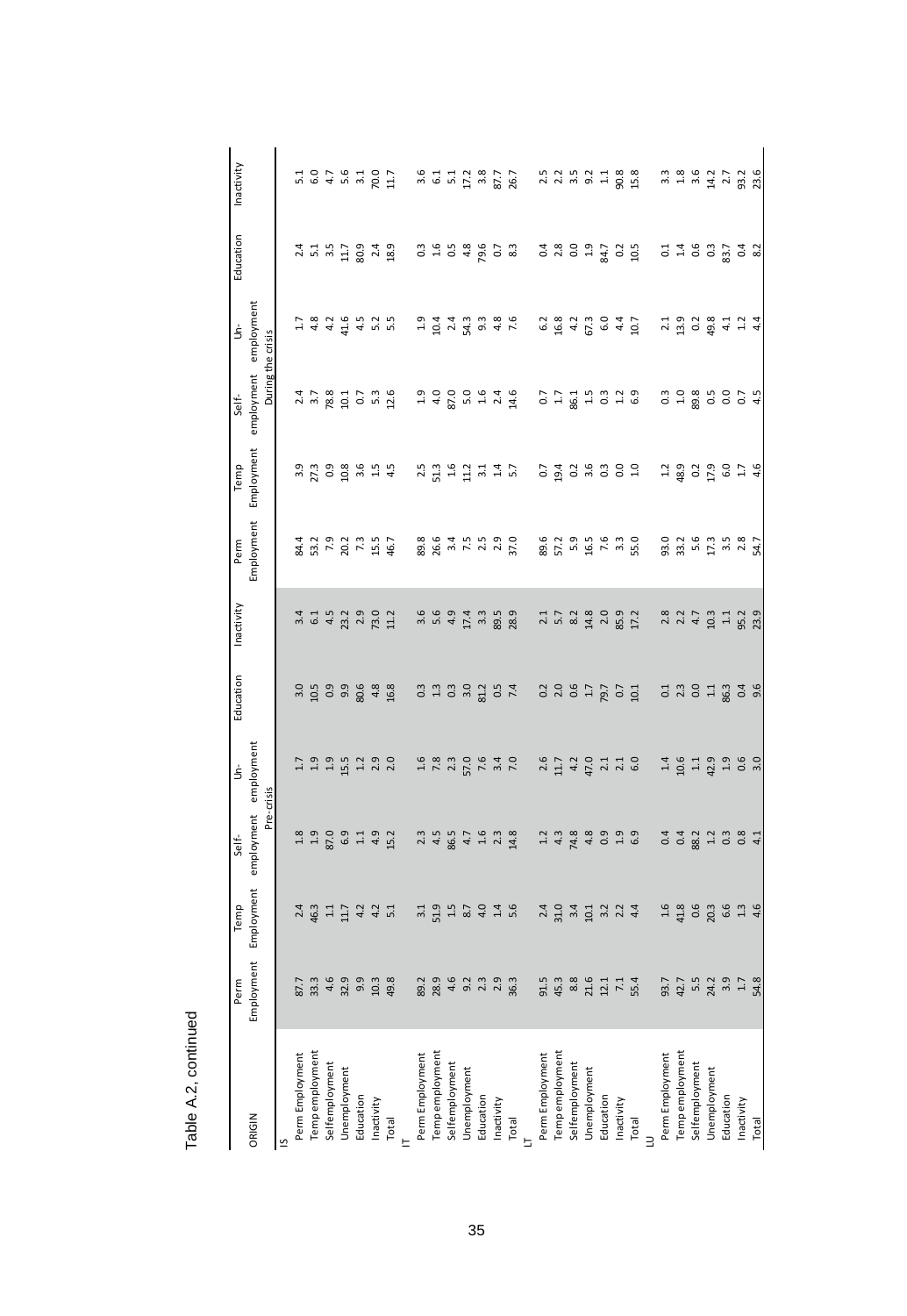|                       | Perm                                       | Temp                              | Self-                                          | ś                             | Education                                 | Inactivity   | Perm               | Temp                         | Self-                                      | ś                   | Education                                  | Inactivity                           |
|-----------------------|--------------------------------------------|-----------------------------------|------------------------------------------------|-------------------------------|-------------------------------------------|--------------|--------------------|------------------------------|--------------------------------------------|---------------------|--------------------------------------------|--------------------------------------|
| DRIGIN                | Employment                                 |                                   | Employment employment employment<br>Pre-crisis |                               |                                           |              |                    | Employment Employment        | employment employment<br>During the crisis |                     |                                            |                                      |
| ≥                     |                                            |                                   |                                                |                               |                                           |              |                    |                              |                                            |                     |                                            |                                      |
| Perm Employment       |                                            | 2.1                               |                                                |                               |                                           | 3.6          | 80.3               | $\frac{15}{11}$              |                                            |                     |                                            |                                      |
| <b>Tempemployment</b> | 0 4 m n n n<br>88 5 4 5 1 5 1              | 24.0                              | 2.3<br>2.9<br>2.9<br>4.5                       | 8<br>8 9 9 8 9<br>8 9 8 9 8   | o 4 o 4 4 9 5<br>0 4 0 4 4 9 5            | 4.9          | 40.3               | 17.0                         | $\begin{array}{c} 2.2 \\ 5.1 \end{array}$  | 10.3<br>22.4        | a 11 12 11 12 12 13 14 15 16 17 17 18 18 1 | 21122248<br>2122248                  |
| Selfemployment        |                                            | $3.2$<br>11.3                     |                                                |                               |                                           | 7.5          | 19.8               |                              |                                            | $11.0$<br>54.8      |                                            |                                      |
| Jnemployment          |                                            |                                   |                                                |                               |                                           | 17.8         |                    |                              |                                            |                     |                                            |                                      |
| Education             |                                            | 4.4                               | $0.4$<br>$2.4$<br>$5.6$                        | $5.0$<br>$5.0$<br>$6.4$       |                                           | 2.6          | $19.2$<br>$9.1$    | $138594$<br>$134$            | 8<br>8 8 8 9 1 9<br>8 1 0 1 1              | 0.354               |                                            |                                      |
| nactivity             |                                            | 1.4                               |                                                |                               |                                           | 78.6         | 11.8               |                              |                                            |                     |                                            |                                      |
| <b>Total</b>          | 59.6                                       |                                   |                                                |                               |                                           | 16.7         | 51.9               |                              |                                            |                     |                                            |                                      |
| Perm Employment       |                                            | 2.6                               |                                                |                               |                                           |              | 92.1               |                              | 0.8                                        |                     |                                            |                                      |
| <b>Tempemployment</b> |                                            |                                   | 8 3 4 5 8 9 9 9 1<br>8 7 4 8 9 9 9 1           |                               | n ∞ m n o o o<br>o m o n p o o            | $2.5 + 7.1$  |                    |                              |                                            | 12233411<br>1223411 |                                            |                                      |
| Selfemployment        |                                            | 9<br>8<br>9<br>9<br>2             |                                                |                               |                                           |              | 23 5 5 5 5 5 7 8 7 |                              | 고 4 4 4 7<br>고 4 4 4 7                     |                     |                                            |                                      |
| Unemployment          |                                            |                                   |                                                |                               |                                           | 33.0         |                    |                              |                                            |                     |                                            |                                      |
| Education             |                                            | $5.6$<br>$2.0$<br>$6.7$           |                                                |                               |                                           | 5.2          |                    |                              |                                            |                     |                                            |                                      |
| nactivity             |                                            |                                   |                                                |                               |                                           | 89.5<br>29.2 |                    |                              |                                            |                     |                                            |                                      |
| <b>Total</b>          | 39.9                                       |                                   |                                                |                               |                                           |              |                    |                              | 13.0                                       |                     |                                            |                                      |
|                       |                                            |                                   |                                                |                               |                                           |              |                    |                              |                                            |                     |                                            |                                      |
| Perm Employment       |                                            |                                   |                                                |                               |                                           | 2.8          | 89.7               |                              |                                            |                     |                                            |                                      |
| <b>Tempemployment</b> |                                            |                                   |                                                |                               |                                           |              | 46.7               |                              |                                            |                     |                                            |                                      |
| Selfemployment        | 8 8 9 9 1 1 1 1<br>8 4 9 1 9 1 9           |                                   | 12 3 4 5 4 5 5 6 7<br>1 8 4 5 7 5 9            | $1.1$<br>4.5<br>$1.3$<br>29.5 | 1<br>1600 408 4<br>1600 400               | $4.9$<br>2.6 | 122442             | 22221774<br>22211774         |                                            | 123333428           | 22241149<br>2241149                        | a 5 5 4 5 5 5 7 5<br>3 5 4 5 7 5 7 7 |
| Jnemployment          |                                            |                                   |                                                |                               |                                           | 19.7         |                    |                              |                                            |                     |                                            |                                      |
| ducation              |                                            |                                   |                                                |                               |                                           | 4.4          |                    |                              |                                            |                     |                                            |                                      |
| nactivity             |                                            |                                   |                                                | $2.3$<br>$2.9$<br>$2.6$       |                                           | 85.7         |                    |                              |                                            |                     |                                            |                                      |
| Total                 | 52.3                                       |                                   |                                                |                               |                                           | 19.3         |                    |                              |                                            |                     |                                            |                                      |
|                       |                                            |                                   |                                                |                               |                                           |              |                    |                              |                                            |                     |                                            |                                      |
| Perm Employment       |                                            | 4.8                               |                                                |                               |                                           | 3.5          |                    |                              |                                            |                     |                                            |                                      |
| <b>Tempemployment</b> |                                            |                                   |                                                |                               |                                           | 4.4          |                    |                              |                                            |                     |                                            |                                      |
| Selfemployment        | 8 8 8 9 9 9 9 9 9 9<br>8 9 8 9 9 9 9 9 9 9 | $5.7$<br>$2.7$<br>$2.6$<br>$10.0$ | 12 32 32 12 13<br>12 32 32 13 14               | $1.76008$<br>$2.8$<br>$51.8$  | $10370$<br>$04070$                        | 4.7          |                    | n<br>2008<br>2008 31 31 32 4 | 113<br>1131<br>1131<br>1132                |                     | 3.53300                                    | 24 32 23 32                          |
| Jnemployment          |                                            |                                   |                                                |                               |                                           | 15.1         |                    |                              |                                            |                     |                                            |                                      |
| ducation              |                                            |                                   |                                                | 5.6                           |                                           | 2.9          |                    |                              |                                            |                     |                                            |                                      |
| nactivity             |                                            | $3.0$<br>12.4                     |                                                | $3.7$<br>9.0                  | $\begin{array}{c} 0.6 \\ 9.3 \end{array}$ | 89.2<br>26.0 |                    |                              |                                            |                     | $0.4$ 8.3                                  |                                      |
| <b>Total</b>          |                                            |                                   |                                                |                               |                                           |              |                    |                              |                                            |                     |                                            |                                      |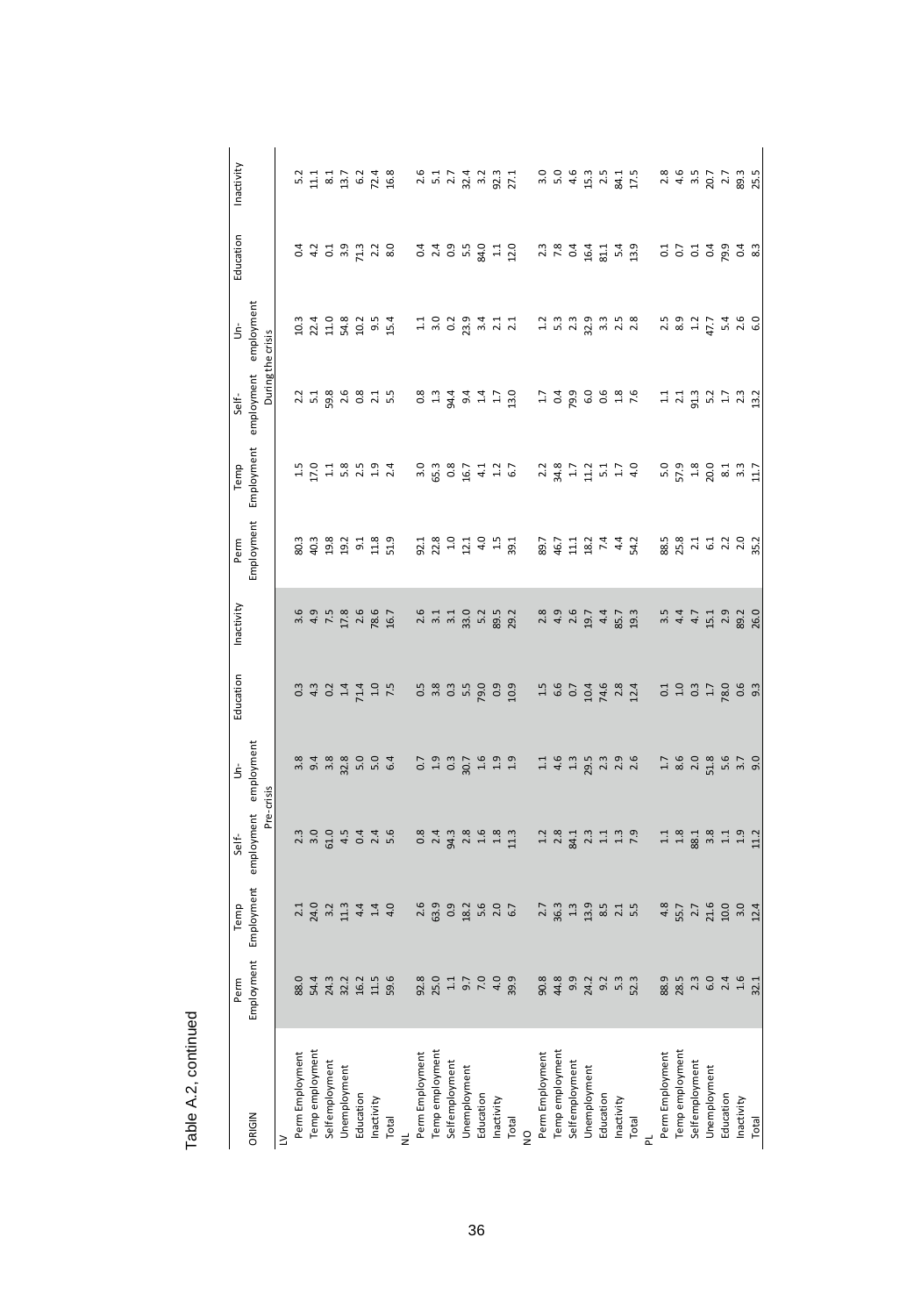|                 | Perm                                         | Temp                                         | Self-                          | ś                       | ducation                                                 | Inactivity       | Perm                              | Temp                               | Self-                      | ś                                                                                               | Education                                | Inactivity                                                                                             |
|-----------------|----------------------------------------------|----------------------------------------------|--------------------------------|-------------------------|----------------------------------------------------------|------------------|-----------------------------------|------------------------------------|----------------------------|-------------------------------------------------------------------------------------------------|------------------------------------------|--------------------------------------------------------------------------------------------------------|
| ORIGIN          | Employment                                   | Employment                                   | employment employment          |                         |                                                          |                  | Employment                        | Employment                         | employment employment      |                                                                                                 |                                          |                                                                                                        |
|                 |                                              |                                              | Pre-crisis                     |                         |                                                          |                  |                                   |                                    | During the crisis          |                                                                                                 |                                          |                                                                                                        |
| E               |                                              |                                              |                                |                         |                                                          |                  |                                   |                                    |                            |                                                                                                 |                                          |                                                                                                        |
| Perm Employment |                                              | 2.9                                          |                                | 2.8                     |                                                          | $2.6$<br>2.2     | 88.9                              | 3.8                                |                            | $\frac{0}{4}$                                                                                   |                                          |                                                                                                        |
| Temp employment | 0<br>0 8 4 5 5 7 8 9<br>0 8 4 5 6 7 8 9      | 65.3                                         | 0 0 0 0 0 0 0<br>0 0 0 0 0 0 0 | 11.3                    | $3.538$ $\frac{3.53}{2.53}$                              |                  |                                   | 55.0                               | $1.4$<br>2.9               | 1133378                                                                                         | 2 3 4 4 5 6 7 8 9                        | 11 31 91 91 91<br>11 91 91 91 91                                                                       |
| Selfemployment  |                                              |                                              |                                |                         |                                                          | 4.3              |                                   | 4.0                                |                            |                                                                                                 |                                          |                                                                                                        |
| Unemployment    |                                              |                                              |                                |                         |                                                          | $11.0$           |                                   |                                    |                            |                                                                                                 |                                          |                                                                                                        |
| Education       |                                              | a 6 4 4 4<br>2 6 4 4 4<br>3 6 7 4            |                                | $3.7699$<br>$3.7699$    |                                                          | 3.1              | $27.1$<br>$6.8$<br>$6.5$<br>$1.0$ | $23.5$<br>$5.5$<br>$2.2$           | $5.381$<br>$5.381$         |                                                                                                 |                                          |                                                                                                        |
| Inactivity      |                                              |                                              |                                |                         |                                                          | 91.0             |                                   |                                    |                            |                                                                                                 |                                          |                                                                                                        |
| Total           |                                              |                                              | 13.0                           |                         |                                                          | 18.2             | 44.4                              | 10.3                               |                            |                                                                                                 |                                          | 18.4                                                                                                   |
| Perm Employment |                                              | $\frac{1}{3}$                                |                                |                         |                                                          | $\frac{1}{3}$    |                                   |                                    |                            |                                                                                                 |                                          |                                                                                                        |
| Temp employment |                                              | $24.8$<br>$1.1$<br>$1.9$                     |                                | $1.3$ $0.3$             | $1.25$<br>$7.35$<br>$1.35$<br>$1.35$<br>$1.35$<br>$1.35$ | 4.6              | 8<br>8 3 4 8 5 8 9 8 9            | $2.58$ $3.59$ $4.59$ $7.78$ $8.59$ | $1.1877996$<br>$1.5879996$ | $\begin{array}{cccccc} 1 & 3 & 3 & 3 & 5 \\ 9 & 3 & 4 & 5 & 1 \\ 1 & 1 & 1 & 3 & 5 \end{array}$ | 2569767                                  | 21 4 30 51 51 80 51 52 53 54 55 65 74 56 75 76 77 59 77 59 77 59 77 59 77 59 79 79 79 79 79 79 79 79 7 |
| Selfemployment  |                                              |                                              |                                |                         |                                                          | 3.9              |                                   |                                    |                            |                                                                                                 |                                          |                                                                                                        |
| Unemployment    |                                              |                                              |                                |                         |                                                          | $17.6$<br>$3.9$  |                                   |                                    |                            |                                                                                                 |                                          |                                                                                                        |
| Education       |                                              |                                              |                                |                         |                                                          |                  |                                   |                                    |                            |                                                                                                 |                                          |                                                                                                        |
| Inactivity      |                                              | $6.1$<br>$2.0$<br>$4.7$                      |                                |                         |                                                          | 85.9             |                                   |                                    |                            |                                                                                                 |                                          |                                                                                                        |
| Total           |                                              |                                              |                                |                         |                                                          | 16.4             |                                   |                                    |                            |                                                                                                 |                                          |                                                                                                        |
|                 |                                              |                                              |                                |                         |                                                          |                  |                                   |                                    |                            |                                                                                                 |                                          |                                                                                                        |
| Perm Employment |                                              | 3.8                                          |                                | 1.5                     |                                                          | 1.9              | 88.5                              | $\frac{1}{2}$                      |                            |                                                                                                 |                                          |                                                                                                        |
| Temp employment |                                              |                                              |                                | 11.1                    |                                                          | 0.8              |                                   |                                    |                            |                                                                                                 |                                          |                                                                                                        |
| Selfemployment  |                                              |                                              |                                | 4.7                     |                                                          | 5.9              |                                   |                                    |                            |                                                                                                 |                                          |                                                                                                        |
| Unemployment    |                                              |                                              |                                | 67.0                    |                                                          | 16.0             |                                   |                                    |                            |                                                                                                 |                                          |                                                                                                        |
| Education       | 8 g g d 3 g g d<br>8 g g 4 g 5 g g           | 004 204<br>1904 204                          | 23.9889937                     | 6.3                     | 12399999                                                 | 0.5              | 85<br>862 825<br>862 825          |                                    |                            | 3 1 2 3 6 9 9 9 1<br>3 4 9 9 9 9 1                                                              | 0 1 0 1 0 1 0 0 0 0<br>0 1 0 1 0 0 0 0 0 | 28747235                                                                                               |
| Inactivity      |                                              |                                              |                                | 4.9                     |                                                          | $93.0$<br>$28.4$ |                                   |                                    |                            |                                                                                                 |                                          |                                                                                                        |
| Total           |                                              |                                              |                                | 11.8                    |                                                          |                  |                                   |                                    |                            |                                                                                                 |                                          |                                                                                                        |
|                 |                                              |                                              |                                |                         |                                                          |                  |                                   |                                    |                            |                                                                                                 |                                          |                                                                                                        |
| Perm Employment | 87.9<br>56.1                                 | $6.1$<br>31.7                                | 1.4                            | 1.8                     |                                                          | 2.5              | 89.5                              | 3.5                                | $\Xi$                      |                                                                                                 |                                          |                                                                                                        |
| Temp employment |                                              |                                              |                                | 4.7                     | a 9 9 4 5<br>0 6 9 4 5<br>0 8 7 9                        | 4.8              | 42.4                              | 40.4                               | $2.2$<br>88.5              |                                                                                                 |                                          | 2<br>22 23 23 24<br>23 24 25 26                                                                        |
| Selfemployment  |                                              |                                              |                                | 1.5                     |                                                          | 2.7              |                                   |                                    |                            |                                                                                                 |                                          |                                                                                                        |
| Unemployment    |                                              |                                              |                                | 52.7                    |                                                          | 11.7             |                                   |                                    |                            |                                                                                                 |                                          |                                                                                                        |
| Education       |                                              |                                              |                                |                         |                                                          | $1.1\,$          |                                   |                                    |                            |                                                                                                 |                                          |                                                                                                        |
| Inactivity      | $3, 3, 9, 6, 8$<br>$7, 3, 6, 8$<br>$6, 8, 8$ | $7, 7, 8, 7, 4$<br>$7, 7, 8, 7, 4$<br>$6, 4$ | 7470000                        | $4.7$<br>$2.5$<br>$6.4$ | 0.4                                                      | 90.6<br>18.4     | 6.4<br>0.4 4 2<br>50.5            | $13.548$<br>$13.548$               | $3.0$ 5 $3$ 6.7            |                                                                                                 | 1 9 9 9 9 9 9 9<br>0 9 9 9 9 9 9 9       |                                                                                                        |
| Total           |                                              |                                              |                                |                         | 11.9                                                     |                  |                                   |                                    |                            |                                                                                                 |                                          | 17.5                                                                                                   |

*Source: EU-SILC, own calculations.*

Source: EU-SILC, own calculations.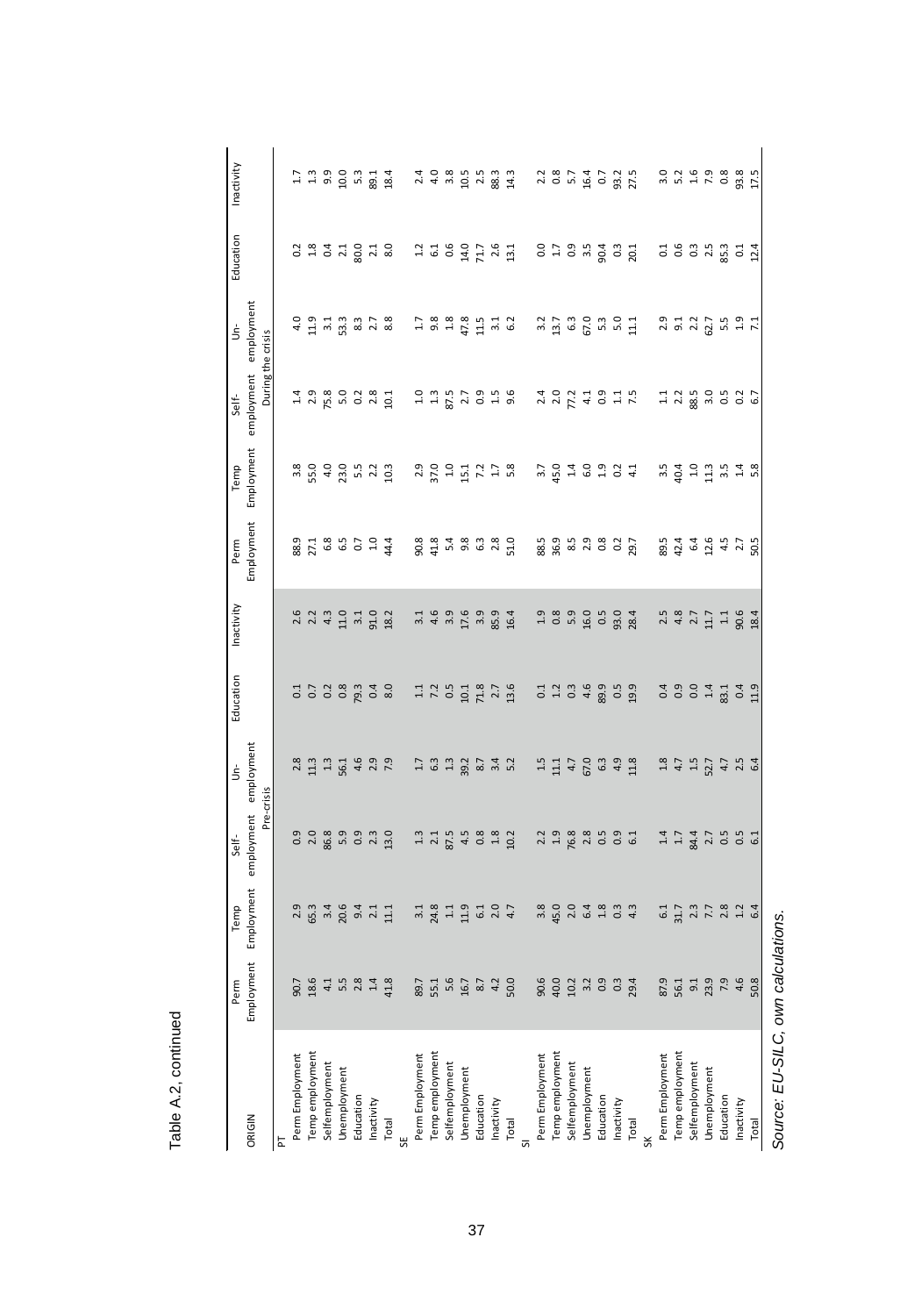#### **References**

Anderton, R. et al. (2012), Euro area labour markets and the crisis. Occasional Paper Series 138. European Central Bank.

Bachmann, R. and M. Sinning (2012), Decomposing the Ins and Outs of Cyclical Unemployment. Ruhr Economic Papers #305.

Bachmann, R., T. K. Bauer and P. David (2010), Labor Market Entry Conditions, Wages and Job Mobility. IZA Discussion Paper #4965.

Bachmann, R. and P. David (2010), The Importance of Two-Sided Heterogeneity for the Cyclicality of Labour Market Dynamics. IZA Discussion Paper #5358.

Bell, D. N., and D. G. Blanchflower (2011), Young people and the Great Recession. *Oxford Review of Economic Policy* 27 (2): 241-267.

Bentolila, S. et al., P. Cahuc, P., J.J. Dolado and T. Le Barbanchon (2012), TwoTier Labour Markets in the Great Recession: France Versus Spain. *The Economic Journal* 122 (562): F155- F187.

ECB – European Central Bank (2012), Euro area labour markets and the crisis. ECB Occasional Paper Series No. 138.

Eichhorst, W., V. Escudero, P. Marx and S. Tobin (2010a), The impact of the crisis on employment and the role of labour market institutions. IZA Discussion Paper #5320.

Eichhorst, W., M. Feil and P. Marx (2010b), Crisis, What Crisis? Patterns of Adaptation in European Labor Markets. *Applied Economics Quarterly Supplement* 56 (61): 29-64.

Eichhorst, W., P. Marx and V. Tobsch (2009), Institutional arrangements, employment performance and the quality of work. IZA Discussion Paper #4595.

Elsby, M., B. Hobijn and A. Sahin (2013), Unemployment Dynamics in the OECD. *Review of Economics and Statistics* 95 (2): 530-548.

Elsby, M., R. Michaels and G. Solon (2009), The Ins and Outs of Cyclical Unemployment. *American Economic Journal: Macroeconomics* 1 (1): 84-110.

European Commission (2010), European Employment Observatory Review: Self-employment in Europe 2010 (11/10/2010). Luxemburg: Office for Official Publications of the European Communities.

Eurostat (2011a), EU Labour Force Survey Database User guide. European Commission, Eurostat. Directorate F: Social Statistics and Information Society, Unit F-2: Labour Market. Luxembourg.

Eurostat (2011b), EU Labour Force Survey Explanatory Notes. European Commission, Eurostat. Directorate F: Social Statistics and Information Society, Unit F-2: Labour Market. Luxembourg. Available online: http://epp.eurostat.ec.europa.eu/portal/page/portal/employment\_<br>unemployment\_lfs/ documents/EU\_LFS\_explanatory\_notes\_from\_2011\_onwards.pdf. documents/EU\_LFS\_explanatory\_notes\_from\_2011\_onwards.pdf. (Extracted: 15/07/2013).

Eurostat (2012a), Information note on the use of the 2012 release of anonymised EU LFS microdata. Available online: : http://circa.europa.eu/irc/dsis/employment/ info/data/eu lfs/LFS\_MAIN/\_Anonymisation/Information\_note\_LFS\_ anonymised\_datasets.pdf. (Extracted: 13/08/2013).

Eurostat (2012b), Labour force survey in the EU, candidate and EFTA countries. Main characteristics of national surveys, 2010 (Methodologies and Workingpapers). Available online: http://epp.eurostat.ec.europa.eu/cache/ITY\_OFFPUB/KS-RA-12-013/EN/KS-RA-12-013-EN.pdf. (Extracted: 21/05/2013).

Everitt, B. (2011), Cluster analysis. 5. Aufl. Chichester, West Sussex, U.K: Wiley.

Fujita, S., and G. Ramey (2009), The cyclicality of separation and job finding rates. International Economic Review 50 (2): 415-430.

Gal, P. N., A. Hijzen and Z. Wolf (2013), The Role of Institutions and Firm Heterogeneity for Labour Market Adjustment: Cross-Country Firm-Level Evidence. IZA Discussion Paper #7404.